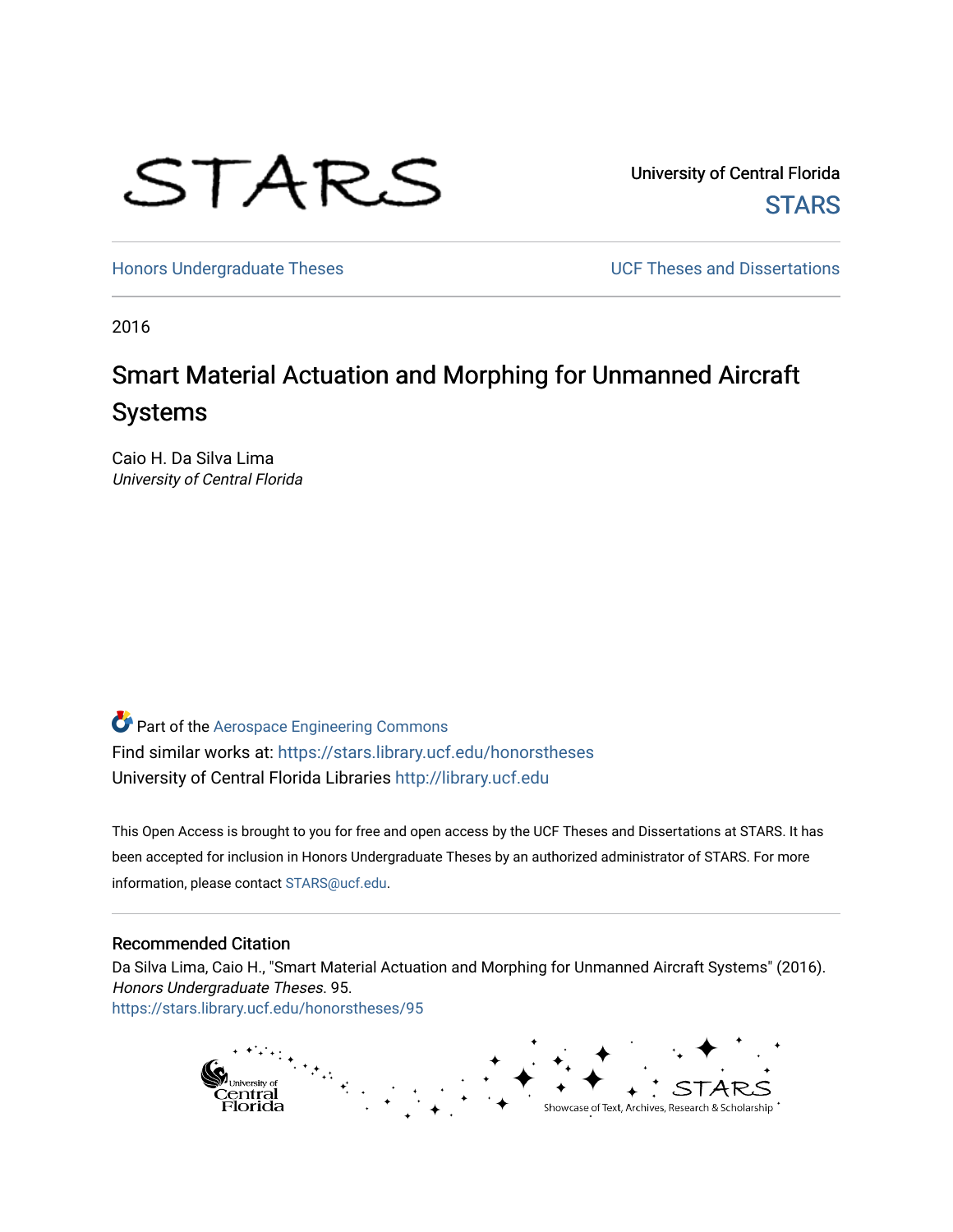## SMART MATERIAL ACTUATION AND MORPHING FOR UNMANNED AIRCRAFT SYSTEMS

by

## CAIO H. DA SILVA LIMA

A thesis submitted in partial fulfillment of the requirements for the Honors in the Major Program in Aerospace Engineering in the College of Engineering and Computer Science and in the Burnett Honors College at the University of Central Florida Orlando, Florida

Summer Term, 2016

Thesis Chair: Jeffrey L. Kauffman, Ph.D.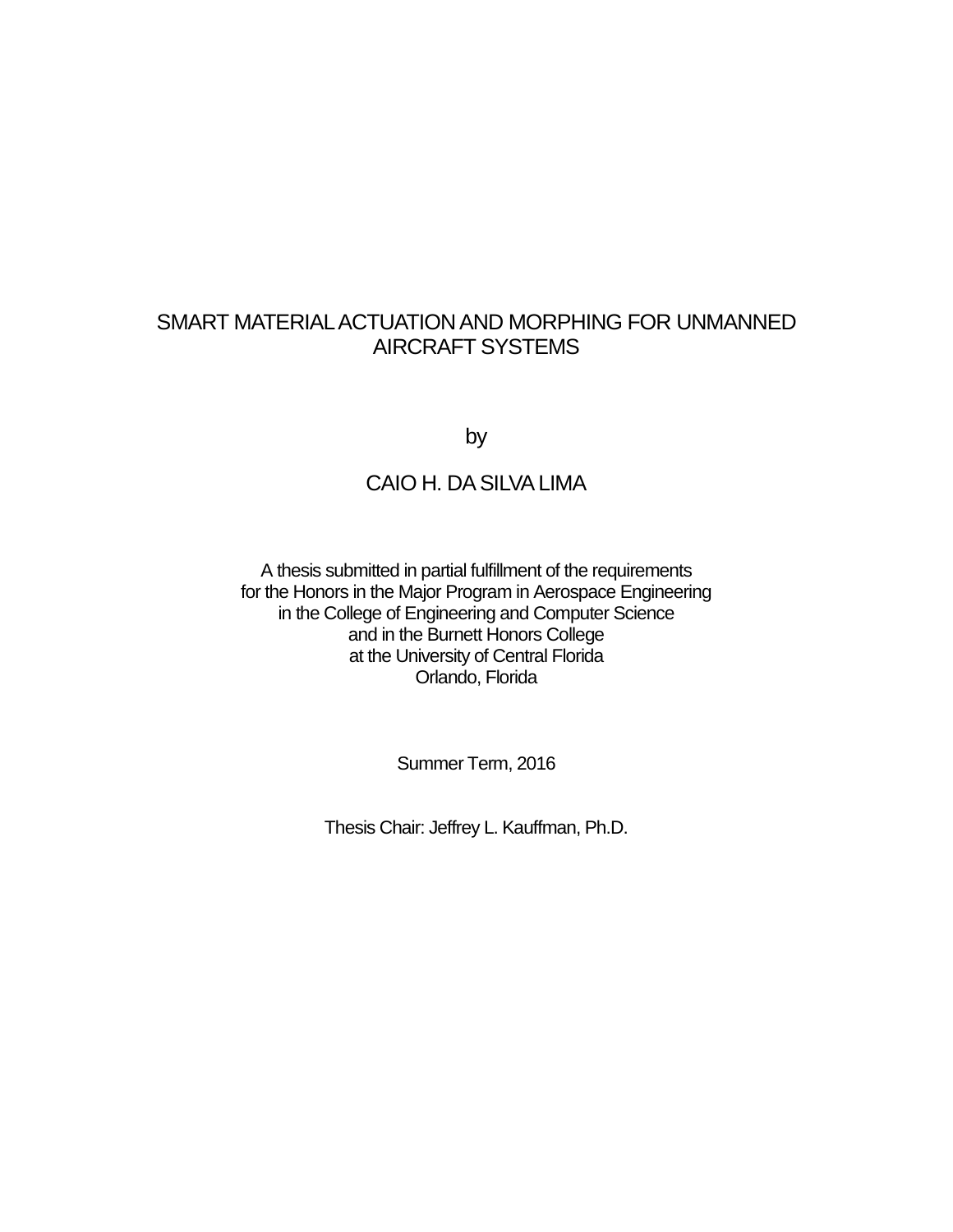### **ABSTRACT**

The intent of this thesis is to outline the design, analysis, and characterization of an axially compressed piezocomposite actuator and, in particular, to determine the correlation and accuracy of two models used to predict deflection of an axially compressed piezocomposite bimorph. Restrictions in material properties lead to vehicle inefficiencies caused by the discontinuous geometry of deflected control surfaces in unmanned aircraft systems. This performance disadvantage in discrete control surfaces is caused in part by the sharp edges that are formed when the surface is pivoted. Flow continuity over the body of a vehicle is important in minimizing the effects of drag and, in turn, increasing aerodynamic performance. An efficient alternative to discrete control surface actuation is axially compressed piezocomposite actuation which could potentially improve the efficiency of the vehicle in all environments. Bimorph performance in angular deflection and displacement for the PA16N and MFC-M8528-P1 piezocomposites is analyzed using a Classical Laminate Plate Theory (CLPT) model and an Elastica model. Model accuracy is verified through experimental testing of a PA16N bimorph. CLPT model is shown to be accurate to within .05 mm and Elastica model is shown to be accurate to within .04 mm for axial forces below 30 N. Correlation between the mathematical models is confirmed. Experimental results for the PA16N show that a 30 N compression force applied to the bimorph can increase the maximum displacement by approximately 2.5 times the original displacement.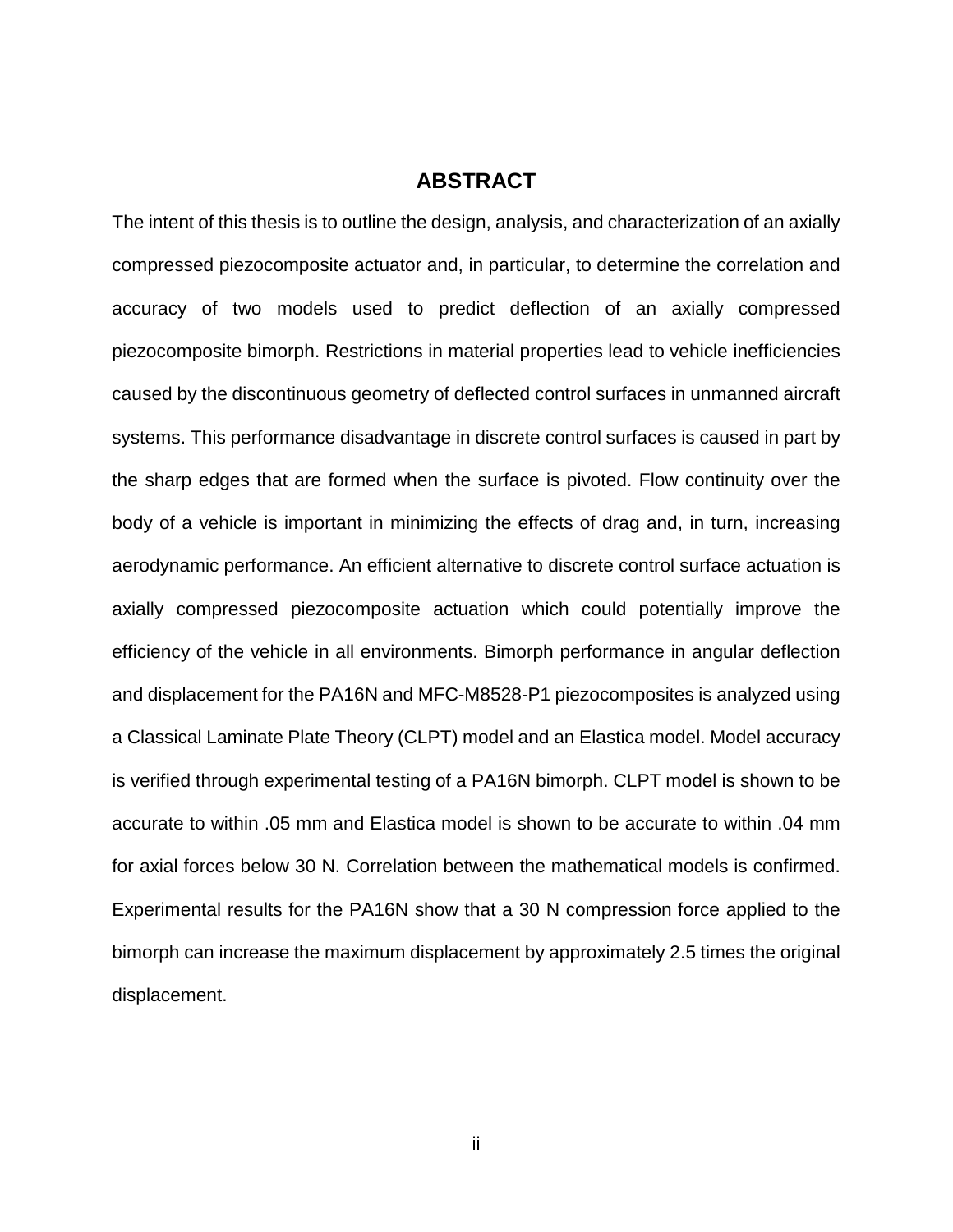## **DEDICATION**

To my mother and father who have supported me unconditionally and without whom I would not be able to be here.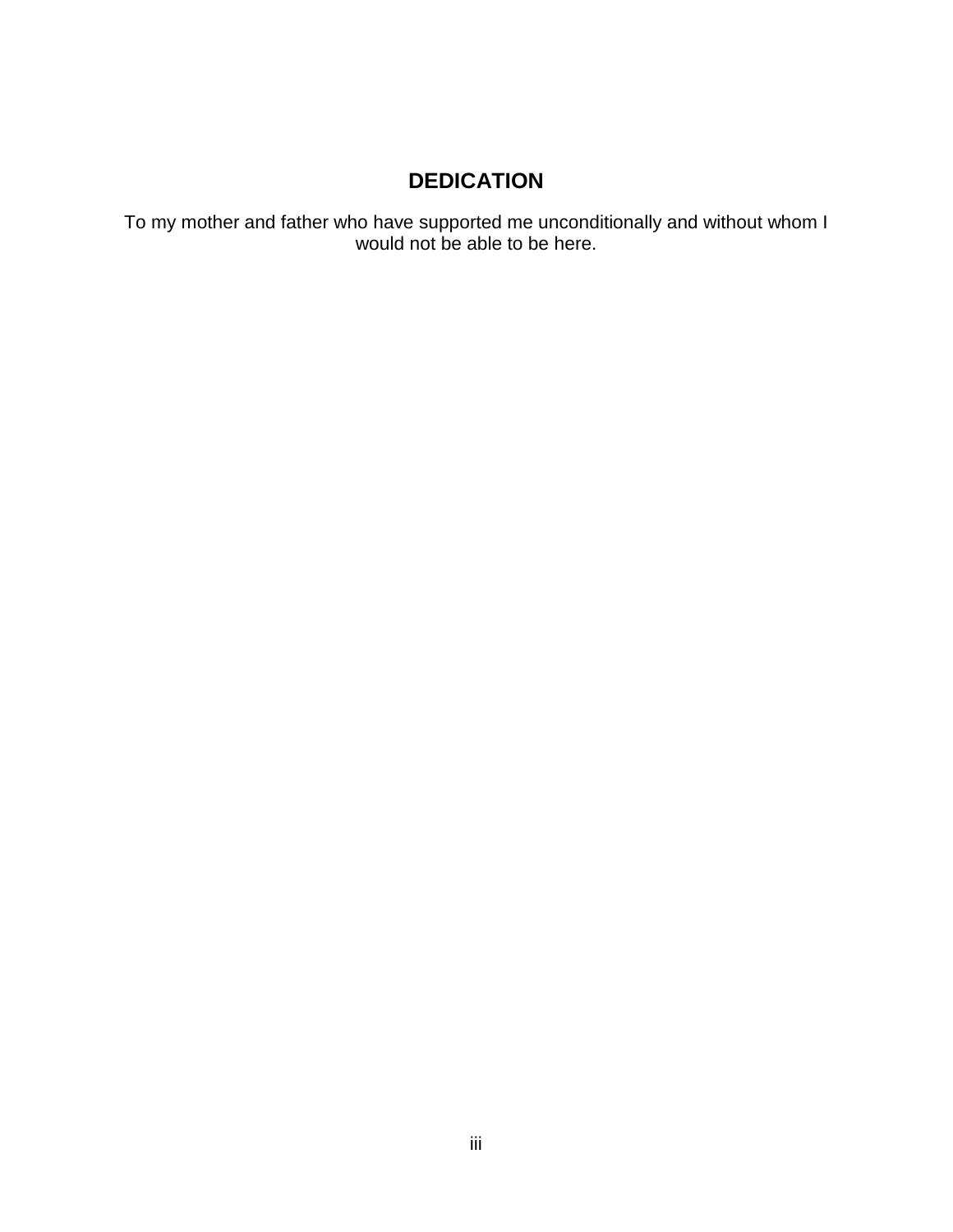## **ACKNOWLEDGEMENTS**

Many thanks to Dr. Kauffman for his guidance, assistance, and mentorship throughout this process. Thank you to the committee members, Dr. Yunjun Xu and Dr. Jiann-Shiun Yuan for their assistance. Thank you to the members and staff of the Excel Program and the Icubed Program for their guidance and support. I would also like to thank Christopher Kelley, Daniel Geiyer, and Garrett Lopp for their assistance with manufacturing and experimental set-up.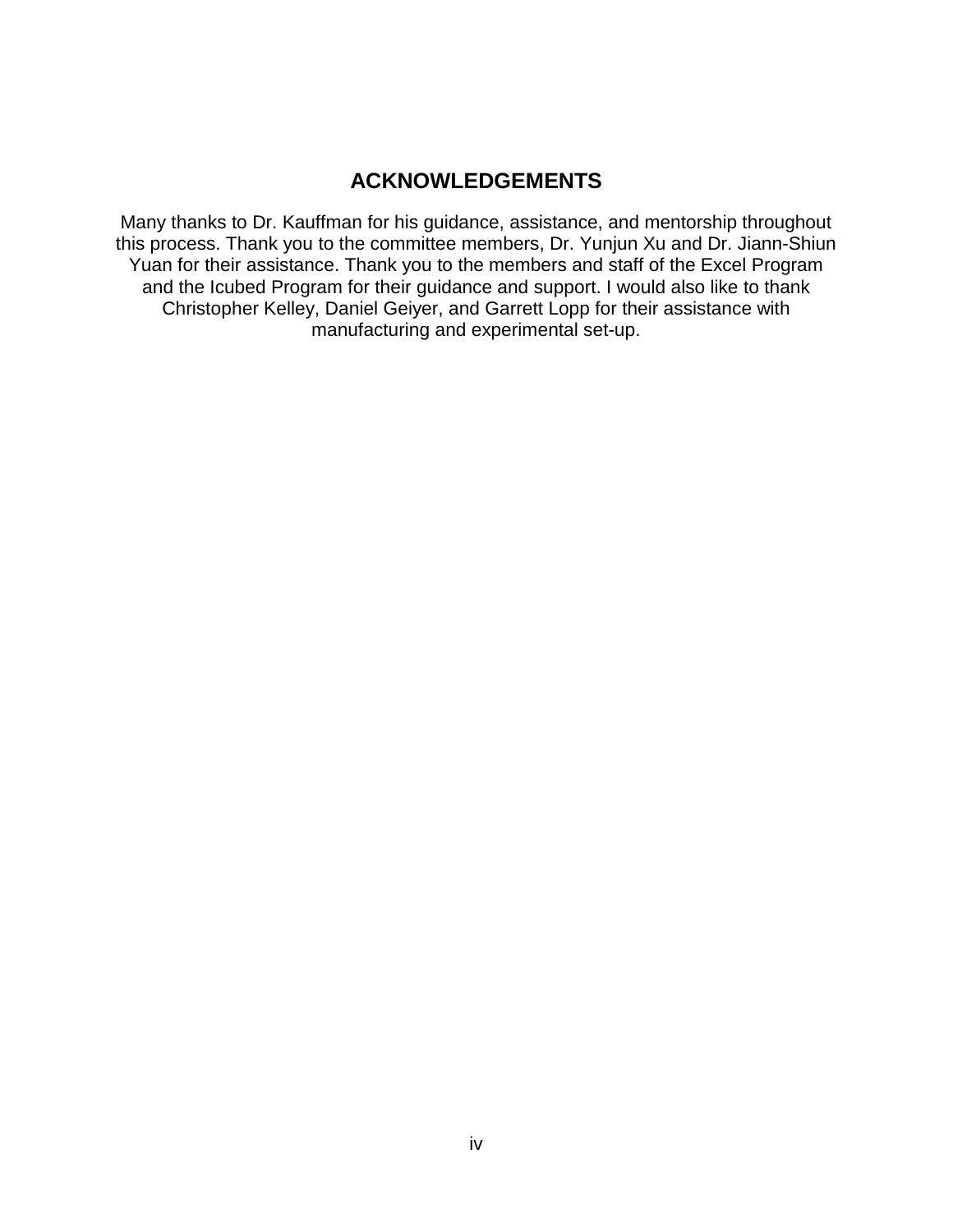# **TABLE OF CONTENTS**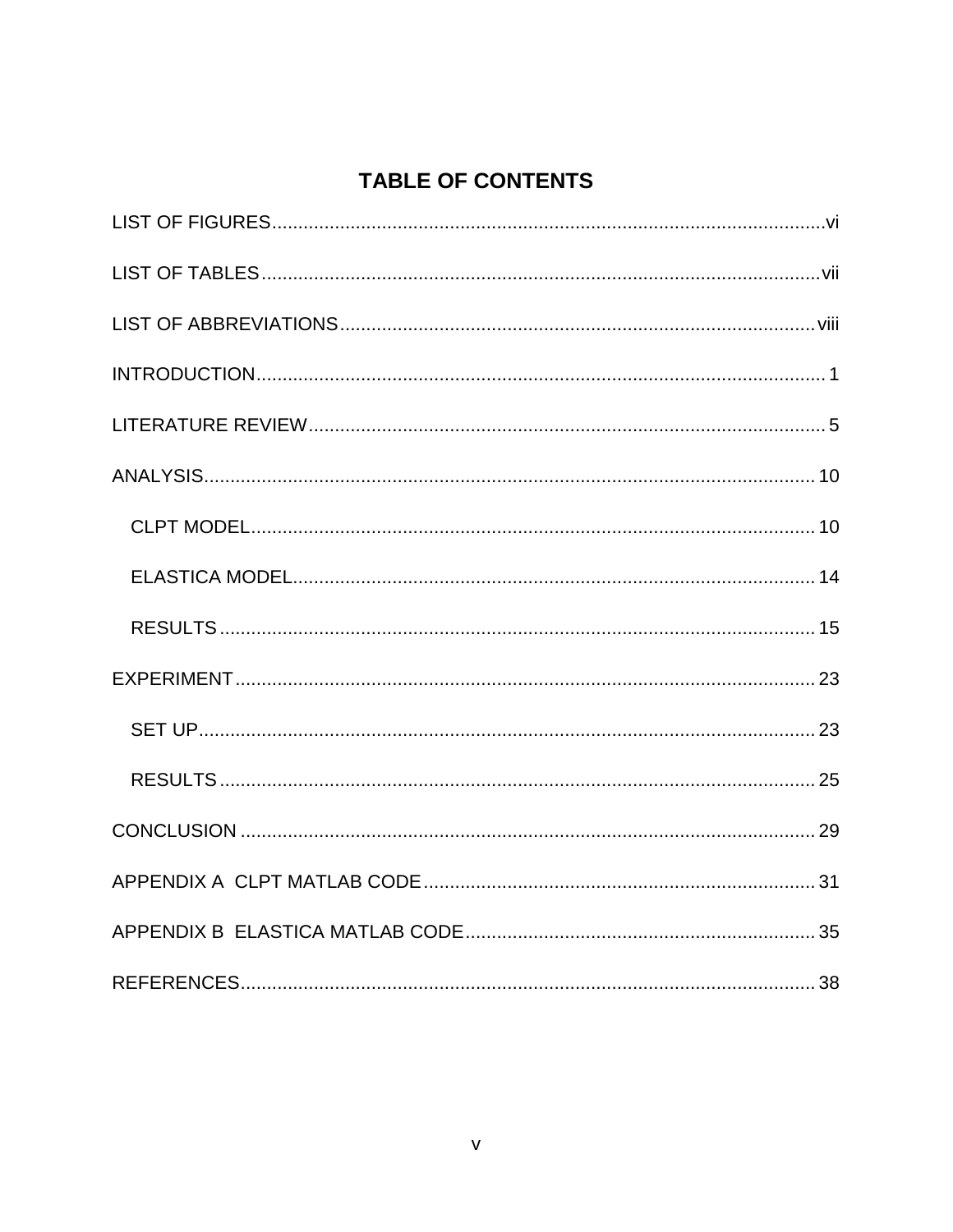# **LIST OF FIGURES**

<span id="page-6-0"></span>

| Figure 2 - Variable twist morphing wing on GENMAV vehicle [15] (left) and variable |
|------------------------------------------------------------------------------------|
|                                                                                    |
|                                                                                    |
| Figure 4 - PA16N Deflection Angle at 200 V using CLPT and Elastica Models 16       |
| Figure 5 - PA16N Displacement at 200 V using CLPT and Elastica Models 17           |
| Figure 6 - MFC-M8528-P1 Deflection Angle at 1500 V using CLPT and Elastica Models  |
|                                                                                    |
| Figure 7 - MFC-M8528-P1 Displacement at 1500 V using CLPT and Elastica Model 19    |
|                                                                                    |
|                                                                                    |
|                                                                                    |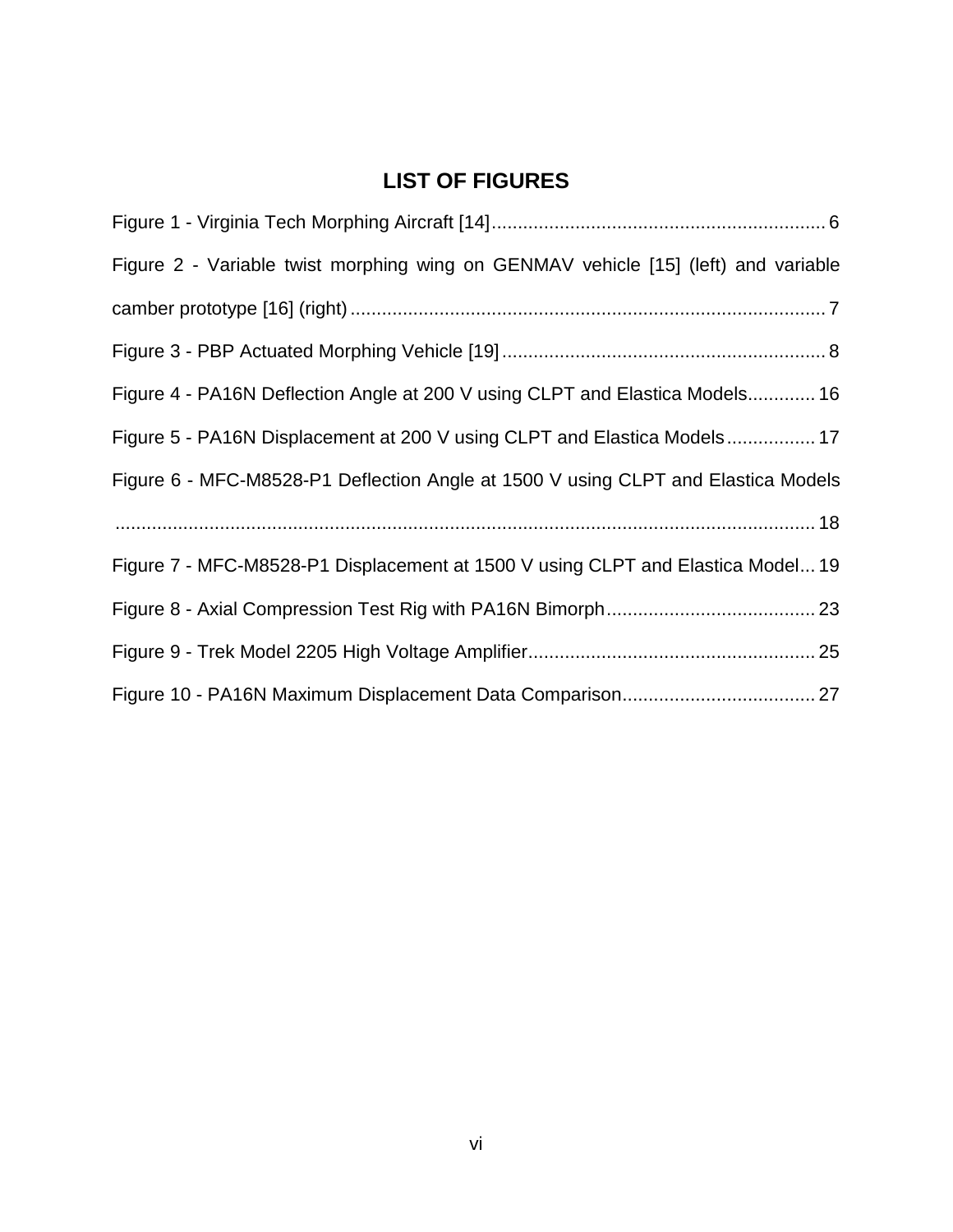# **LIST OF TABLES**

<span id="page-7-0"></span>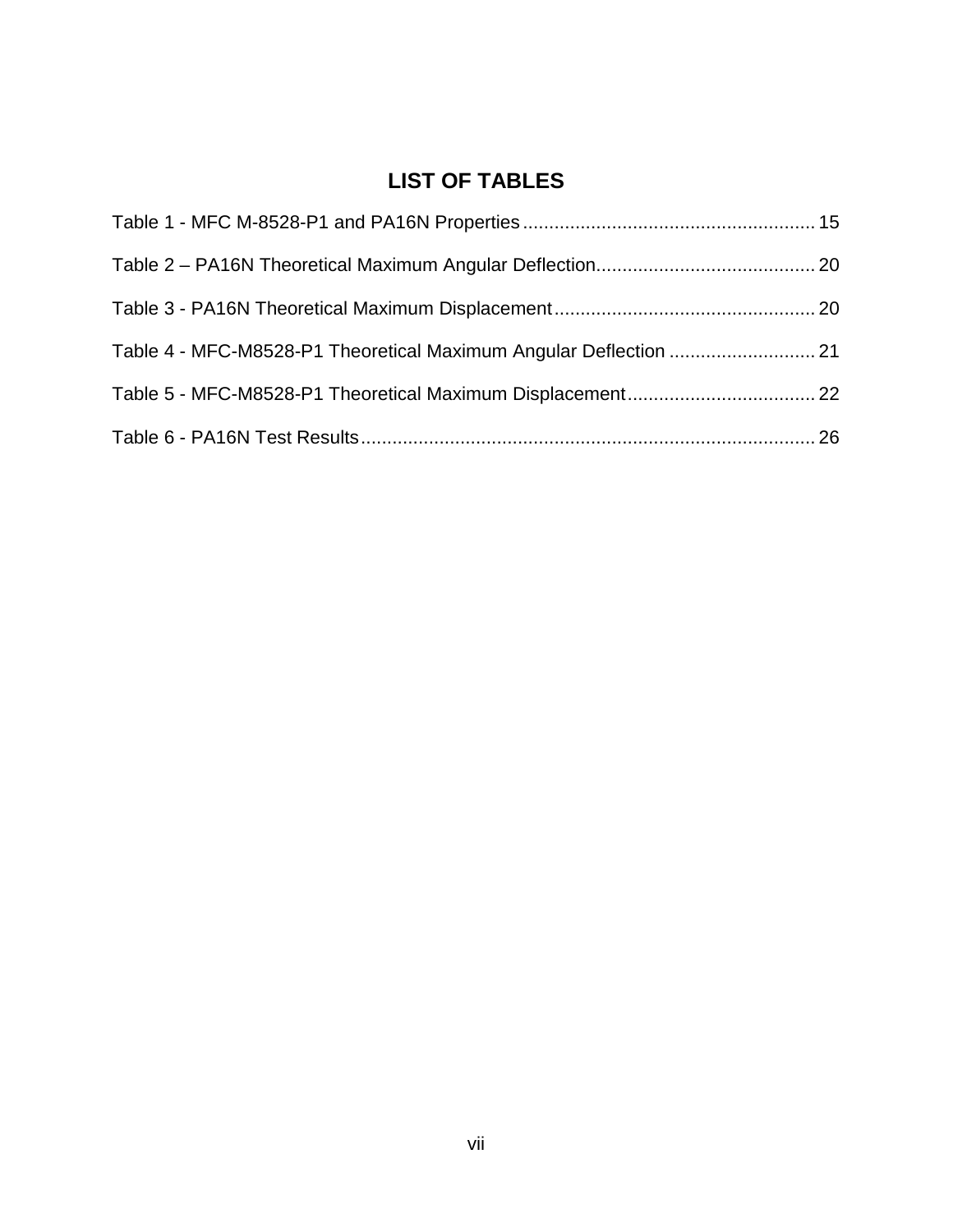## **LIST OF ABBREVIATIONS**

- <span id="page-8-0"></span>IDE – Interdigitated Electrode
- MFC Macro Fiber Composite
- PZT Lead Zirconate Titanate
- UAS Unmanned Aircraft Systems
- UAV Unmanned Aerial Vehicle
- UCAV Unmanned Combat Aerial Vehicle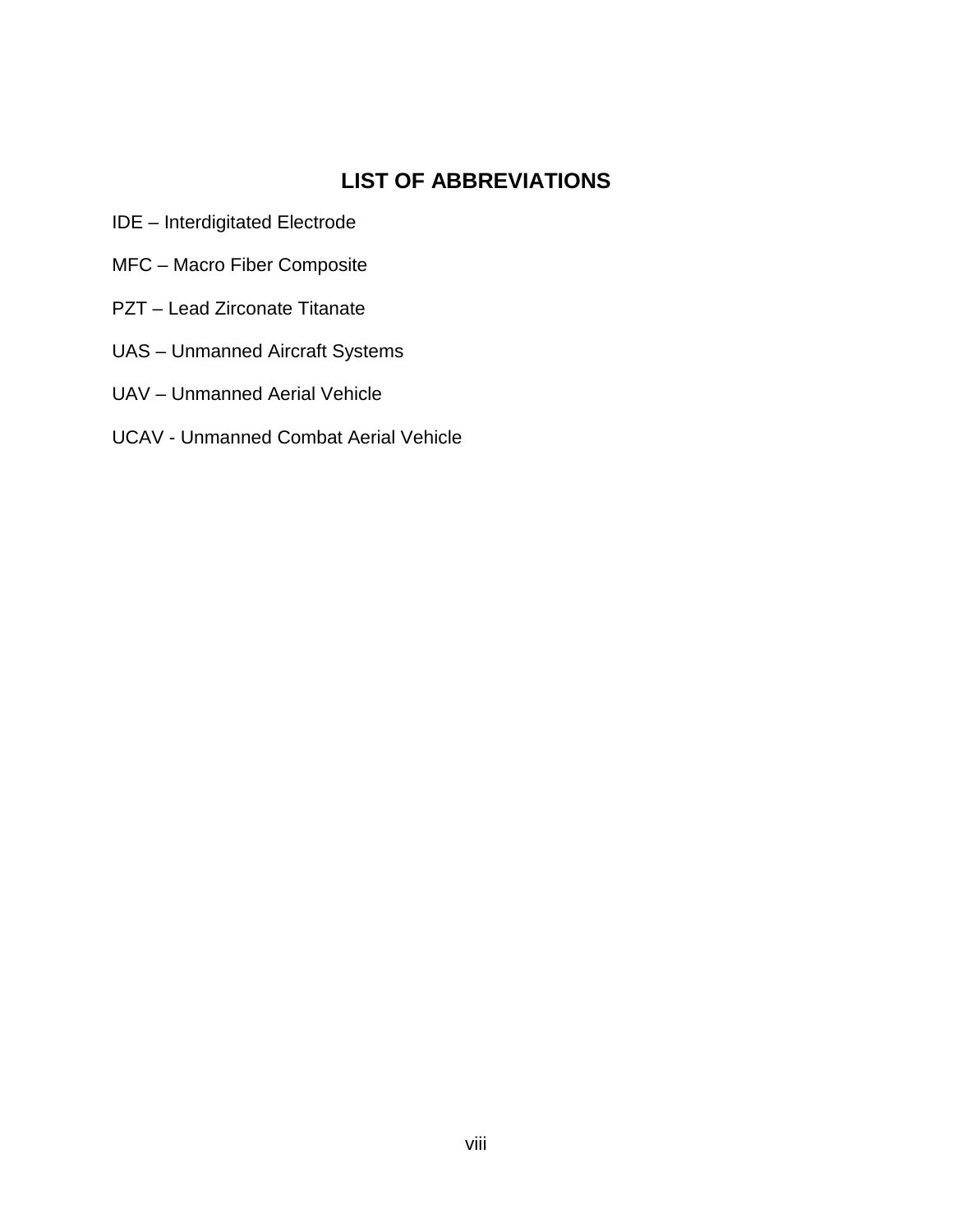### **INTRODUCTION**

<span id="page-9-0"></span>Fixed wing aircraft design substitutes optimum efficiency for versatility such that the vehicle may fly in diverse conditions but at subprime performance. [1] Due to material restrictions, discontinuous geometry is the cost of actuation for control surfaces, which contributes to vehicle inefficiency in UAS. Discrete control surfaces owe their performance disadvantage to the sharp edges that are formed when the surface is pivoted. These sharp edges increase drag. [2] Continuity of flow over the body of a vehicle is essential in minimizing the effects of drag and, consequently, increasing aerodynamic performance. Contouring control surfaces are an alternative to discrete control surfaces that can potentially improve the efficiency of the vehicle in all environments.

Reliability issues also arise from the use of servos to drive hinged control surfaces. The intricacy of actuation systems and the number of parts involved in actuation increases the likelihood of failure. Williams [3] found that electromechanical failure was responsible for more UCAV accidents than human error. Logan et al. [4] noted that the combined inuse failure rate of both analog and digital servos in UAVs accounted for a quarter of component failures. Replacing servos with smart material actuators capable of conforming actuation could potentially reduce the number of parts in the vehicle, thereby increasing vehicle reliability. Solid state morphing, or shape changing, can be used to achieve conforming geometry of control surfaces. Smart materials have been previously employed in UAS as actuators to improve vehicle performance.

Smart materials, in general, take advantage of their inherent physical properties such that they convert a change in one property of the material to change in another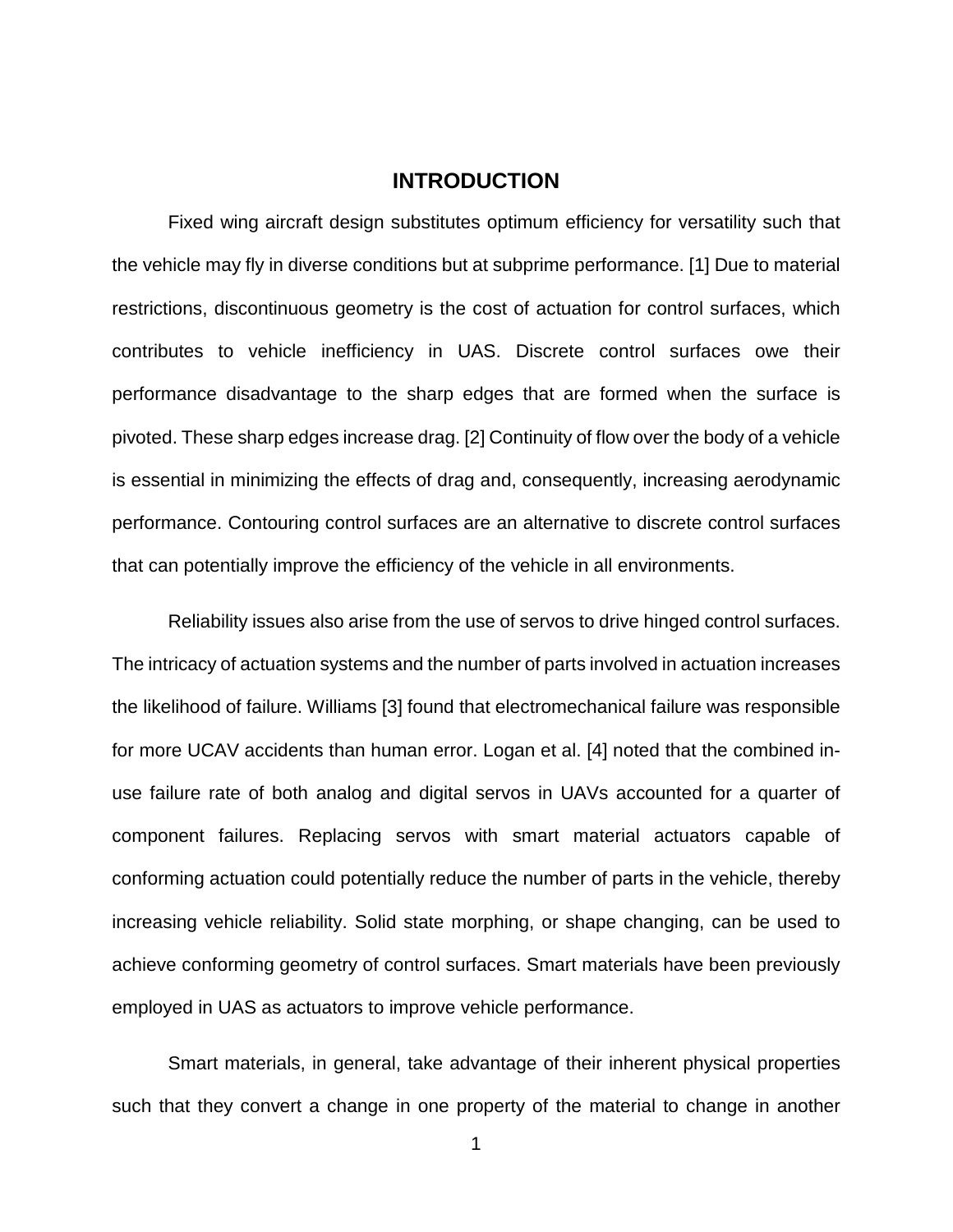property of a material. Shape memory alloys, for example, take advantage of their crystal structures in different temperatures. When they are deformed from their original state and are then heated past a temperature that induces a transition in their crystal structure, they return to their original state. Piezoelectric materials take advantage of their crystal structure such that when the materials are under pressure of any kind and they deform from their original state, they generate a voltage. Piezoelectric materials also take advantage of the inverse of this process. When an electric field interacts with piezoelectric materials, they deform from their original state. This process has been exploited for the purpose of UAS actuation. Piezocomposite transducers consisting of piezoelectric material packaged with electrodes have had success when implemented in UAS for the purpose of actuation.

One piezocomposite transducer that is being considered for solid state actuation is the Macro Fiber Composite developed by NASA Langley Research Center. The MFC exploits high strain energy density, geometric compliance, durability, and high voltagelow power operation. [5] Despite improvements in piezoelectric actuation, the MFC still suffers from relatively low deflection, hysteresis, and anisotropic actuation. Another similar piezocomposite transducer under consideration is the Mide PA16N. Both transducers take advantage of interdigitated electrodes. IDEs allows for full coverage of the piezoelectric material, which is PZT. It also allows an electrode spacing that is less than 1 mm and it affords more flexibility to the piezocomposites.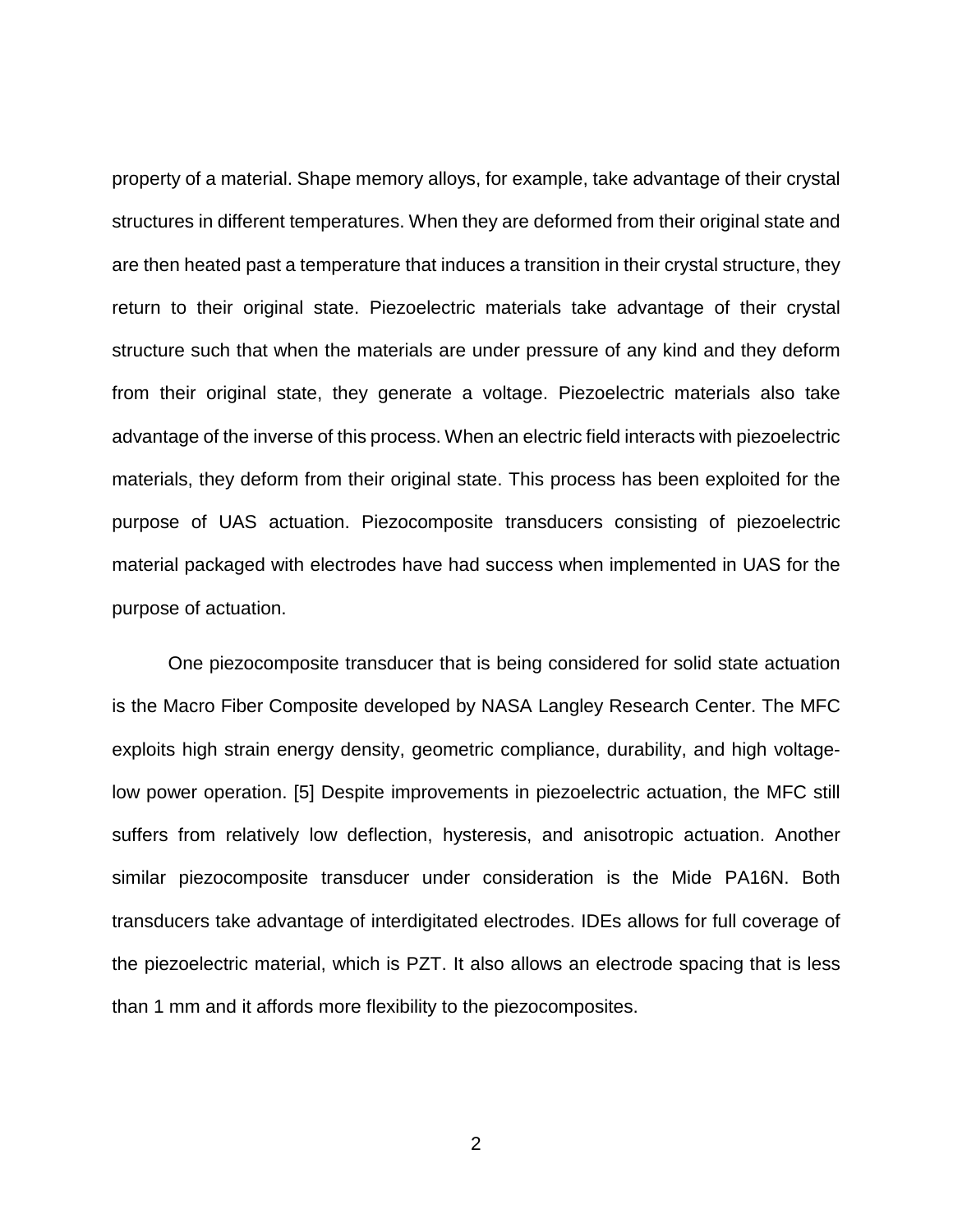However, control authority of a piezocomposite controlled aircraft has been an issue raised by many papers. Butt et al. [6] extensively documents flight control issues of an entirely smart material controlled aircraft. Ohanian et al. [7] reported low vehicle responsiveness and difficulty in managing the aircraft when control compensation algorithms were purposefully disabled mid-flight. With regards to piezoelectric actuated morphing vehicles, the two main control issues that arise are hysteresis and creep. Hysteresis is a systemic lag that stems from a non-linear response when compared to the input. Creep is a time-dependent deformation that inhibits the positional accuracy of the material although, hysteresis is the dominant non-linearity and its effects are immediately discernible. [8] Compensation for these non-linearities, most likely through a microcontroller platform, will be required for precise control of a solid state morphing aircraft.

One method of increasing the effectiveness of deformation in piezoelectric transducers involves configuring the elements in a bipolar bimorph configuration. [9] This layout involves fixing two piezoelectric transducers together such that the deflection of the elements is coupled. Post-buckled precompressed (PBP) actuation may also help to increase the deflection of piezoelectric transducers. PBP actuation increases the efficiency of energy conversion in the transducer by maintaining a compressive force on the piezoelectric actuator. [10]

Most commercially available IDE piezocomposite transducers operate predominantly by taking advantage of either the  $d_{31}$  or  $d_{33}$  piezoelectric strain coefficient. Of these PZT transducers, those that take advantage of the d33 piezoelectric strain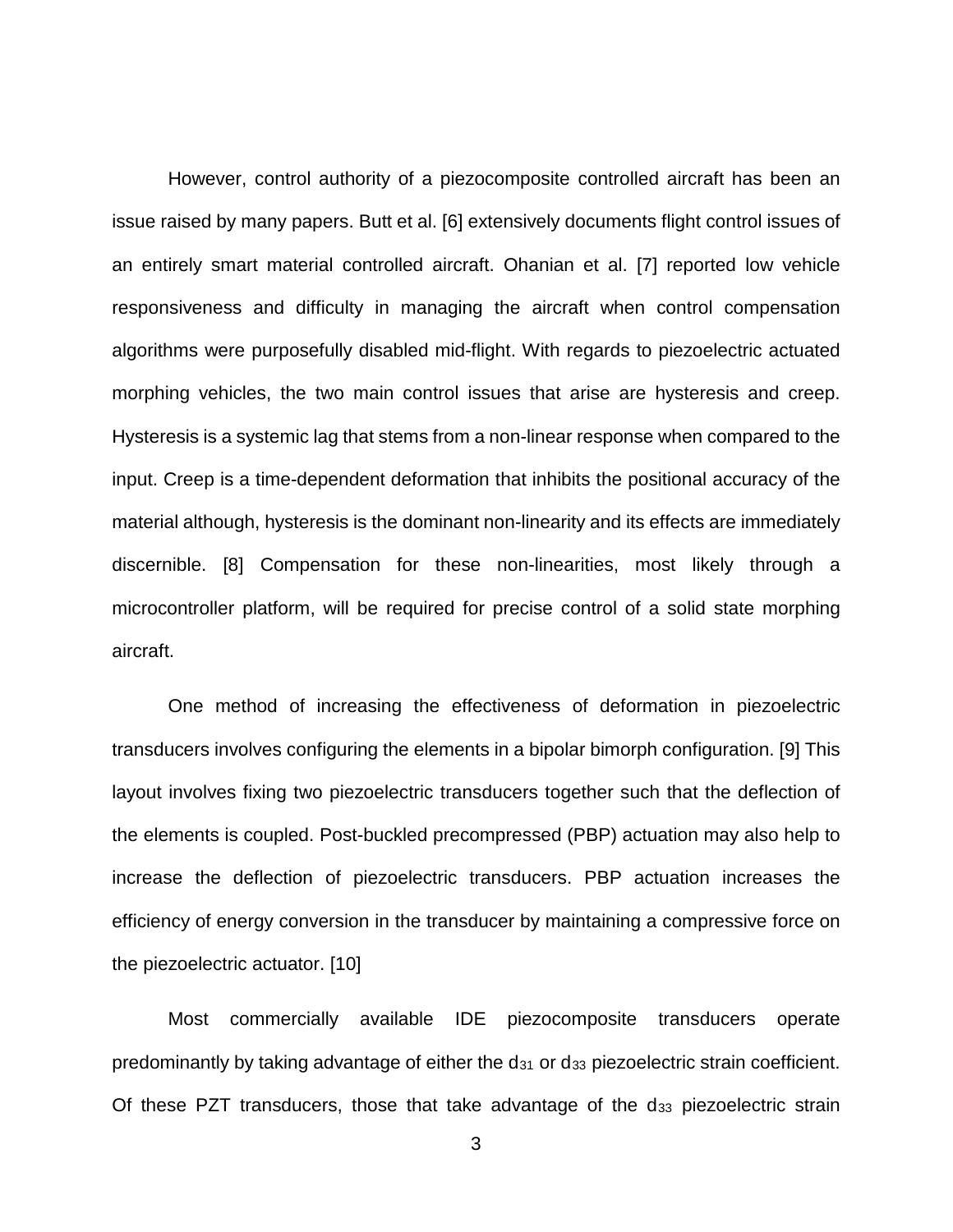constant are typically more efficient at using an electric field to produce a mechanical response. This is attributed to the fact that the d<sub>33</sub> piezoelectric strain coefficient is slightly more than double that of the d<sub>31</sub>. [11] For instance, the MFC P1 type offered by Smart Material Corporation takes advantage of the d<sub>33</sub> effect and could extend at most to 1800 με. The MFC P2 and P3 types, which utilize the  $d_{31}$  effect, could shrink up to 750 με.

Overall, the proposed research seeks to outline the design, analysis, and characterization of an axially compressed piezocomposite actuator that could potentially be implemented in a UAS to improve reliability and flight performance. The main intent of this thesis will be to directly compare the accuracy (through experimental verification) and correlation between two mathematical models used to predict the displacement and angular deflection of an axially compressed bimorph. Different numerical approaches from their original intention will be used to determine if a potential solution that models the deflection of an actuated and compressed bimorph may be found. Also, this thesis will be fielding a PA16N bipolar bimorph for actuation for the first time. The following sections will cover modeling analysis, experimental testing and the results of both for an axially compressed bimorph.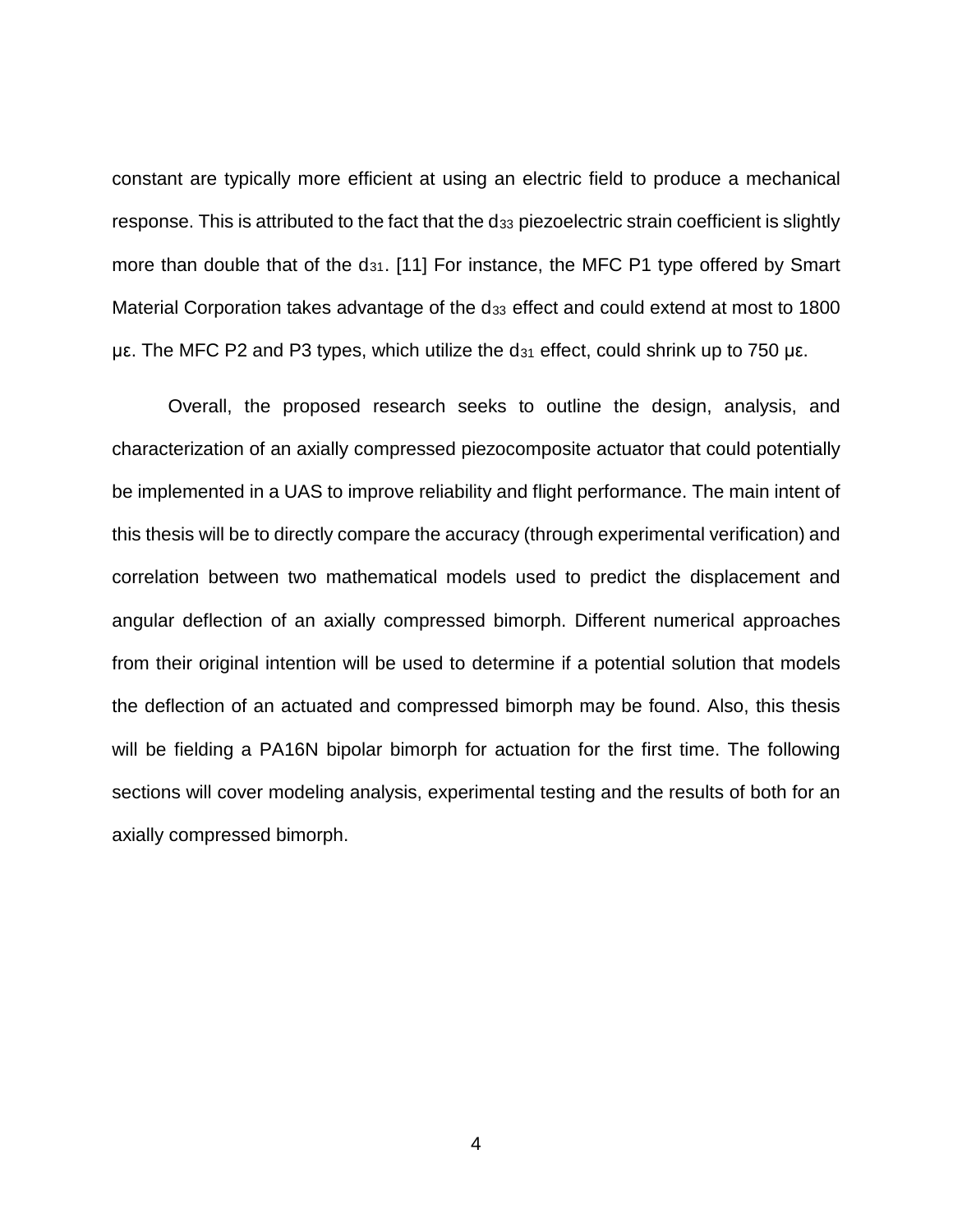### **LITERATURE REVIEW**

<span id="page-13-0"></span>As advances in material science progress and with the commercial implementation of composites in aircraft, a surge of interest has been seen in morphing aircraft. This chapter provides a sample of the work that has led to development thus far in the area of smart material actuation and morphing aircraft.

Bolonkin and Gilyard [12] predicted potential aerodynamic performance benefits to transport aircraft for implementing variable camber control. The paper covered the factors that would influence the design of a variable-geometry wing. Specific calculations of the benefits of variable camber for the Lockheed L-1011 Tri-Star were presented for flight at Mach numbers at 0.6 and 0.83. The two main potential benefits of variable camber presented by the paper are the optimization of fuel consumption and speed. Wilkie et al. [5] divulged the development of the MFC. The paper outlines how the MFC is fabricated and what applications it is useful for. The MFC is made up of piezoceramic fibers sandwiched by IDEs affixed to polyimide film and held together by epoxy. The paper also characterizes the specific properties of the material. Gern et al. [13] showed that significant performance advantages could be attained by morphing wing structures as opposed to hinged control surfaces. The structural and aeroelastic response of a UCAV capable of camber and twist actuation was modeled and verified using MSC NASTRAN finite element analysis software. The paper outlines how higher roll moments were achieved by the morphing wing compared to a conventionally actuated wing. It was also determined that roll reversal occurred at higher dynamic pressures with the morphing wing than it did with the conventional wing.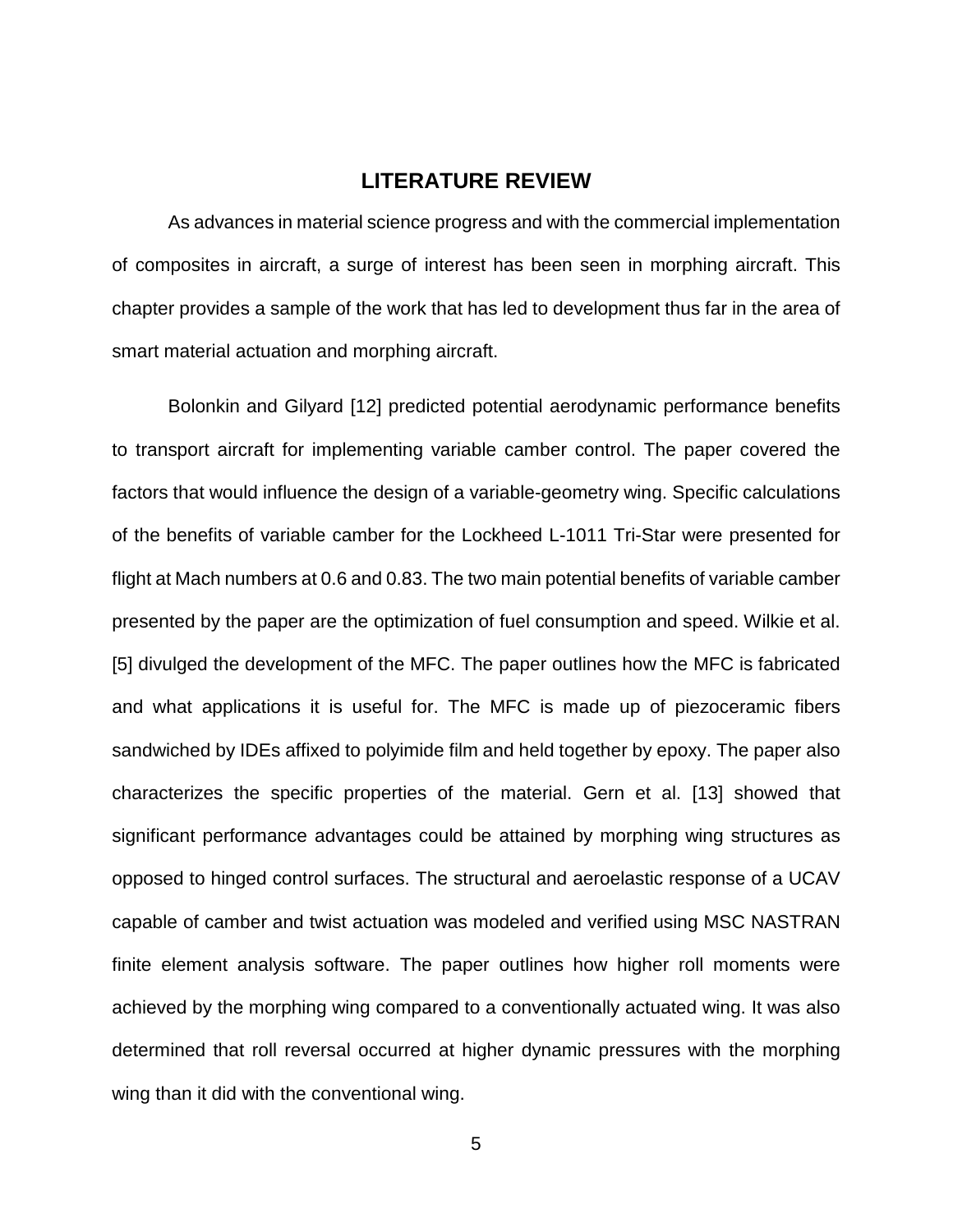

Figure 1 - Virginia Tech Morphing Aircraft [14]

<span id="page-14-0"></span>Butt et al. [6] and Bilgen et al. [14] demonstrated that an aircraft solely controlled by MFC actuators was feasible. The papers present the "first fully solid-state piezoelectric material controlled, nontethered, flight tested fixed-wing aircraft" designed and flown by the 2010 Virginia Tech Wing Morphing Design Team. The team modified an Edge 540 remote controlled aircraft to employ a total of 36 individual MFC actuators in bimorph configuration for all control surfaces. The team also designed a circuit to accommodate high voltage DC-DC conversion and voltage asymmetry necessary for MFC actuation. It was noted that hysteresis and lag in control response compromised the stability of the aircraft in flight and led to several crashes. Notably, the morphing control surfaces survived all of these incidences, which the authors attribute to the ability of these surfaces to sufficiently dampen impact energy.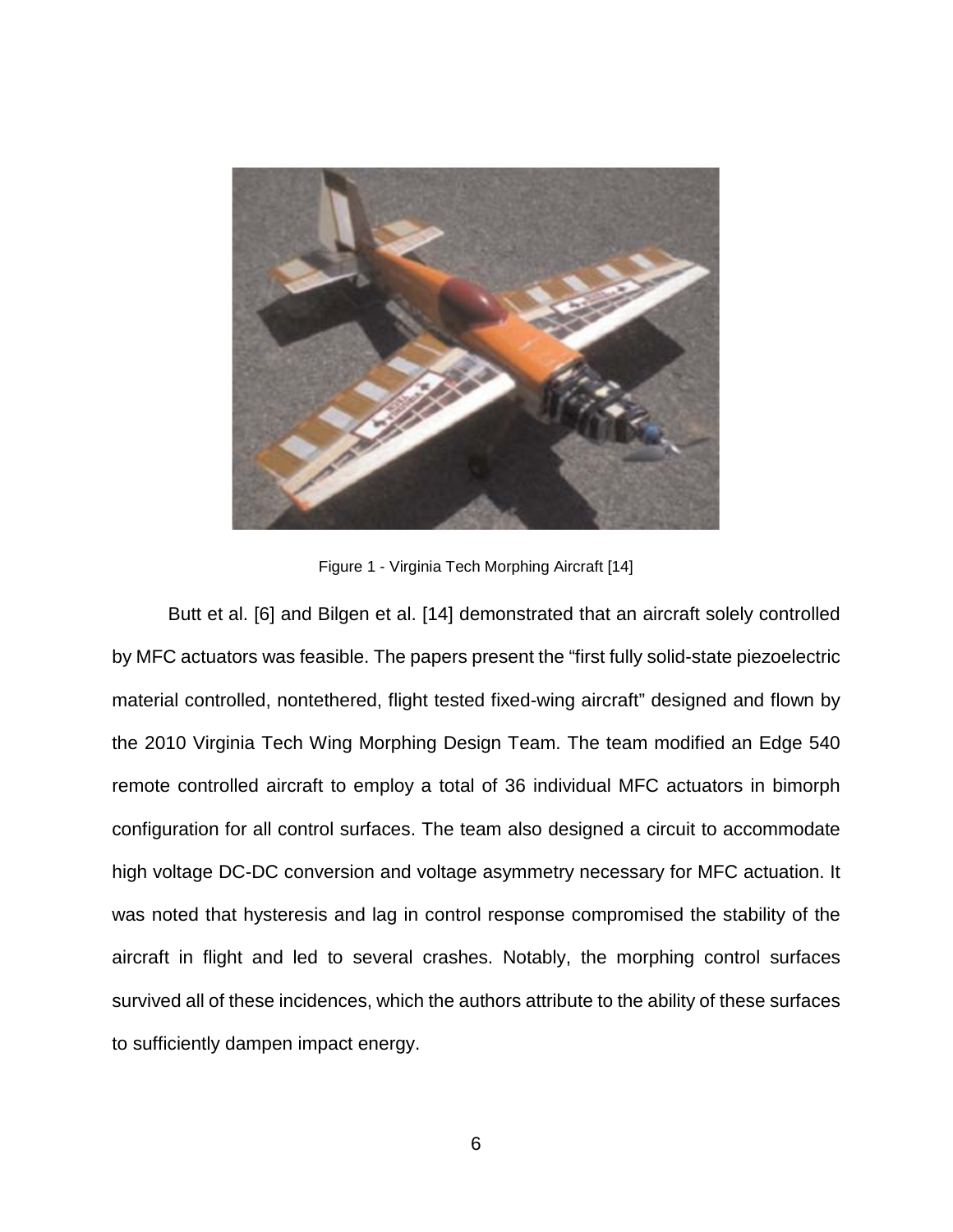Barbarino et al. [1] summarized the advances of the state of the art in morphing aircraft design. The paper discusses the inspirations in nature for morphing aircraft and specific attempts to implement these characteristics in aircraft design. Specific morphing configurations and various implementations of these in different categories of vehicles are mentioned. The paper concludes by outlining advances needed for new methods of morphing to be successfully implemented in future aircraft.



Figure 2 - Variable twist morphing wing on GENMAV vehicle [15] (left) and variable camber prototype [16] (right)

<span id="page-15-0"></span>Ohanian et al. [7] [16] compared conventional servo-actuated control surfaces to similar MFC-actuated morphing control surfaces. The conventional setup consisted of hinged servo actuated ailerons and elevator. The morphing setup consisted of a morphing elevator and two different wing configurations. One wing was of variable camber design [\(Figure 2,](#page-15-0) right) and consisted of a thick airfoil cross section with a wiping lower surface that moved to accommodate the actuated upper surface. The other wing was of a variable twist design [\(Figure 2,](#page-15-0) left), which consisted of a thin airfoil cross section. Inverse hysteresis compensation was applied to the vehicle via the Ardupilot Mega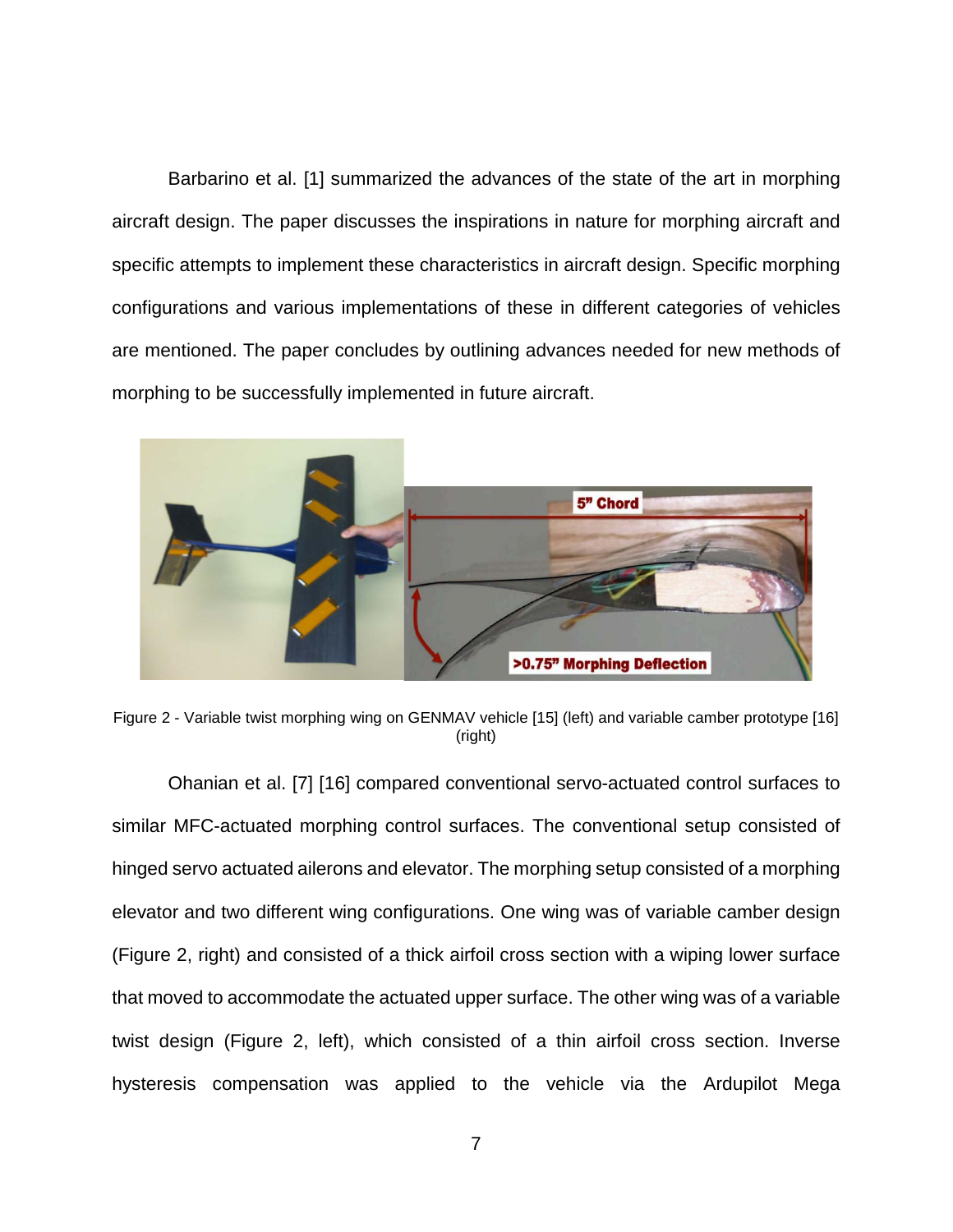microcontroller platform. Probst et. al. [17] specifically describes the control law used and explores different methods of control augmentation that could be used to linearize actuation response for MFC actuated control surfaces. Specific advantages that were achieved by the morphing designs over conventional actuation include higher lift to drag ratio (and thus higher efficiency), low power consumption, 10 times actuation bandwidth of the servo, and longer life cycle of the MFC actuator.

In Smart Composites: Mechanics and Design, [18] Bilgen, Kochersberger and Inman summarize the basic design methodology of a MFC actuated morphing wing. The section specifically discusses the theoretical and experimental analysis of thin simply supported airfoil and thick cascading airfoil designs.



Figure 3 - PBP Actuated Morphing Vehicle [19]

<span id="page-16-0"></span>Vos et al. [19] implemented Post-Buckled Precompressed piezoelectric actuation for a morphing wing. PBP actuation requires an axial precompression and a longitudinal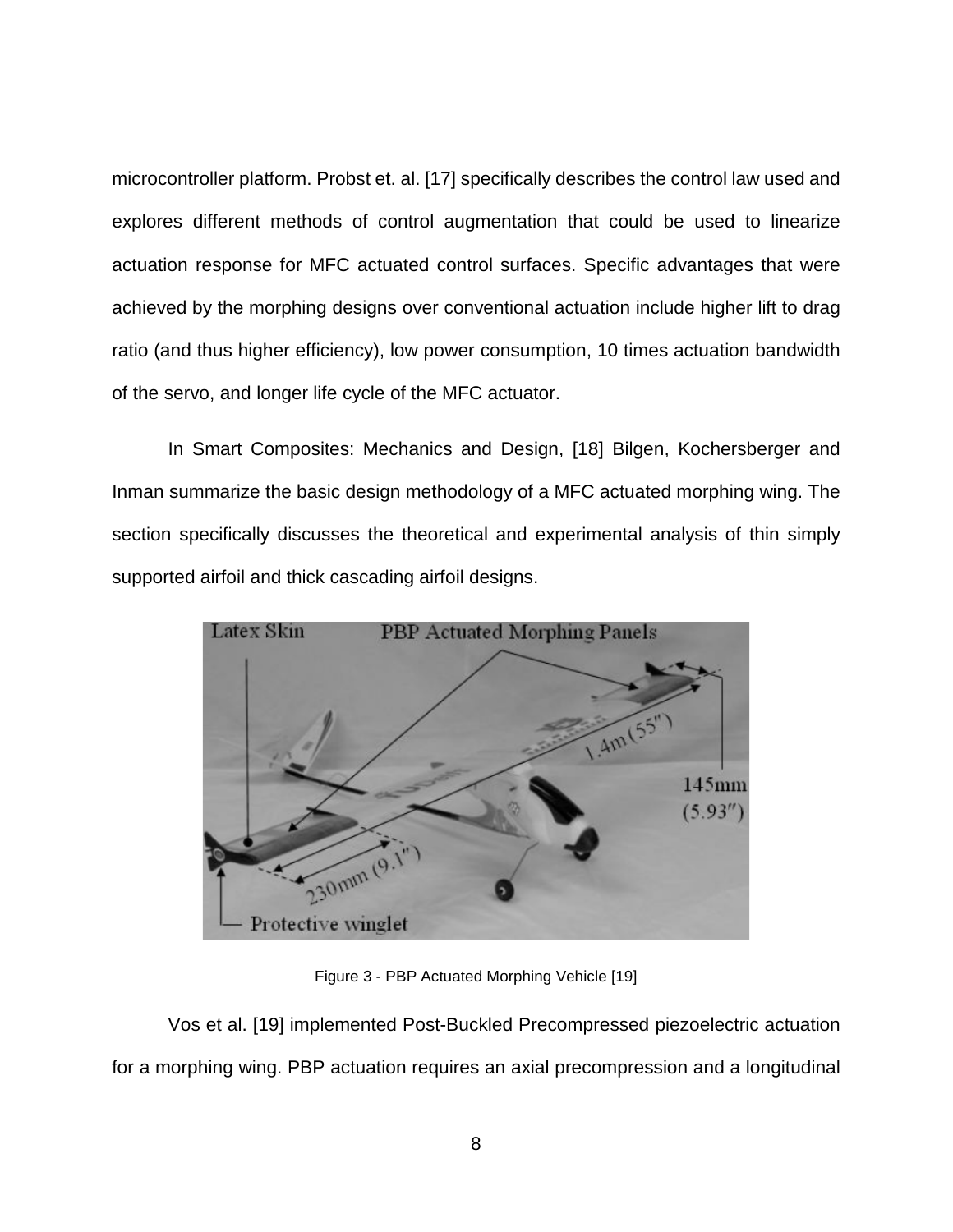compressive force on the actuator. The axial precompression is imparted on the actuator by heating the bimorph during curing such that the mismatch in the coefficient of thermal expansion in the monolithic piezoelectric material and substrate compresses the bimorph. A CLPT model is used to characterize deflection for the PBP. [Figure 3](#page-16-0) shows the thick airfoil PBP actuated morphing wing on the test vehicle. The implementation of a compressive force to the piezoelectric actuated morphing wing more than doubled the deflection slope of the ailerons. By replacing servos with PBP actuators in the wing of a UAS, improvements in weight, actuator bandwidth, power consumption, and part count were achieved.

Wickramasinghe et. al. [20] proposed the implementation of a bimorph actuator with a compressive load by latex or an electroactive polymer skin for a smart wing on an extreme-agility MAV. An analytical model that was derived from the bending equilibrium equation, an aerodynamic model, and a FEM model was used to predict deflection for the smart wing. The models were experimentally verified with at most 24% variation for the analytical model and at most 8% variation for the FEM model.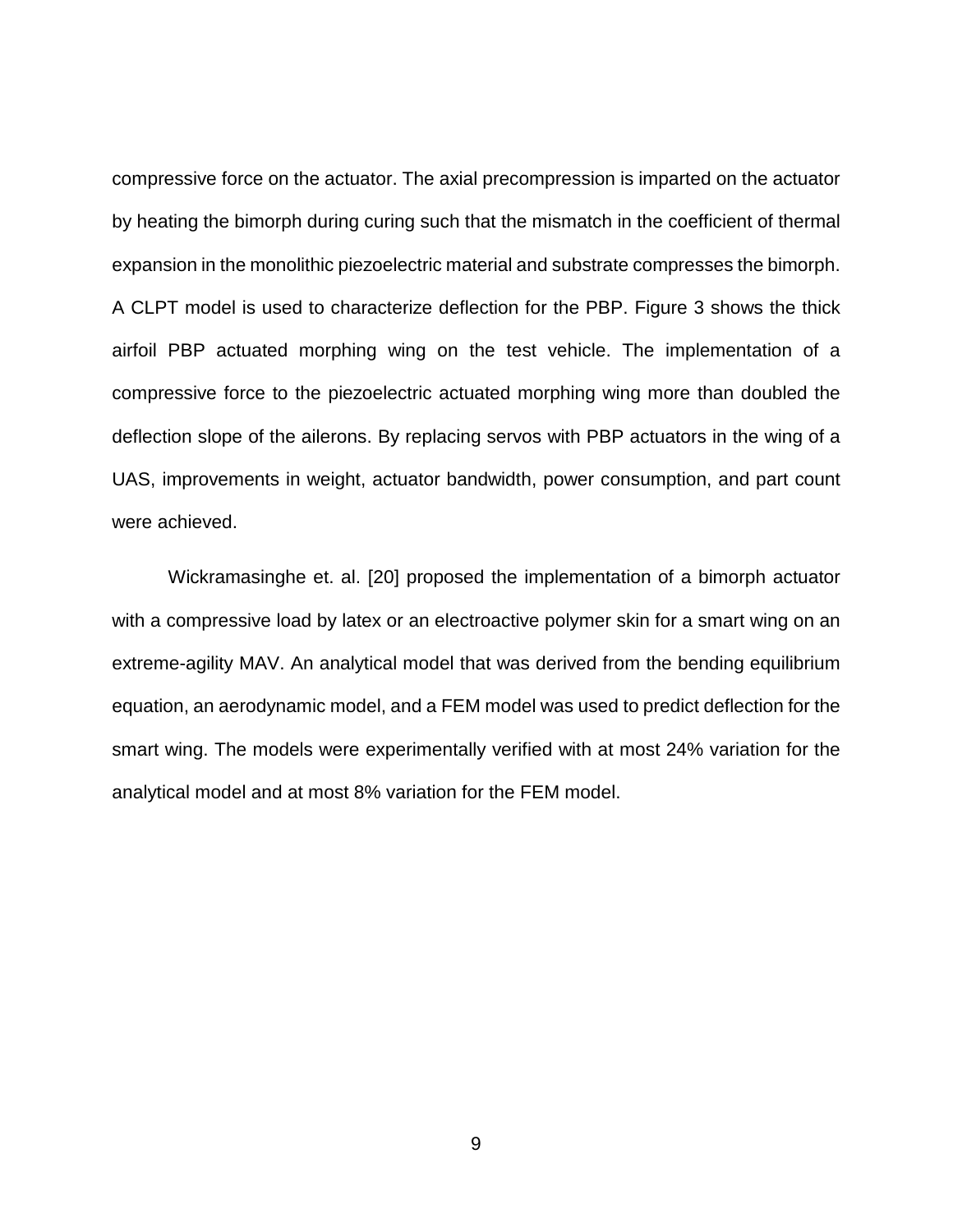#### **ANALYSIS**

#### CLPT MODEL

<span id="page-18-1"></span><span id="page-18-0"></span>A deflection model for an axially compressed Piezocomposite bimorph actuator was adapted from a model constructed for Postbuckled Precompressed actuators by Vos et al. [21]. The model is designed to predict the symmetric deflection angle and displacement of a simply-supported bimorph actuator at a defined voltage with respect to the horizontal.

The model of the static deflection of the Axially Compressed bimorph actuator is derived from Classical Laminate Plate Theory. The planar forces and moments (N and M, respectively) of the actuator may be equated to the planar strain  $(\epsilon)$  and curvature  $(\kappa)$ of the laminate by neglecting thermal and external stresses.

$$
\begin{bmatrix} A & B \\ B & D \end{bmatrix} \begin{Bmatrix} \varepsilon \\ \kappa \end{Bmatrix} = \begin{bmatrix} A & B \\ B & D \end{bmatrix} \begin{Bmatrix} \Lambda \\ 0 \end{Bmatrix}
$$
 (1)

By assuming that the coupling stiffness (B) for the laminate is zero as a result of symmetry in both material property and geometry, the curvature of the laminate (sans applied force) can be determined by simplifying the second equation of the system for κ with respect to free strain of the actuator  $(Λ)$ .

$$
\kappa = \frac{B}{D} \Lambda \tag{2}
$$

The simplified laminate-bending stiffness, in accordance with CLPT, is given by:

$$
D = \frac{E_s t_s^3}{12} + \frac{2}{3} E_b \left( \left( \frac{t_s}{2} + t_b \right)^3 - \left( \frac{t_s}{2} \right)^3 \right) + \frac{2}{3} \left( \left( \frac{t_s}{2} + t_b + t_a \right)^3 - \left( \frac{t_s}{2} + t_b \right)^3 \right) \tag{3}
$$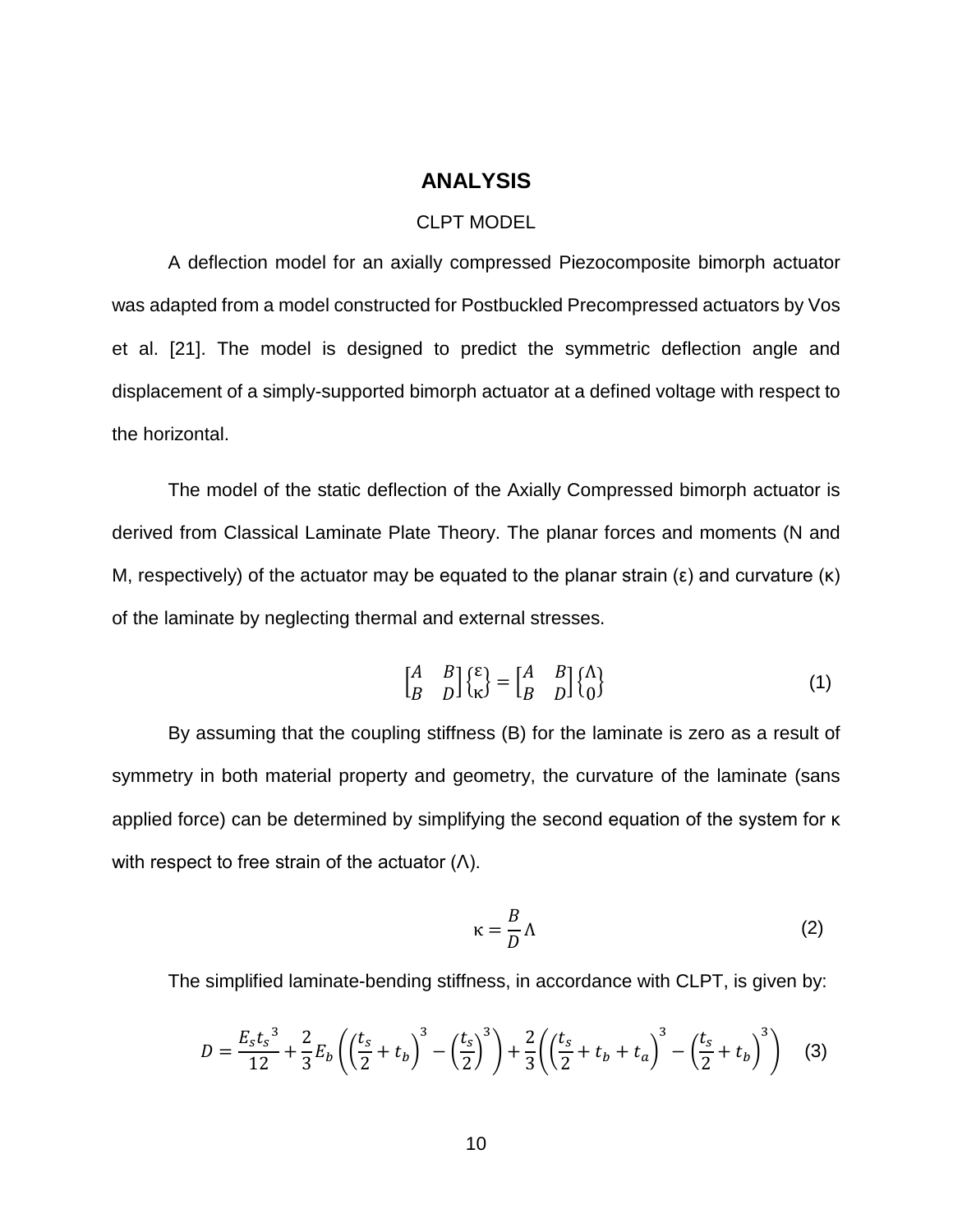In the equation above, E represents the Young's Modulus and t represents the thickness of a component. With regards to the subscripts, s represents the substrate, b represents the bonding layer, and a represents the piezocomposite actuator.

The simplified coupling stiffness for the actuator relative to the laminate is:

$$
B = E_a \left( \left( \frac{t_s}{2} + t_b + t_a \right)^2 - \left( \frac{t_s}{2} + t_b \right)^2 \right)
$$
 (4)

The free strain of the actuator may be determined by:

$$
\Lambda = \frac{d_{3x}V}{t_{elec}}\tag{5}
$$

For the equation above,  $d_{3x}$  represents the dominant piezoelectric strain constant, V represents the voltage supplied to the actuators, and telec represents the distance between the electrodes of the actuators.

Now considering an axial force (F), the product of the change in the angle (δ) of a section of the laminate with respect to the surface of the laminate (s) and the distance y above the x-axis is equivalent to the planar strain.

$$
\varepsilon = y \frac{d\delta}{ds} \tag{6}
$$

Using Hooke's Law and assuming the laminate experiences pure bending, the planar strain of the laminate due to pure bending is:

$$
\varepsilon = \frac{My}{EI} \tag{7}
$$

The moment due to the axial compression force is: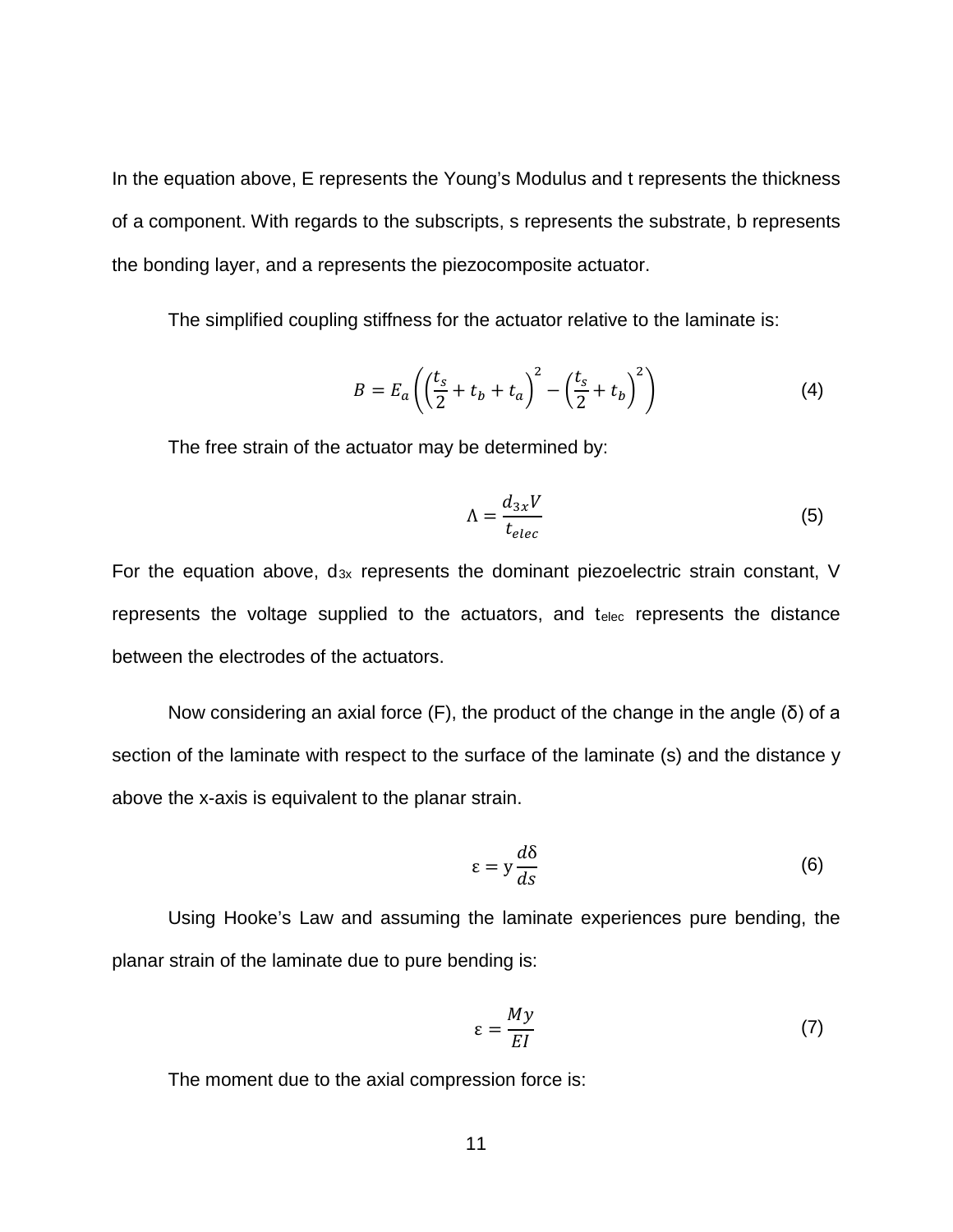$$
M = -Fy \tag{8}
$$

In accordance with CLPT conventions,

$$
\frac{d\delta}{ds} = -\frac{F}{Db}y\tag{9}
$$

The relationship between y, s, and  $\delta$  at a specific point in the laminate is given by:

$$
\sin(\delta) = \frac{dy}{ds} \tag{10}
$$

Such that when the previous equation is differentiated with respect to s:

$$
\frac{d^2\delta}{ds^2} = -\frac{F\sin(\delta)}{Db} \tag{11}
$$

In order to make the equation integrable, both sides are multiplied by an integrating factor of  $\frac{d\delta}{ds}$  and then integrated and simplified to attain:

$$
\left(\frac{d\delta}{ds}\right)^2 = \frac{2F\cos(\delta)}{Db} + C\tag{12}
$$

where C is a constant of integration. At x=0, the laminate angle  $\delta = \delta_0$ . Assuming that  $rac{d\delta}{ds}$  = κ at x=0:

$$
C = \kappa^2 - \frac{2F\cos(\delta_0)}{Db} \tag{13}
$$

After substituting and simplifying:

$$
\frac{d\delta}{ds} = -\sqrt{\frac{2F(\cos(\delta) - \cos(\delta_0))}{Db} + \kappa^2}
$$
(14)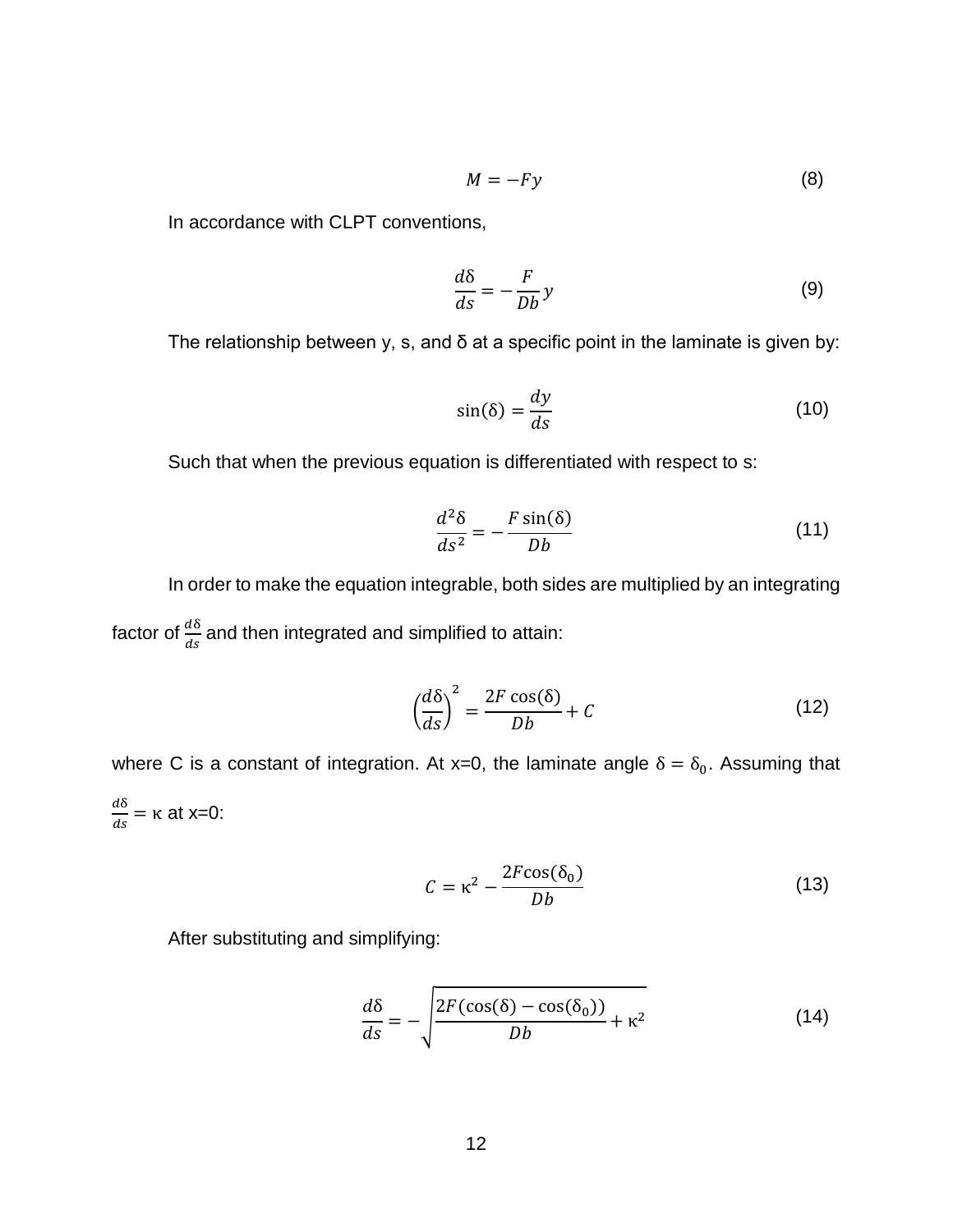Note that the root is negative because  $\frac{d\delta}{ds}$  is always negative as a result of the negative concavity. After applying double-angle trigonometric identities, the equation becomes:

$$
\frac{d\delta}{ds} = -\sqrt{\frac{2F\left(1 - 2\sin^2\left(\frac{\delta}{2}\right) - 1 + 2\sin^2\left(\frac{\delta_0}{2}\right)\right)}{Db} + \kappa^2}
$$
(15)

After simplification:

$$
\frac{d\delta}{\sqrt{\left(\sin^2\left(\frac{\delta_0}{2}\right) - \sin^2\left(\frac{\delta}{2}\right)\right) + \frac{\kappa^2 Db}{4F}}} = -2\sqrt{\frac{F}{Db}}ds\tag{16}
$$

At x=L/2, the angle of the laminate  $\delta$  is equal to zero. Considering the symmetry of the beam, the problem may be simplified to allow both sides of the equation to be integrated such that:

$$
\sqrt{\frac{F}{Db}} \int_0^{.5} ds = \frac{L}{2} \sqrt{\frac{F}{Db}} = \int_0^{\delta_0} \frac{d\delta}{2\sqrt{\left(\sin^2\left(\frac{\delta_0}{2}\right) - \sin^2\left(\frac{\delta}{2}\right)\right) + \frac{\kappa^2 Db}{4F}}} \tag{17}
$$

The equation above may then be solved numerically to determine the tip to tip deflection of the actuator. However, the problem could also be solved as a boundary value problem using the bvp4c solver in MATLAB (as shown in Appendix A) and the initial and midpoint condition for curvature and angular deflection, respectively.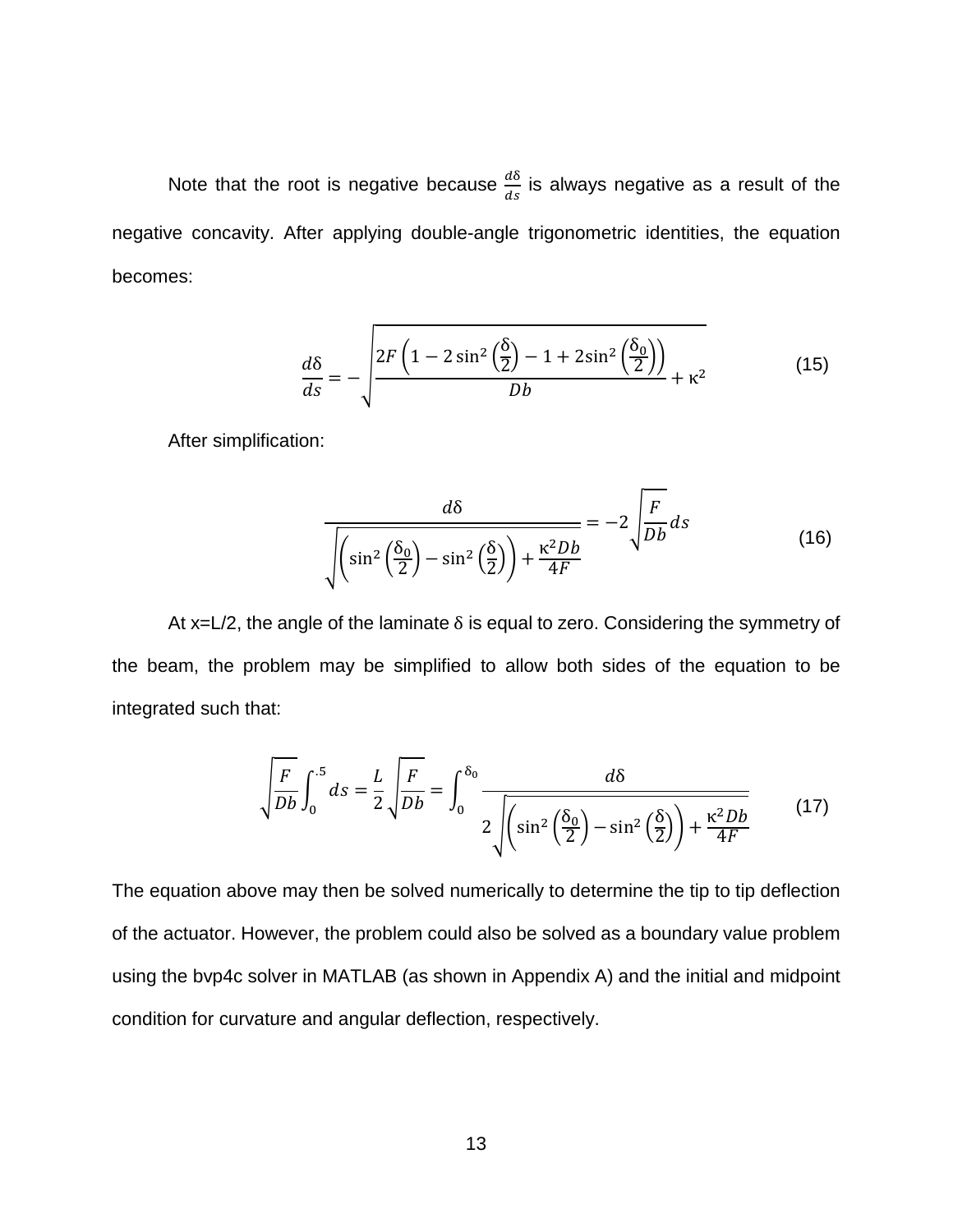#### ELASTICA MODEL

<span id="page-22-0"></span>An analytical model for a simply-supported axially compressed piezocomposite bimorph was adapted from a model for an axially compressed piezoelectric bimorph bender from Wickramasinghe et. al. [20]. The model is based off of Euler's Elastica equation which is derived from the relationship between moment and curvature. The model is modified to provide a more accurate high deflection analysis of the effects of axial compression on a simply supported piezocomposite bimorph.

The governing differential equation for this model is:

$$
\frac{d^2y}{dx^2} = \left(\frac{Fy}{EI} + \frac{M}{EI}\right) \left(1 + \left(\frac{dy}{dx}\right)^2\right)^{1.5}
$$
\n(18)

 $\overline{1}$ .

For the equation above, M represents the moment generated by the piezocomposite actuators and F represents the axial compression force on the bimorph.

The flexural rigidity for the bimorph is determined by the equation:

$$
EI = b \left[ \frac{E_s t_s^3}{12} + E_b t_b \left( \frac{t_b^2}{6} + \frac{(t_s + t_b)^2}{2} \right) + 2E_a t_a \left( \frac{t_a^2}{12} + \left( t_b + \frac{t_p + t_s}{2} \right)^2 \right) \right]
$$
(19)

Similarly to the previous model, E represents the Young's Modulus, t represents the thickness of a component, and b represents the width of the bimorph. The equation assumes that the width of all components of the bimorph are equal. For the subscripts, s represents the substrate, b represents the bonding layer, and a represents the piezocomposite actuator.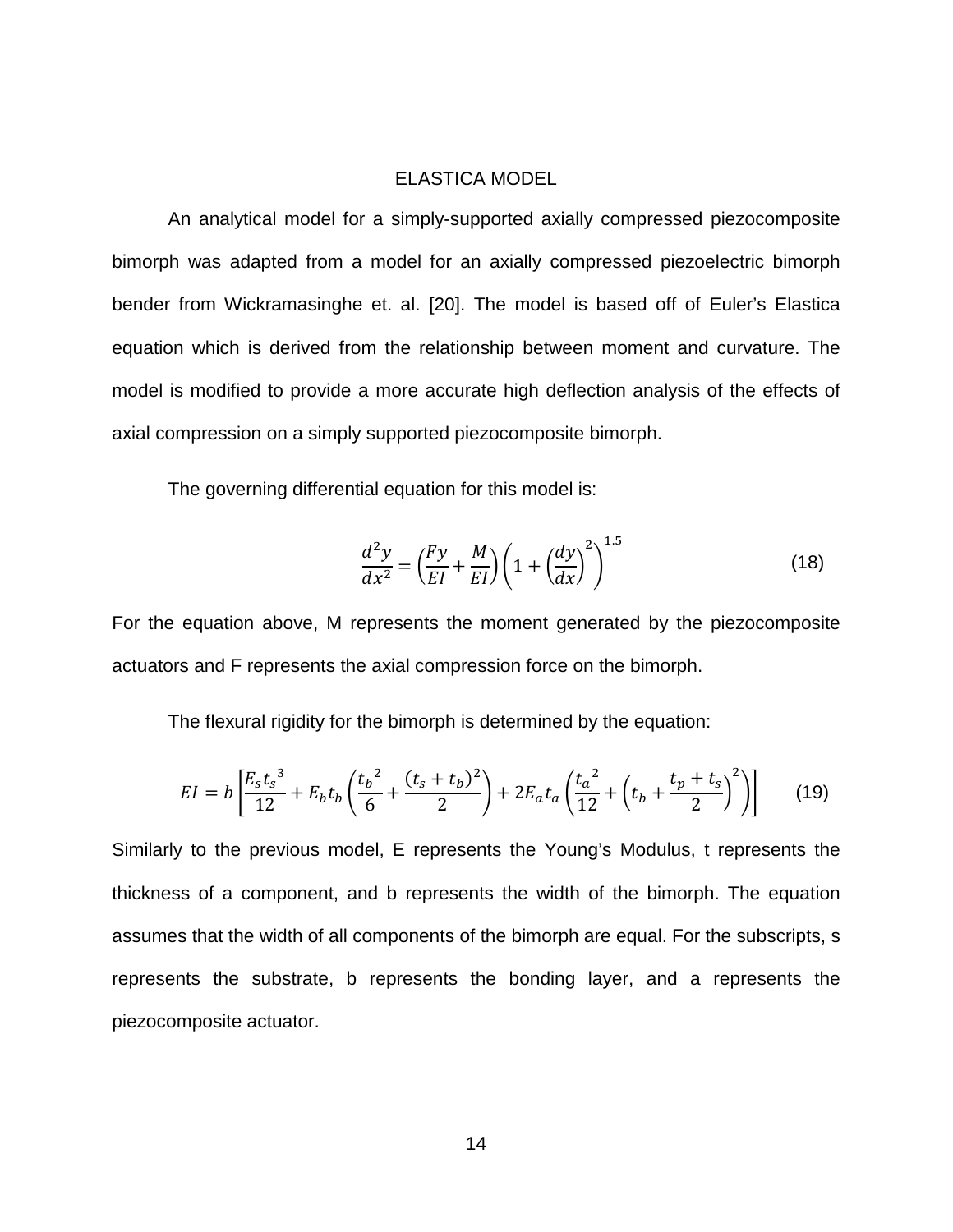The moment generated by the piezocomposite actuators is defined by the equation:

$$
M = -E_a b \frac{d_{31} V}{t_{elec}} (t_a^2 + t_s t_a + 2t_b t_a)
$$
 (20)

<span id="page-23-0"></span>From here, the model is solved numerically using the bvp4c solver in MATLAB as is shown in Appendix B. The simply supported set up is symmetric. As such, the solver is set up to solve one half of the bimorph only.

#### RESULTS

<span id="page-23-1"></span>

| <b>Item</b>                  | MFC M-8528-P1 | <b>PA16N</b> | <b>Units</b> |
|------------------------------|---------------|--------------|--------------|
| Width                        | 0.028         | 0.030226     | m            |
| Length                       | 0.085         | 0.05408      | m            |
| Actuator<br><b>Thickness</b> | 0.0003        | 0.00033      | m            |
| <b>Electrode Spacing</b>     | 0.000508      | 0.00033      | m            |
| d33/d31                      | 4.00E-10      | 1.79E-10     | m/V          |
| <b>Elastic Modulus</b>       | 3.03E+10      | $1.73E + 10$ | Pa           |

Table 1 - MFC M-8528-P1 and PA16N Properties

The PA16N and the MFC-M8528-P1 were both analyzed using the CLPT and Elastica Models. The model assumed that a maximum of 1500 V and 200 V were applied to the MFC M-8528-P1 and PA16N, respectively. [Table 1](#page-23-1) shows the properties applied to the model. The model assumed an Aluminum substrate of 0.02743 mm and a bonding layer thickness of 0.0894 mm. In addition, the model varies the axial force from 0 N to 30 N in increments of 5.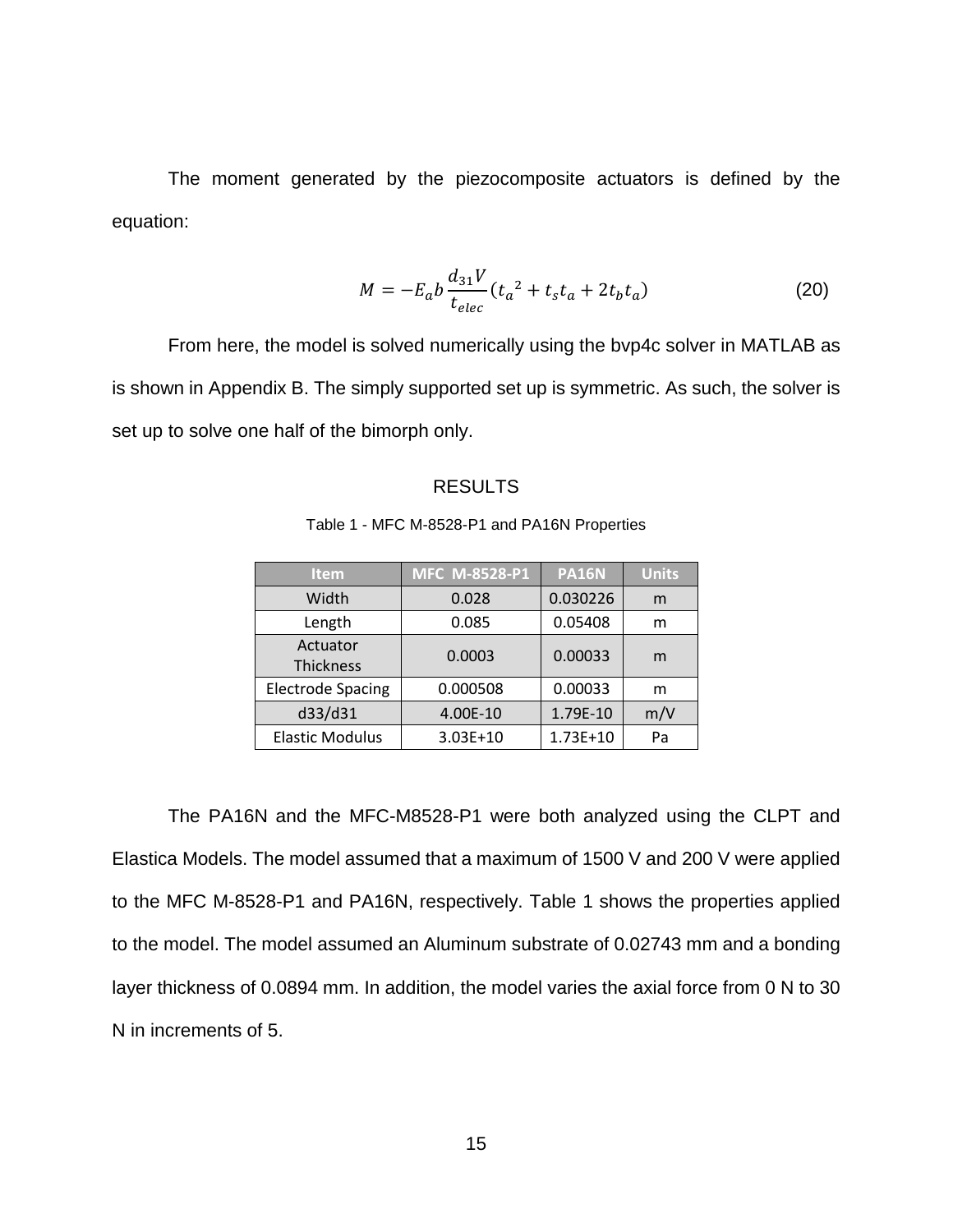

Figure 4 - PA16N Deflection Angle at 200 V using CLPT and Elastica Models

<span id="page-24-0"></span>[Figure 4](#page-24-0) shows the predicted angular deflection for a PA16N bimorph at a maximum voltage of 200 V using the CLPT and Elastica Models. Note that s represent the distance along the length of the bimorph.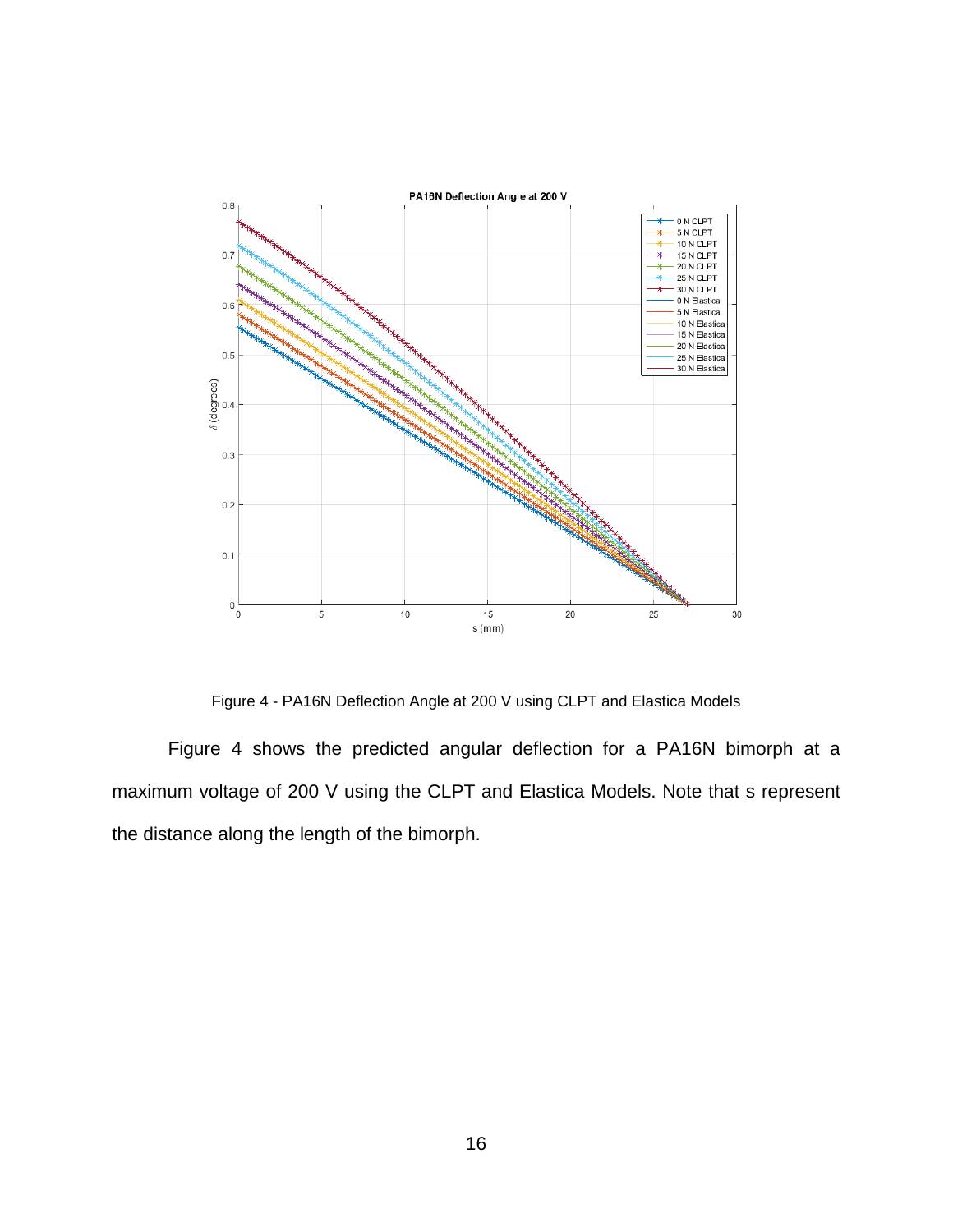

Figure 5 - PA16N Displacement at 200 V using CLPT and Elastica Models

<span id="page-25-0"></span>[Figure 5](#page-25-0) shows the predicted displacement for a PA16N bimorph with the same conditions as the previous figure. The theoretical displacement predicted for the PA16N is also relatively small for both models.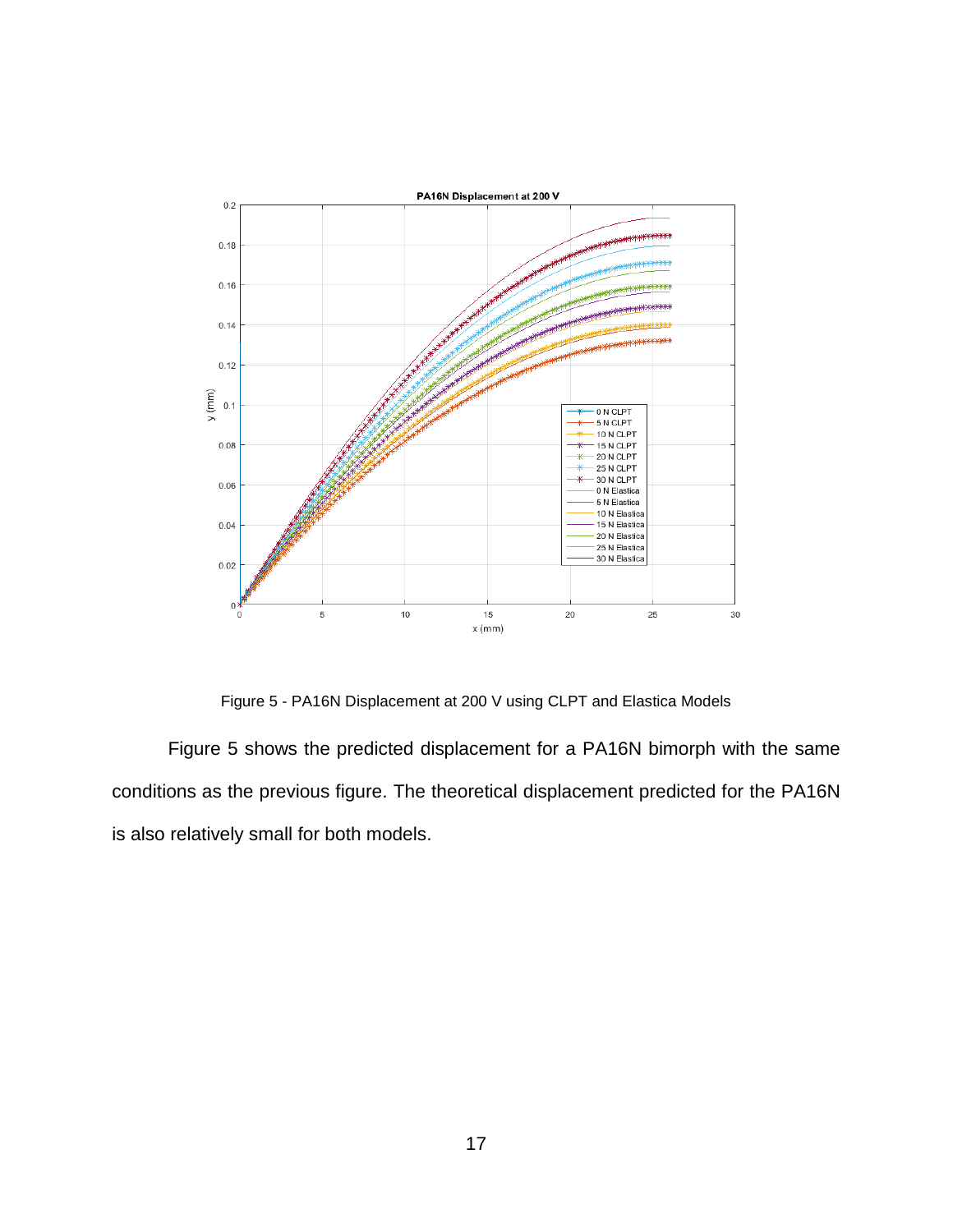

Figure 6 - MFC-M8528-P1 Deflection Angle at 1500 V using CLPT and Elastica Models

<span id="page-26-0"></span>[Figure 6](#page-26-0) shows the predicted angular deflection for an MFC-M8528-P1 bimorph at a maximum voltage of 1500 V using the CLPT and Elastica models. The discrepancy between the two models is very close at lower axial forces but increases gradually.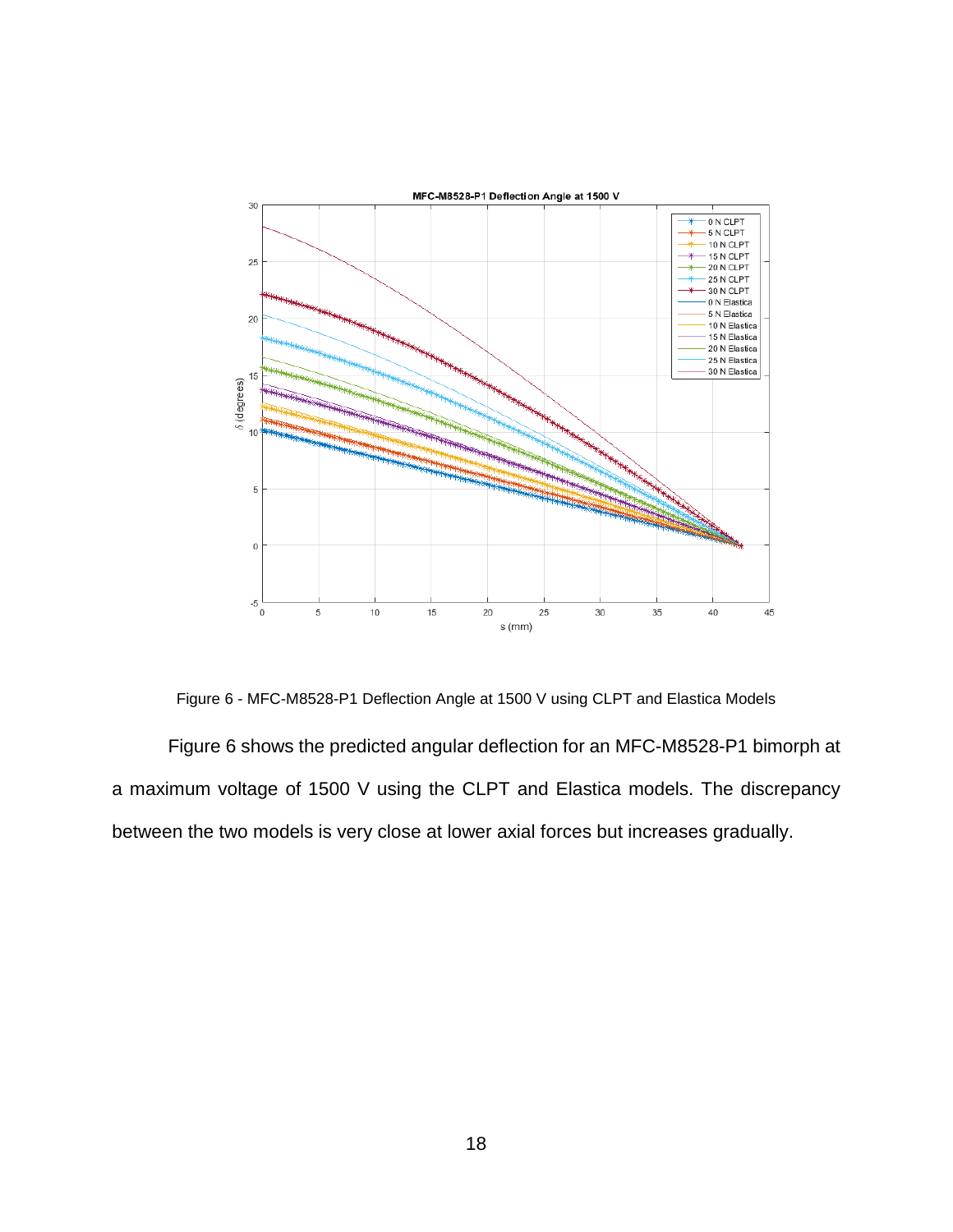

Figure 7 - MFC-M8528-P1 Displacement at 1500 V using CLPT and Elastica Model

<span id="page-27-0"></span>[Figure 7](#page-27-0) shows the predicted displacement for an MFC-M8528-P1 bimorph with the same conditions as the previous figure. The theoretical angular deflection and displacement for the MFC actuator is significantly greater than that of the PA16N. It also appears that the MFC bimorph is more sensitive to axial compression than the PA16N.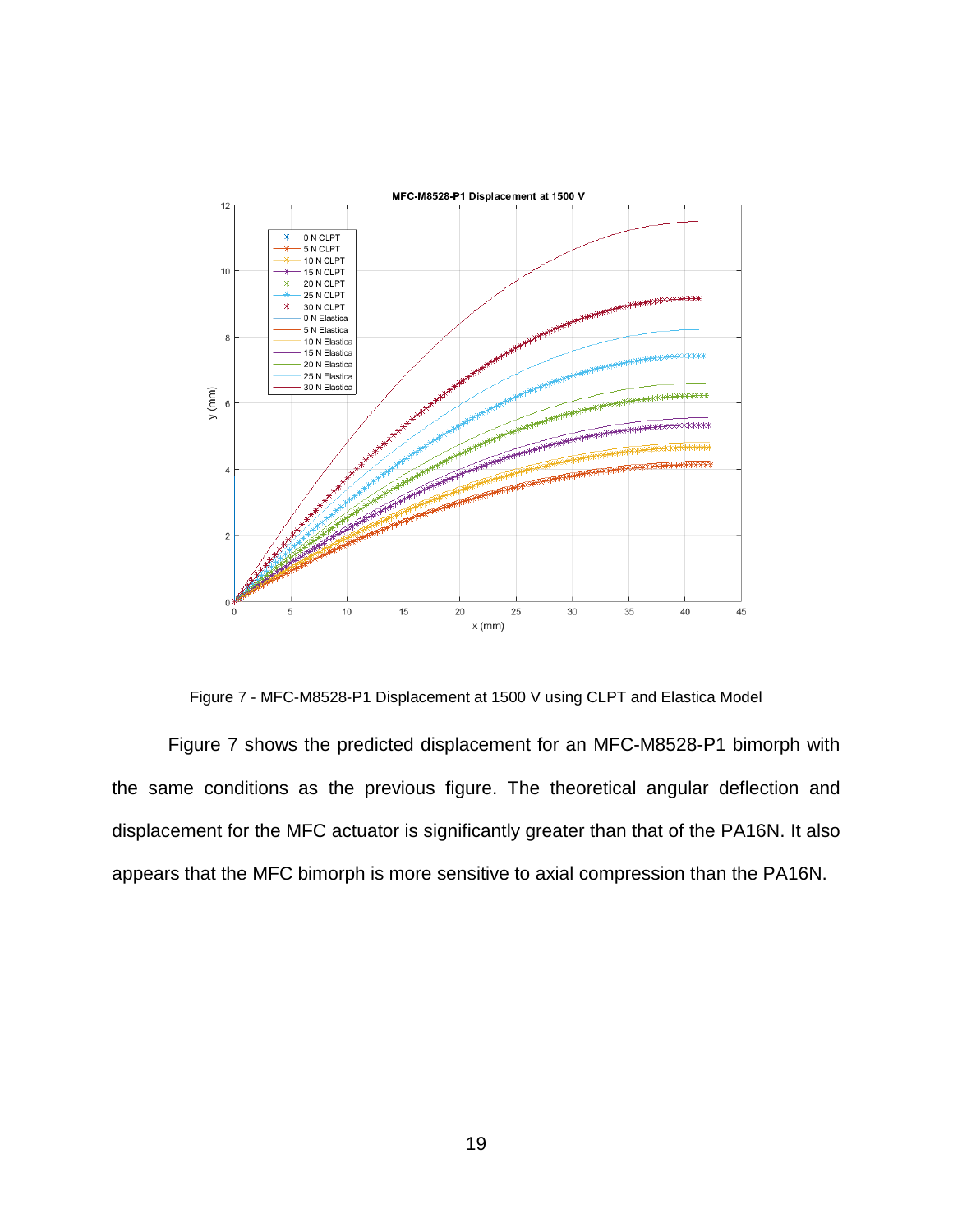<span id="page-28-0"></span>

|                    | Max. Deflection (°) |                       |              |
|--------------------|---------------------|-----------------------|--------------|
| <b>Axial Force</b> | <b>PA16N CLPT</b>   | <b>PA16N Elastica</b> | % Difference |
| 0                  | 0.554               | 0.554                 | 0.000        |
| 5                  | 0.580               | 0.580                 | 0.000        |
| 10                 | 0.608               | 0.608                 | 0.000        |
| 15                 | 0.640               | 0.640                 | 0.000        |
| 20                 | 0.677               | 0.677                 | 0.001        |
| 25                 | 0.718               | 0.718                 | 0.001        |
| 30                 | 0.766               | 0.766                 | 0.001        |

Table 2 – PA16N Theoretical Maximum Angular Deflection

[Table 2](#page-28-0) shows the predicted maximum angular deflection for a given axial force for the PA16N using both models. It also lists the percent difference between the figures for the two models. From no axial compression to a 30 N axial force, both the CLPT and the Elastica models predicts a 38.3% increase in angular deflection for the PA16N.

<span id="page-28-1"></span>

|                    | <b>Max. Displacement (mm)</b> |                       |              |
|--------------------|-------------------------------|-----------------------|--------------|
| <b>Axial Force</b> | PA16N CLPT                    | <b>PA16N Elastica</b> | % Difference |
|                    | 0.125                         | 0.131                 | 4.803        |
| 5                  | 0.132                         | 0.138                 | 4.792        |
| 10                 | 0.140                         | 0.147                 | 4.781        |
| 15                 | 0.149                         | 0.156                 | 4.770        |
| 20                 | 0.159                         | 0.167                 | 4.759        |
| 25                 | 0.171                         | 0.179                 | 4.749        |
| 30                 | 0.185                         | 0.194                 | 4.738        |

Table 3 - PA16N Theoretical Maximum Displacement

[Table 3](#page-28-1) shows the maximum displacement predicted by the models for a given axial force for the PA16N. The percent difference between the figures for the two models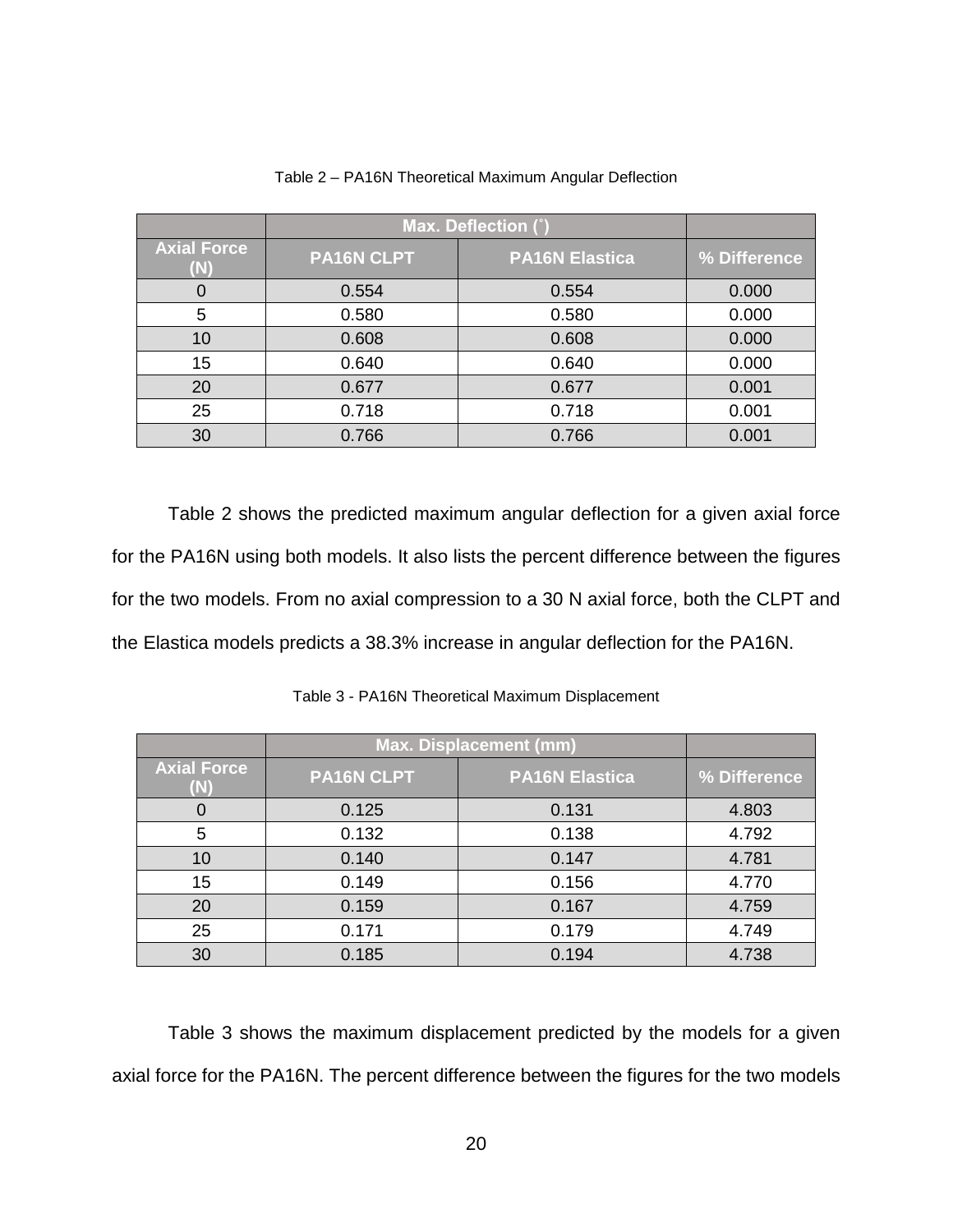is also listed. From no axial compression to a 30 N axial force, the CLPT model predicts a 48% increase while the Elastica model predicts a 48.1% increase in maximum displacement for the PA16N.

<span id="page-29-0"></span>

|                           | Max. Deflection (°)      |                       |              |
|---------------------------|--------------------------|-----------------------|--------------|
| <b>Axial Force</b><br>(N) | <b>MFC-M8528-P1 CLPT</b> | MFC-M8528-P1 Elastica | % Difference |
|                           | 10.152                   | 10.312                | 1.565        |
| 5                         | 11.076                   | 11.306                | 2.053        |
| 10                        | 12.225                   | 12.567                | 2.757        |
| 15                        | 13.693                   | 14.240                | 3.915        |
| 20                        | 15.629                   | 16.602                | 6.036        |
| 25                        | 18.288                   | 20.315                | 10.502       |
| 30                        | 22.118                   | 28.069                | 23.718       |

Table 4 - MFC-M8528-P1 Theoretical Maximum Angular Deflection

[Table 4](#page-29-0) displays the maximum angular deflection predicted by the two models for a given compression force on the MFC-M8528-P1. The table also lists the percent difference between the numbers for the two models. The CLPT model predicts an increase in maximum angular deflection of 2.17 times the no axial force deflection. The Elastica model predicts an increase of 2.72 times the no axial force deflection.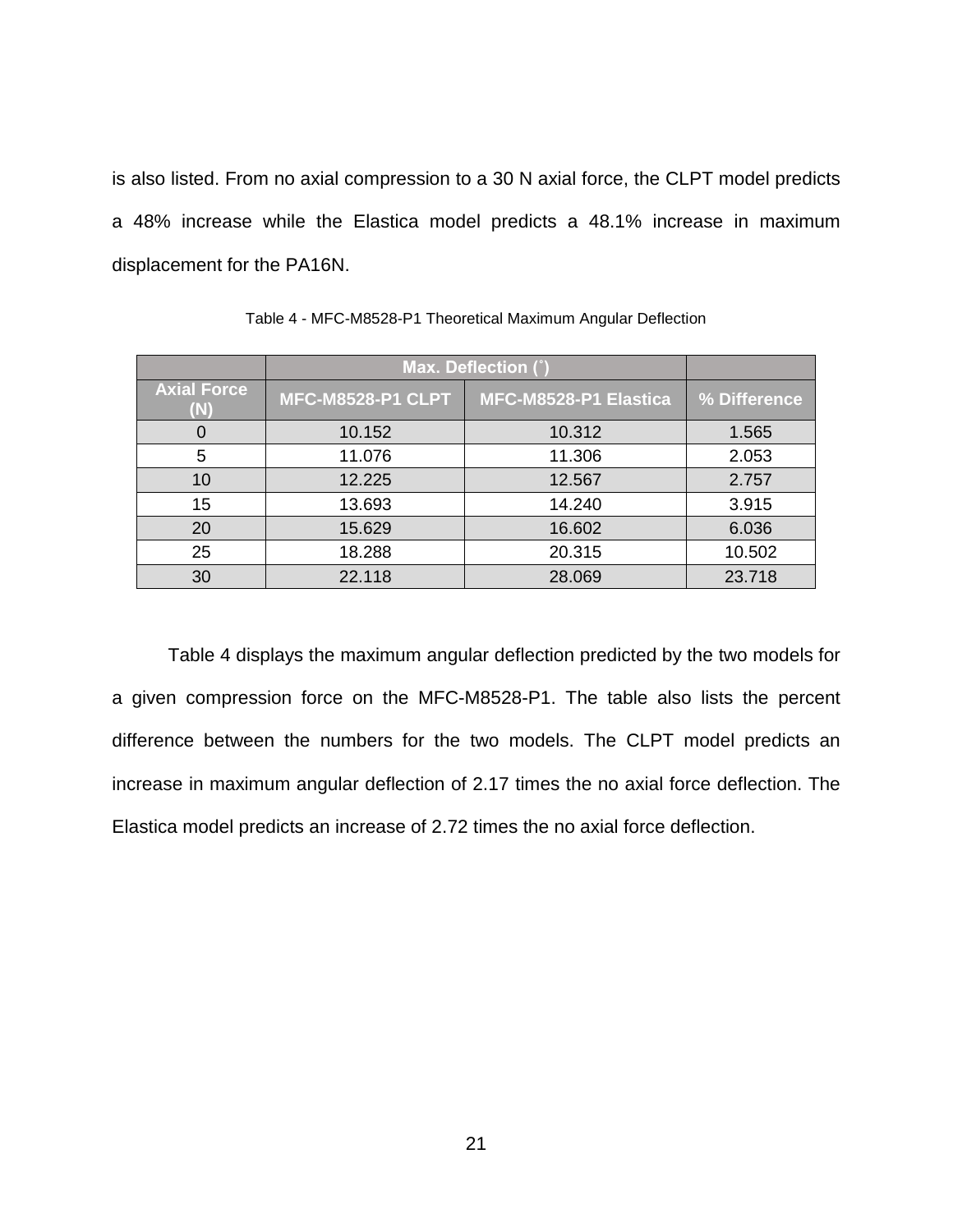<span id="page-30-0"></span>

|                    | <b>Max. Displacement (mm)</b> |                       |              |
|--------------------|-------------------------------|-----------------------|--------------|
| <b>Axial Force</b> | <b>MFC-M8528-P1 CLPT</b>      | MFC-M8528-P1 Elastica | % Difference |
|                    | 3.717                         | 3.795                 | 2.058        |
| 5                  | 4.140                         | 4.242                 | 2.446        |
| 10                 | 4.666                         | 4.811                 | 3.055        |
| 15                 | 5.338                         | 5.561                 | 4.093        |
| 20                 | 6.222                         | 6.610                 | 6.037        |
| 25                 | 7.433                         | 8.231                 | 10.198       |
| 30                 | 9.161                         | 11.482                | 22.484       |

Table 5 - MFC-M8528-P1 Theoretical Maximum Displacement

[Table 5](#page-30-0) displays the maximum predicted displacement for the MFC-M8528-P1 using both models for the forces applied. The percent difference between the results of the two models are displayed in the table. The CLPT and Elastica models predict an increase in maximum displacement of 2.46 and 3.03 times the no axial load value, respectively.

The percent difference between the two models for the PA16N was very small, particularly with the predictions for angular deflection. The difference between the models for the MFC-M8528-P1 were slightly greater with higher axial force predictions. This could perhaps be due to issues with numerical resolution in the MFC Elastica model since the model experienced issues converging above 30 N. However, to prevent potential damage to the bimorphs, experimental testing will only be performed up to 30 N. The overall deflection for the MFC bimorph is greater than that of the PA16N bimorph. This is due to a combination of multiple factors with the predominant factors being the greater bimorph length and higher dominant piezoelectric strain constant.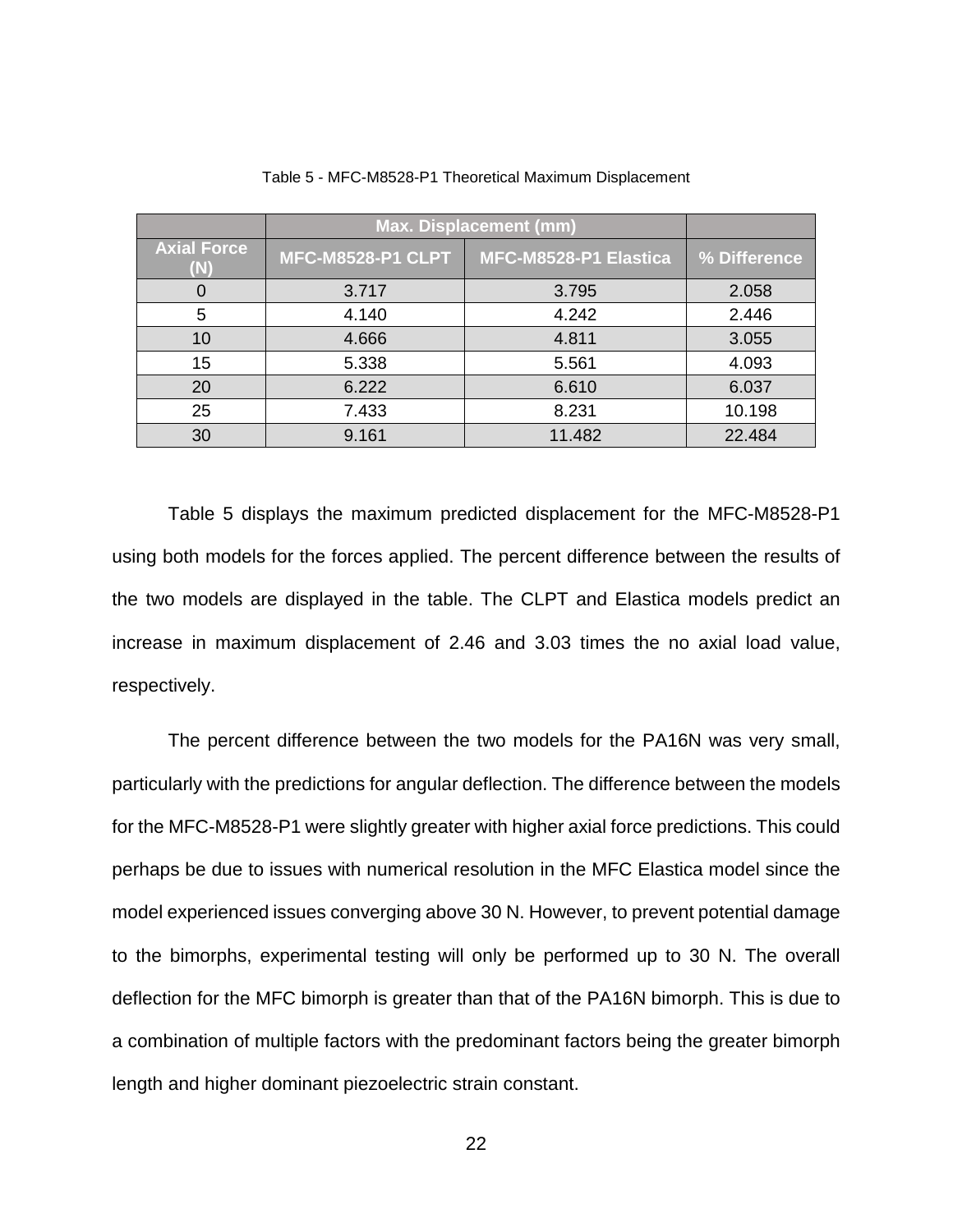### **EXPERIMENT**

#### SET UP

<span id="page-31-1"></span><span id="page-31-0"></span>In order to investigate the accuracy of the models in predicting actuation, a test bed was designed such that varying degrees of axial compression could be applied to an actuator. The test bed will also assist in evaluating the efficacy of axial compression of a piezocomposite bimorph. In order to allow for consistent measurements of the axial force on the actuator and to maintain design simplicity, a two section, simply supported set up was selected to investigate model accuracy and compression efficiency.



Figure 8 - Axial Compression Test Rig with PA16N Bimorph

<span id="page-31-2"></span>The test rig, shown in [Figure 8,](#page-31-2) is split into the spring section and the actuator housing section. The spring section consists of 4 compressions springs each with a spring constant rated at 1.9 lbs./inch. They are held in place by holes grooved into the aluminum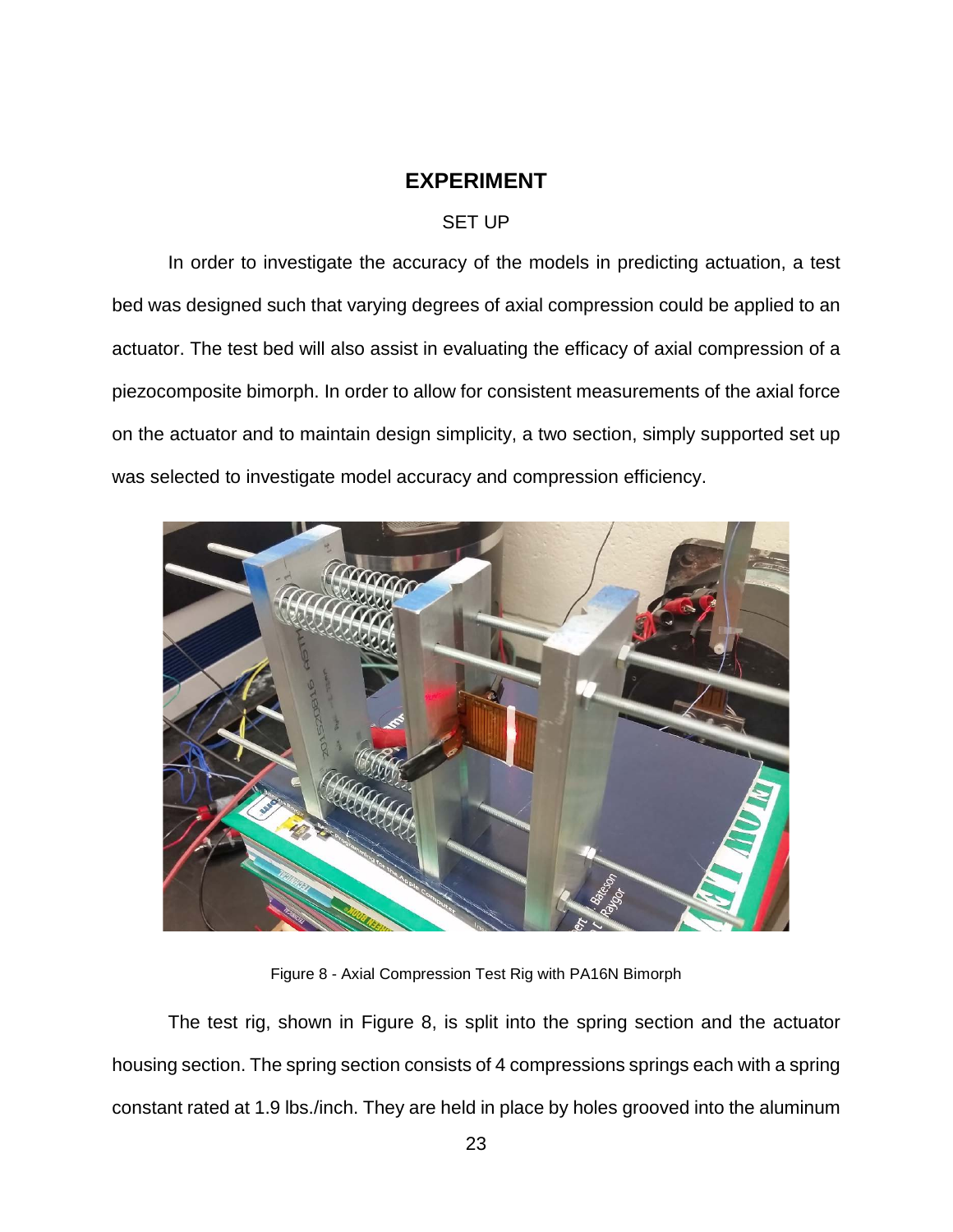plates that sandwich them. The actuator housing section has aluminum plates that are vnotched to allow the actuator to deflect while remaining firmly in place. This set up allows for the axial compression force to be tailored by bringing the plates closer together using wing nuts on the opposite end of the rig. The force on the actuator may be determined by measuring the displacement of the springs.

As a result of availability, the Mide PA16N will be used in the experiment. The PA16N is a piezocomposite transducer which consists of thin strips of piezoelectric PZT sandwiched by IDEs and an outer layer of Kapton tape. The dominant piezoelectric effect governing this transducer is the d31 effect. As was previously discussed, the d31 effect is not as efficient as the d33 effect for electrical to mechanical coupling for transducers of this nature. As a result, the deflection of the bimorph will be small but sufficient for establishing the accuracy of the models.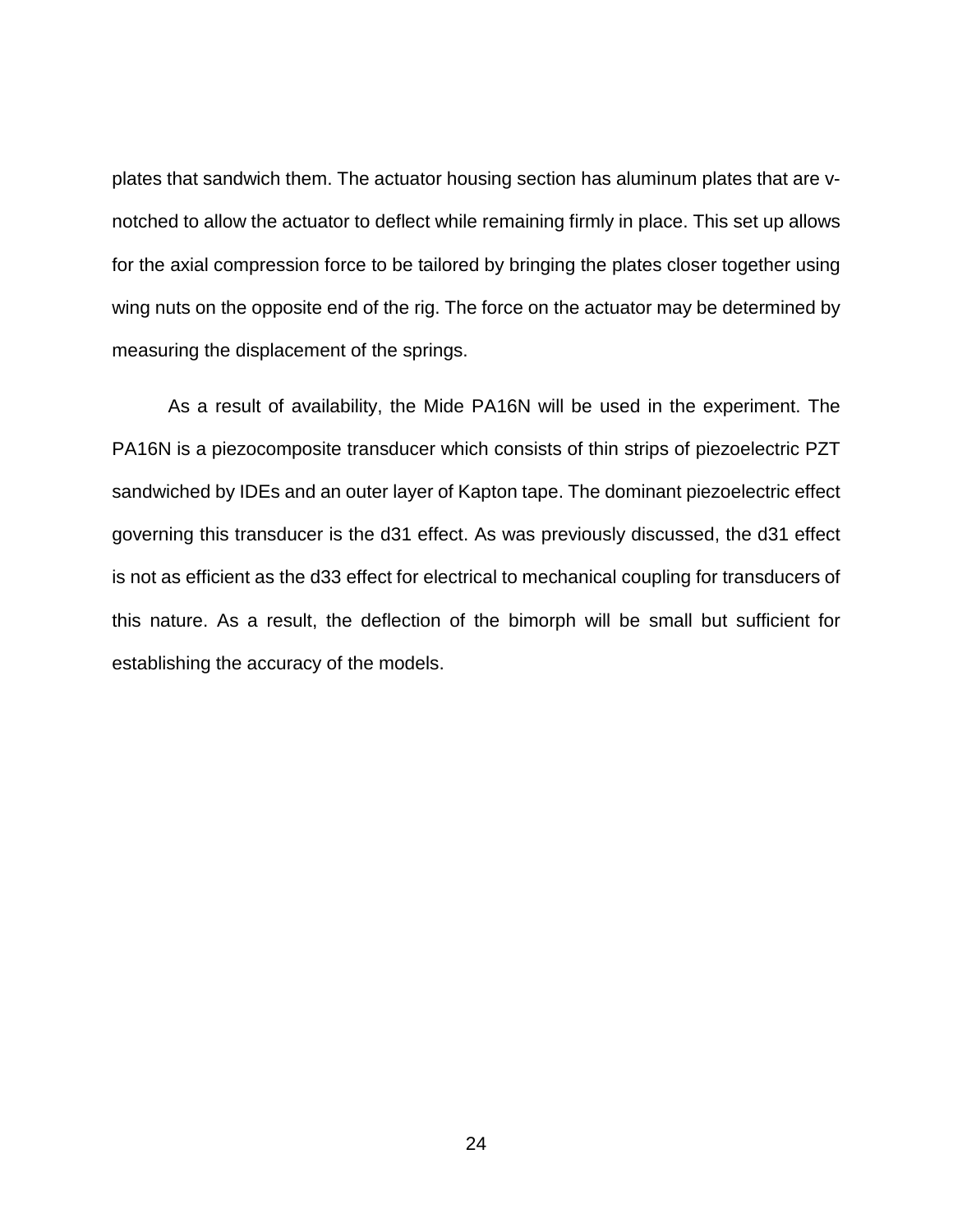

Figure 9 - Trek Model 2205 High Voltage Amplifier

<span id="page-33-1"></span>The PA16N was powered by the Trek Model 2205 High Voltage Amplifier. The amplifier, shown in [Figure 9,](#page-33-1) is capable of supplying the ±200 V needed for the experiment. Measurements were collected using the Polytec OFV-5000 and the OFV-505. Data acquisition was performed using the National Instruments NI 9234 DAQ and LabView software.

#### RESULTS

<span id="page-33-0"></span>For each axial force, 5 trials measuring the maximum displacement of the bimorph were performed. The first was a 40 second recording of a 0 V reading. The second and third trials consisted of manual square wave inputs sweeping in sequence from 0 V, 200 V, 0 V, -200 V, 0 V, 200 V, to 0 V. For the fourth and final trials, manual square wave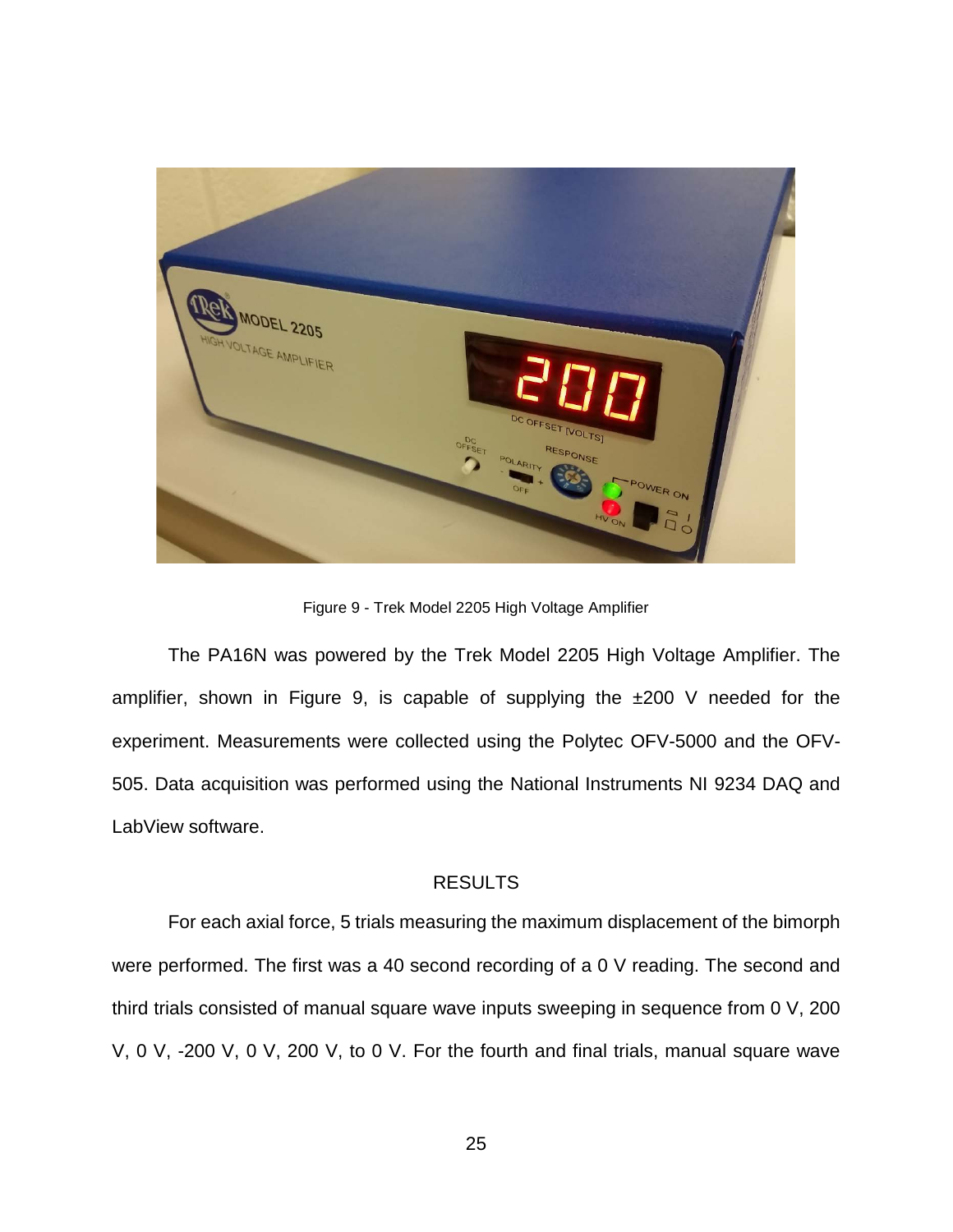<span id="page-34-0"></span>sequences from 0 V, -200 V, 0 V, 200 V, 0 V, -200 V, to 0 V, consecutively, were applied. Time increments between all inputs lasted approximately 5 seconds.

| <b>Force</b><br>(N) | <b>Mean Displacement</b><br>(mm) | <b>Confidence Interval</b><br>(99%) |
|---------------------|----------------------------------|-------------------------------------|
| 0                   | 0.081                            | 0.008                               |
| 5                   | 0.101                            | 0.012                               |
| 10                  | 0.123                            | 0.011                               |
| 15                  | 0.157                            | 0.014                               |
| 20                  | 0.174                            | 0.018                               |
| 25                  | 0.175                            | 0.018                               |
| 30                  | 0.203                            | 0.021                               |

Table 6 - PA16N Test Results

[Table 6](#page-34-0) shows results for all trials collected for the PA16N bimorph at the specified compressive force. Some effects were noticeable from the experiments. Creep in actuation was very noticeable in the data, which is a characteristic of piezoelectric materials when used for actuation. The bimorph also experienced asymmetric deflection which could perhaps be due to its natural curvature or to manufacturing issues. Hysteresis in actuation was also very noticeable from the data gathered, which is also typical of piezoelectric materials used in actuation.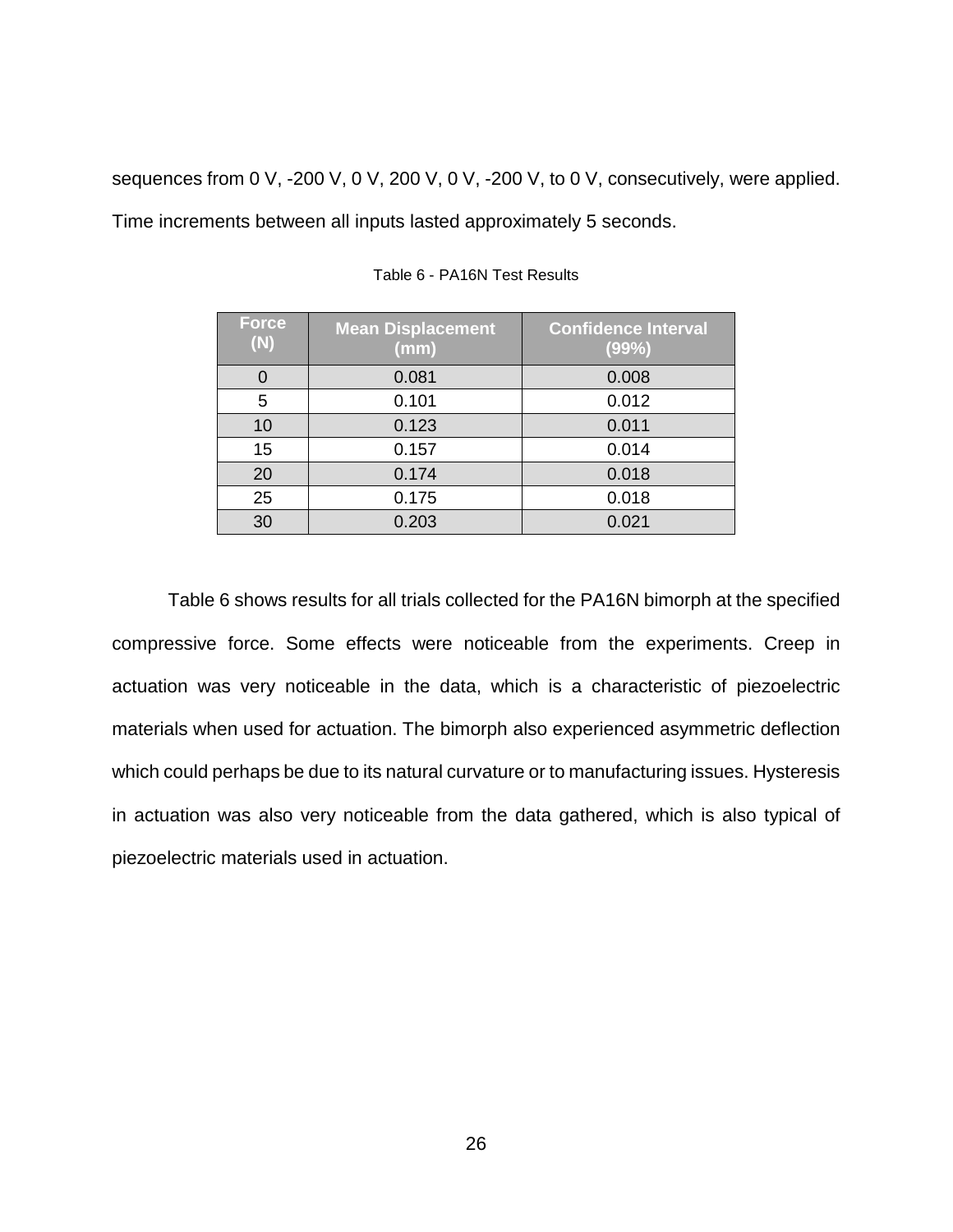

Figure 10 - PA16N Maximum Displacement Data Comparison

<span id="page-35-0"></span>[Figure 10](#page-35-0) shows a plot comparing the theoretical and experimental maximum displacements for a given axial force on the PA16N bimorph. The largest discrepancy between the experimental results and the theoretical predictions was at the 0 N readings. The discrepancy found in the experimental maximum deflection value at low axial forces could be attributed to the insufficient support of the v-notch design of the test bed on the bimorph. However, the difference between the CLPT model and the experimental results for a 0 N axial force was .044 mm and the difference between the Elastica model and the experimental results for a 0 N axial force was .05 mm. An error of .05 mm is still a close correlation. As the axial force approaches 15 N, the measured maximum displacement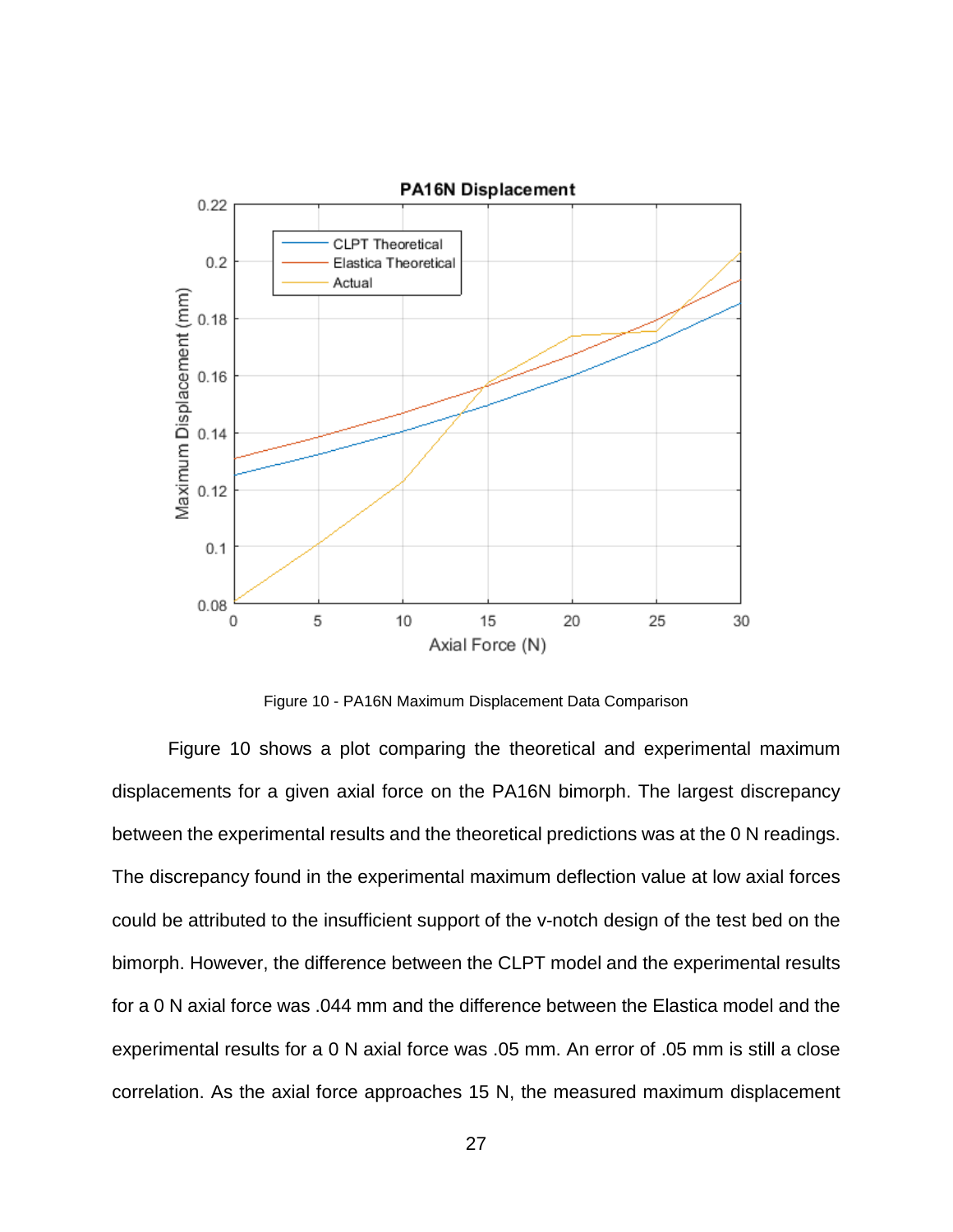appears to follow closer to the model as the v-notch lends more support to the actuator to deflect properly.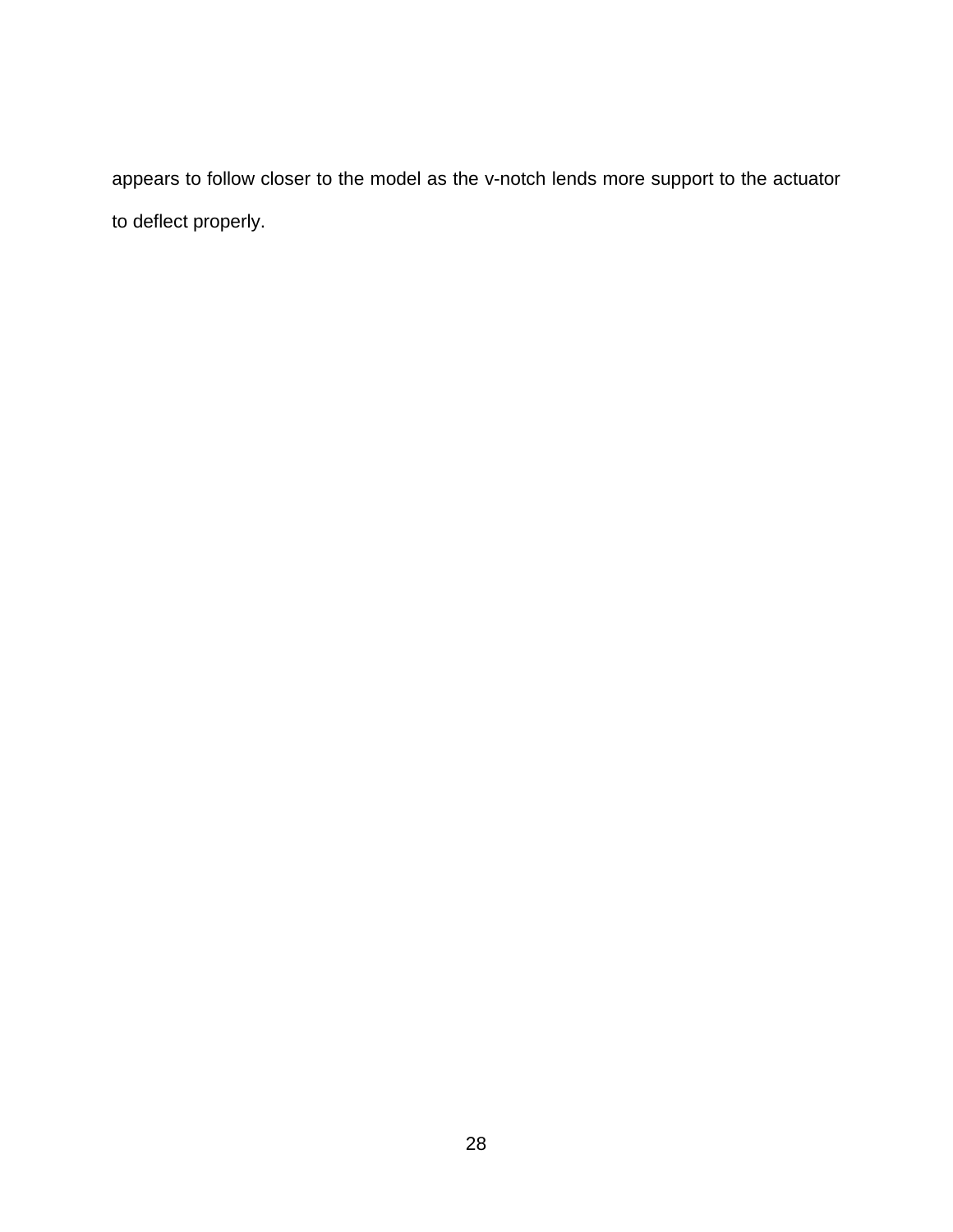### **CONCLUSION**

<span id="page-37-0"></span>In order to determine whether an axially compressed piezocomposite bimorph could provide sufficient actuation for implementation in UAS, two models were invoked to characterize actuation behavior. The accuracy of these models were then experimentally verified to determine whether the piezocomposite bimorphs could be used for actuation and how significant an axial force on an IDE piezocomposite bimorph could contribute to a change in deflection characteristics.

All in all, correlation between the CLPT and Elastica models was substantiated by the calculations performed. The relatively small size and low deflection, despite axial compression, of the PA16N bimorph preclude their implementation in UAS. However, the PA16N has shown that the mathematical models were sufficiently competent in predicting displacement with the CLPT model deviating at most .05 mm and the Elastica model deviating at most .04 mm from the experimental results. As such, with the proven efficacy of the models, the MFC-M8528-P1 may be a good candidate for implementation in UAS given its relatively large predicted deflections. The PA16N experimental results also show that despite the low overall magnitude of deflection, applying a 30 N axial force to the bimorph, which originally has no axial force, can increase the maximum displacement by 2.5 times the original displacement.

Further testing could be performed to characterize the behavior of axially compressed P1-type MFC bimorphs in their different configurations, with different substrates, and with different actuation set ups. This same testing could also be performed on an axially-compressed IDEAL actuator (which, in essence, is an IDE and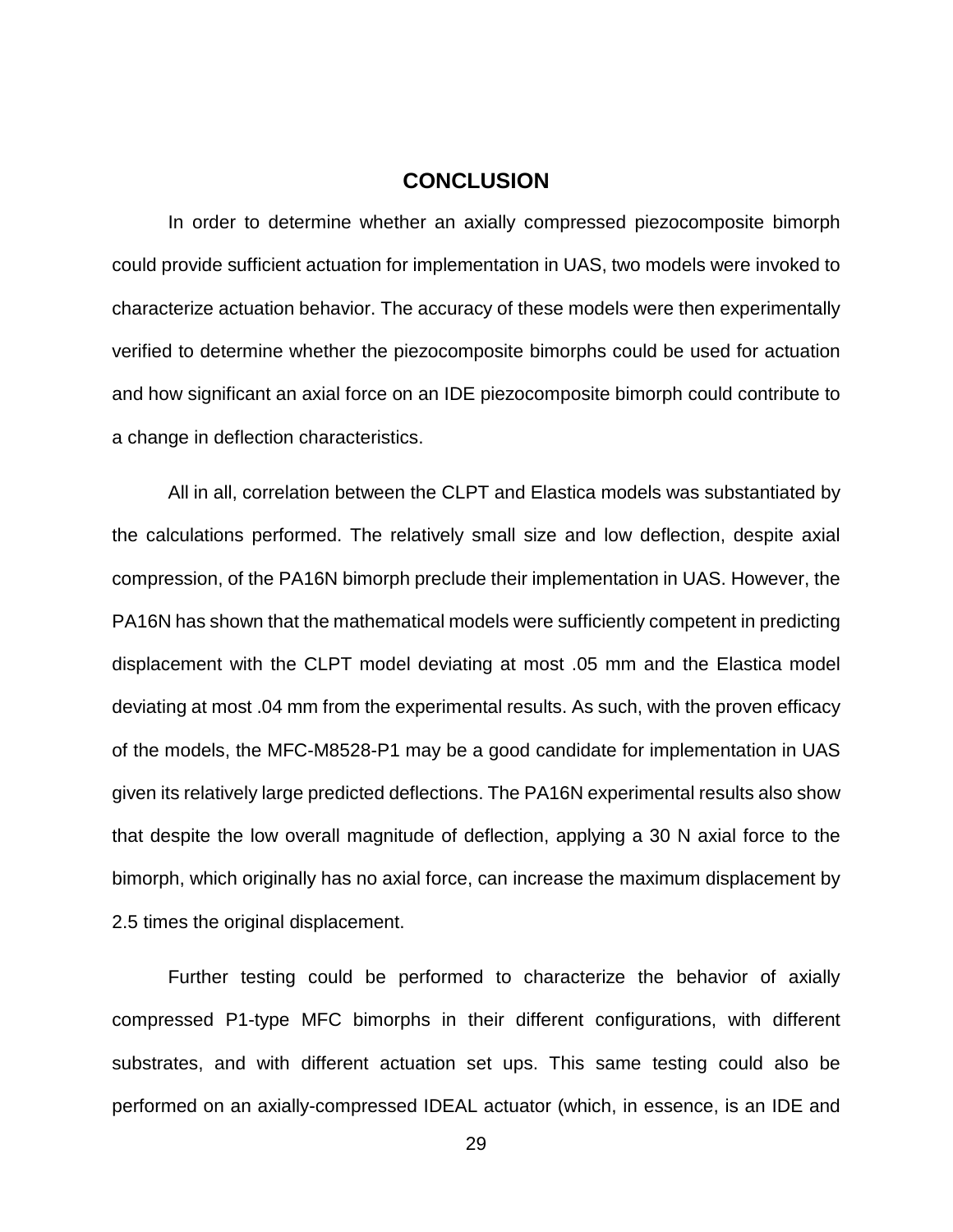PZT stack transducer), which has been shown to produce improved efficiency in actuation from MFCs. [11] In the experiments performed, open-loop control of the bimorph was used. As such, hysteresis in actuation was evident in the data. Before implementation in a UAS, hysteresis compensation through closed-loop control of the actuator must also be implemented. This could potentially include a method by which real-time tip position of the smart material actuated control surface is fed to a microcontroller such that the position required by the pilot is established to be that of the actuated surface.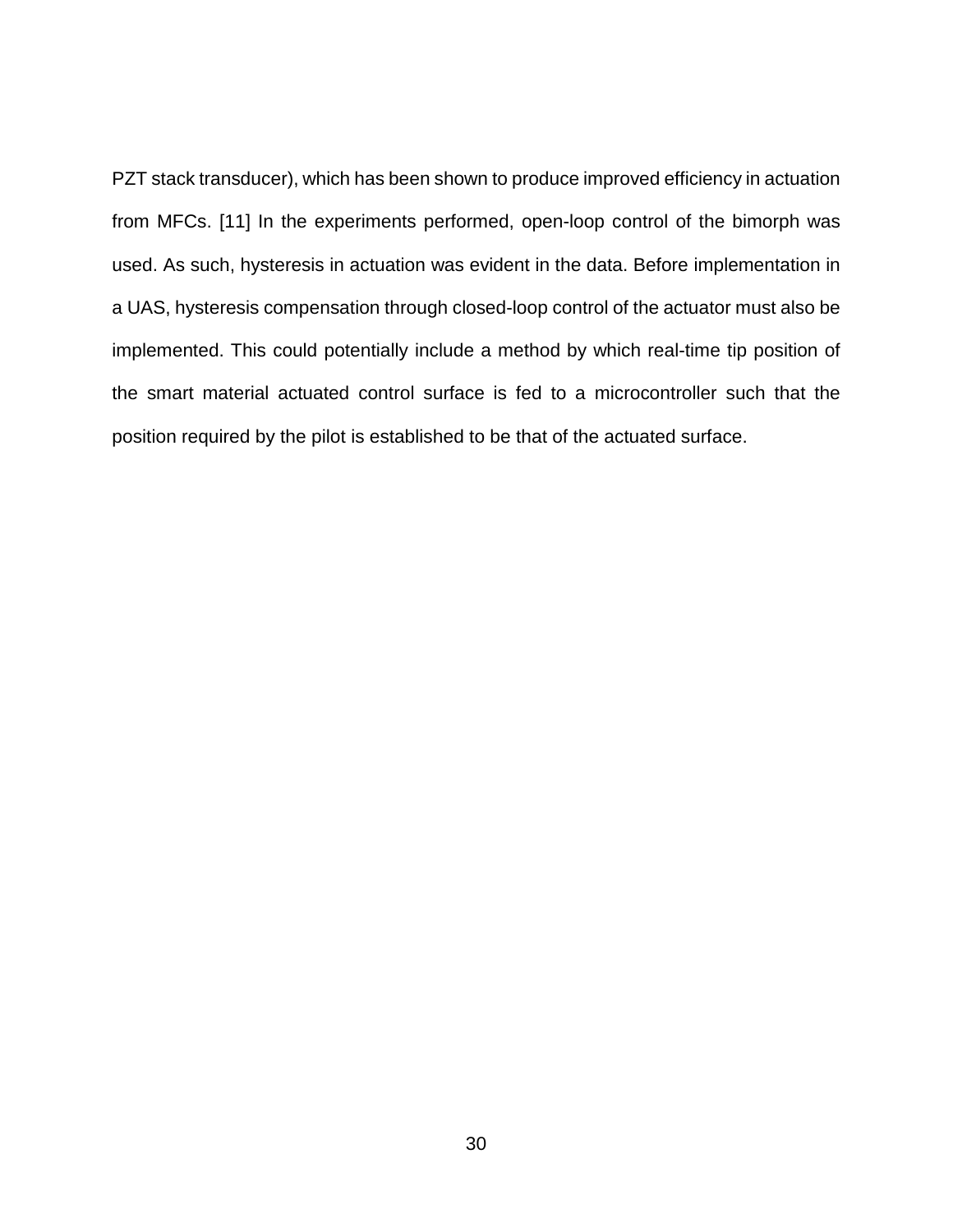## <span id="page-39-0"></span>**APPENDIX A CLPT MATLAB CODE**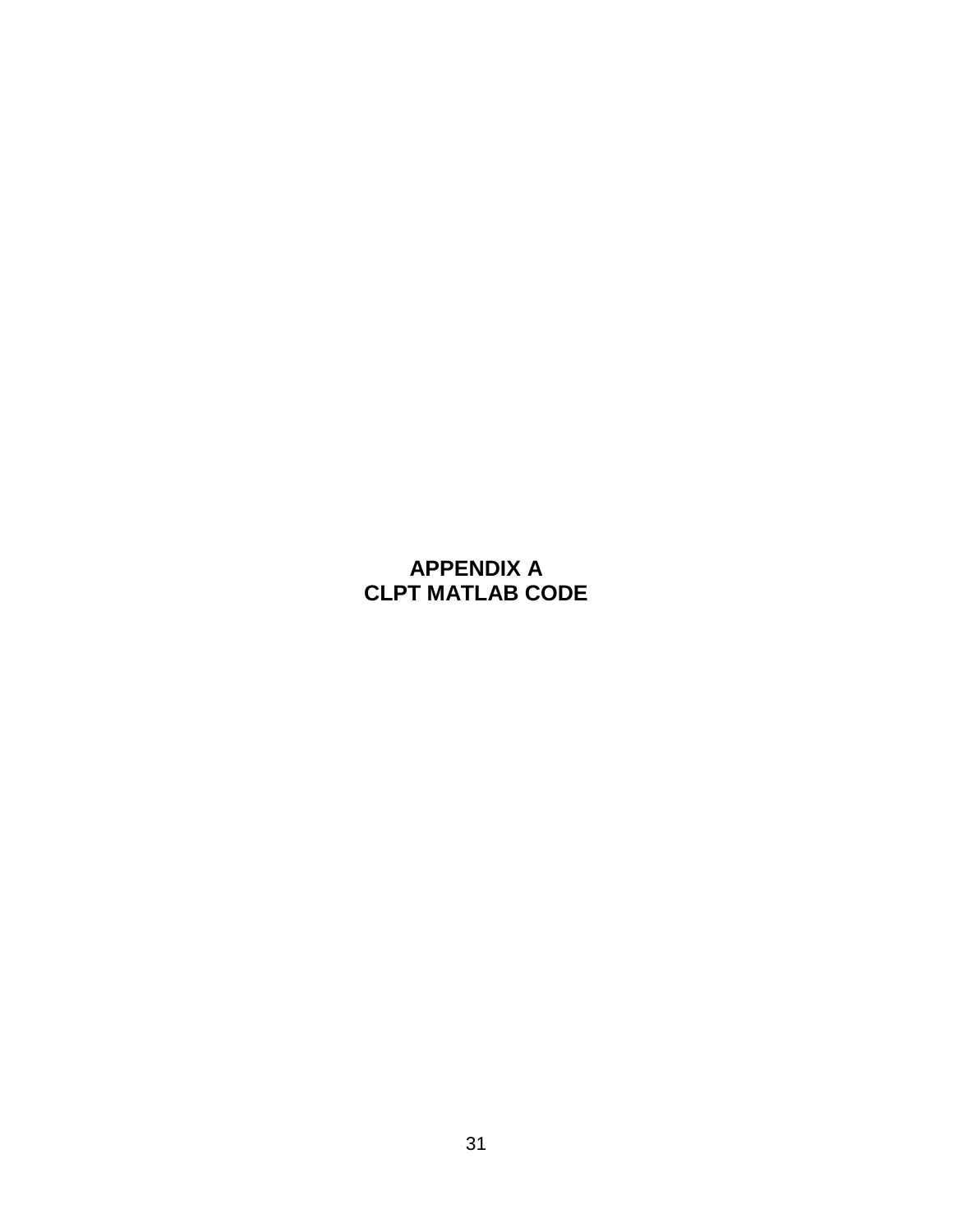```
%clptBVPPA16Nfin.m
clear
clc
Ea=1.7255e10; % measured
Es=70e9;Eb=3.378e9
ta=0.0003302; 
ts=2.743e-5; % measured
tb=8.94e-5; % measured 
tel=ta; %electrode spacing in meters
l = .05408;b=.030226; %PA16N
Vm=[200];
Fax=[0,5,10,15,20,25,30]; %NB=(Ea*[ts*ta+2*tb*ta+ta*ta]);
D=(([Es*ts^(3)]/12)+Ea*[([ta*(ts+2*tb)^(2)]/2)+(ta*ta*(ts+2*tb))+(2*ta^(3)/3)
])+Eb*((2/3)*tb^(3)+tb^(2)*ts+.5*tb*ts^(2));
d31=179e-12;
Lambda=(d31*Vm)/(tel);kappa=(B/D)*Lambda;
for i=1:size(Fax,2)
    F=Fix(1,i); ini=bvpinit(linspace(0,l/2,10), [0,0]);
     sol=bvp4c(@CLPTrhs,@CLPTbc,ini);
     x=linspace(0,l/2,100);
     delta=deval(sol,x)*(180/pi);
    del(i,:)=transpose(detta(1,:));kap(i,:)=delta(2,:);end
plot(x*1000,del), xlabel('s (mm)'), ylabel('\delta (degrees)'), title('PA16N 
Deflection Angle at 200 V')
grid on
legend('0 N','5 N','10 N','15 N','20 N','25 N','30 N')
s =repmat(x, size(de1,1),1);v=zeros(size(s,1),size(s,2));
xi=zeros(size(s,1),size(s,2));
for i=2:size(s,1)for j=2:size(s,2)v(i,j)=v(i,j-1)+2.6297979797980e-04*sind(det(i,j))*1000; %mmxi(i,j)=xi(i,j-1)+2.629797979797980e-04*cosd(det(i,j))*1000; %mm
     end
end
figure
plot(xi',v'), xlabel('x (mm)'), ylabel('y (mm)'), title('PA16N Displacement 
at 200 V')
grid on
legend('0 N','5 N','10 N','15 N','20 N','25 N','30 N')
```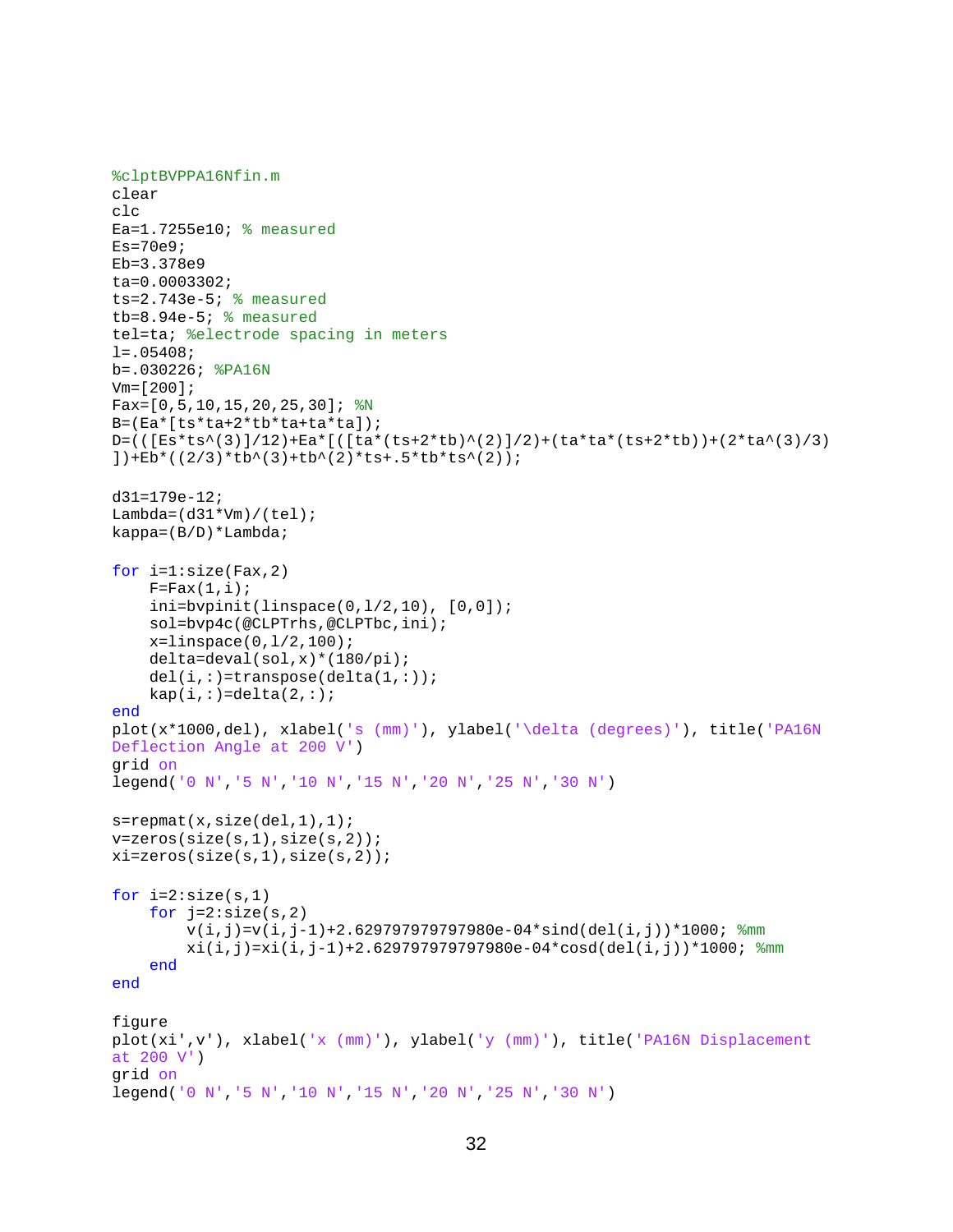```
%CLPTrhs.m
function rhs=CLPTrhs(x,y)
F=evalin('base','F');
D=evalin('base','D');
b=evalin('base','b');
rhs=[y(2); -(F/(D*b))*sin(y(1))];
end
%CLPTbc.m
function bc=CLPTbc(yl,yr)
kappa=evalin('base','kappa');
bc=[yl(2)-kappa; yr(1)]%clptBVPMFCM8528P1.m
clear
clc
b=28/1000 %m (width of actuator)
l=85/1000 %m (length of actuator)
tb=8.94e-5%m assumed bonding layer thickness
ta=.0003 %m (MFC thickness)
ts=2.743e-5 %m thickness of substrate (.02743 mm)
tel=0.000508 %m electrode spacing (d33)
d31=4e-10 % m/V (Actually d33)
Vm=[1500]; % Max Voltage
Ea=30.336e9 % Pa Actuator Young's Modulus
Eb=3.378e9 %Pa bonding layer Young's modulus
Es=70e9 %Pa Young's modulus of substrate (Aluminum)
Fax=[0,5,10,15,20,25,30]; %N
B=(Ea*[ts*ta+2*tb*ta+ta*ta]);
D=(([Es*ts^(3)]/12)+Ea*[([ta*(ts+2*tb)^(2)]/2)+(ta*ta*(ts+2*tb))+(2*ta^(3)/3)
])+Eb*((2/3)*tb^(3)+tb^(2)*ts+.5*tb*ts^(2));
Lambda=(d31*Vm)/(tel);kappa=(B/D)*Lambda;
for i=1:size(Fax,2)
    F=Fix(1,i);ini = byprint(linspace(0,1/2,10), [0,0]); sol=bvp4c(@CLPTrhs,@CLPTbc,ini);
    x = 1inspace(0, 1/2, 100);
     delta=deval(sol,x)*(180/pi);
    del(i,:)=transpose(detta(1,:));kap(i,:)=delta(2,:);end
plot(x*1000,del), xlabel('s (mm)'), ylabel('\delta (degrees)'), title('MFC-
M8528-P1 Deflection Angle at 1500 V')
grid on
legend('0 N','5 N','10 N','15 N','20 N','25 N','30 N')
```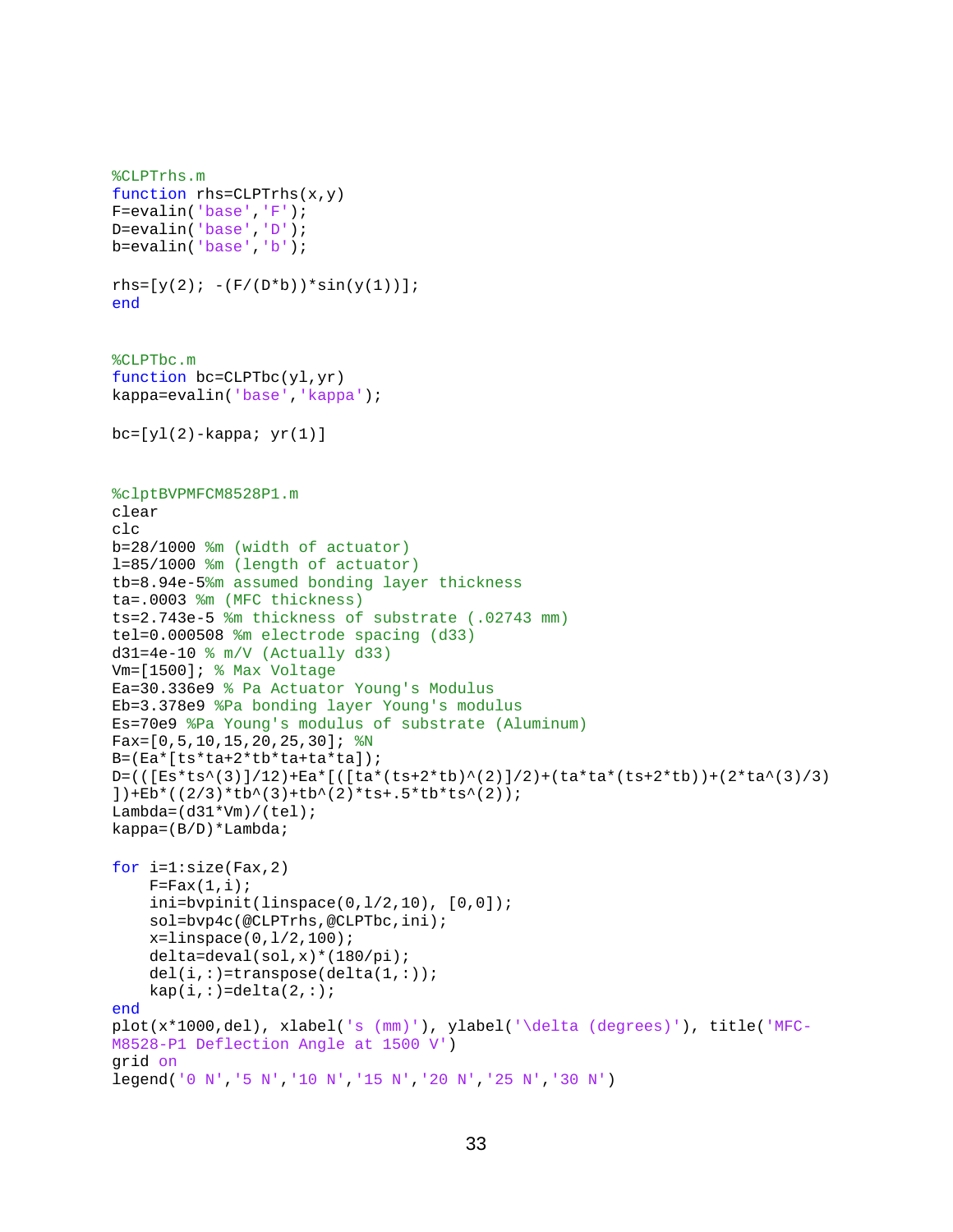```
s =repmat(x, size(de1,1),1);v=zeros(size(s,1),size(s,2));
xi=zeros(size(s,1),size(s,2));
for i=2:size(s,1) for j=2:size(s,2)
        v(i,j)=v(i,j-1)+4.292929292929294e-04*sind(det(i,j))*1000; 8mm)xi(i,j)=xi(i,j-1)+4.292929292929294e-04*cosd(det(i,j))*1000; %mm end
end
figure
plot(xi',v'), xlabel('x (mm)'), ylabel('y (mm)'), title('MFC-M8528-P1 
Displacement at 1500 V')
grid on
```

```
legend('0 N','5 N','10 N','15 N','20 N','25 N','30 N')
```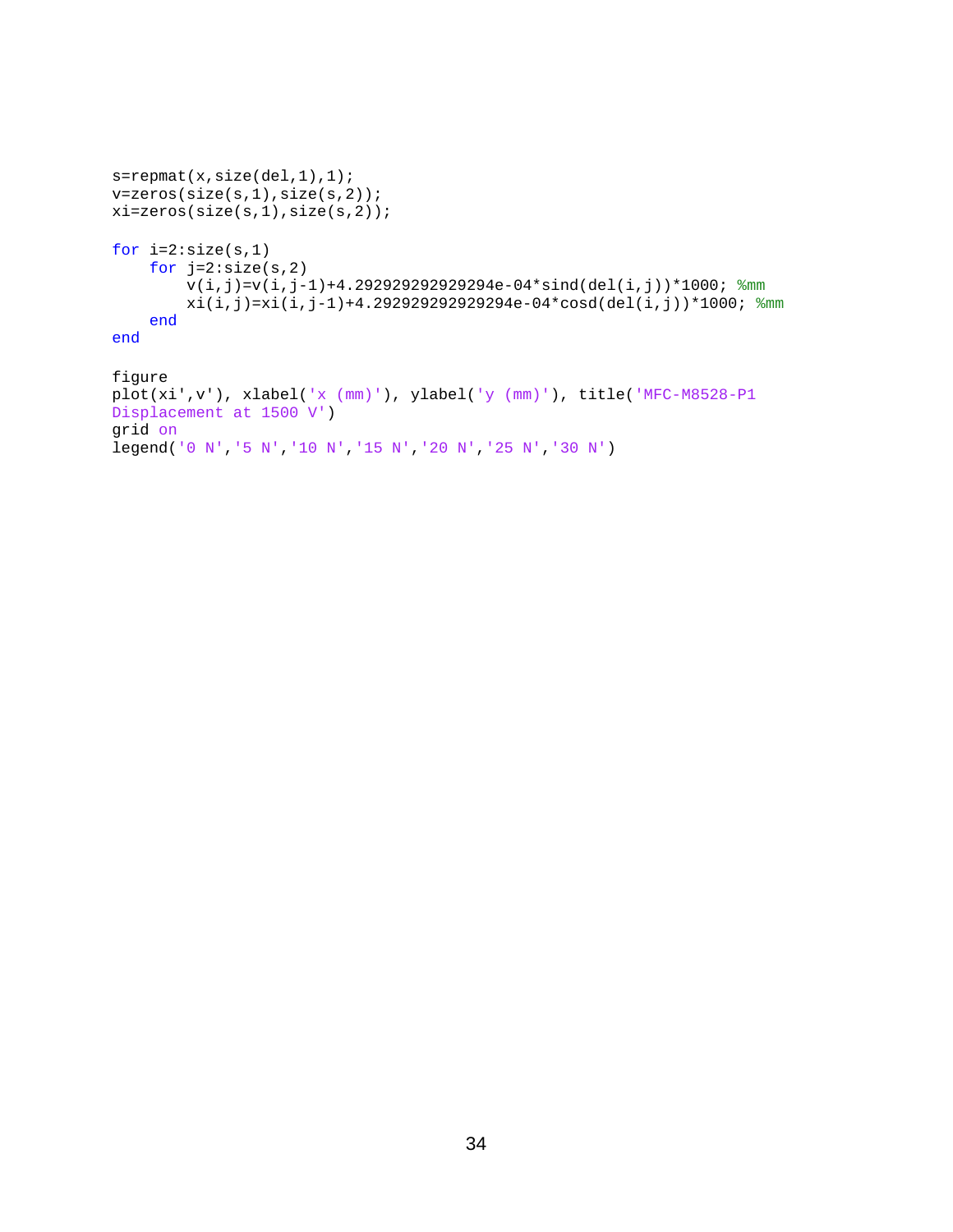## <span id="page-43-0"></span>**APPENDIX B ELASTICA MATLAB CODE**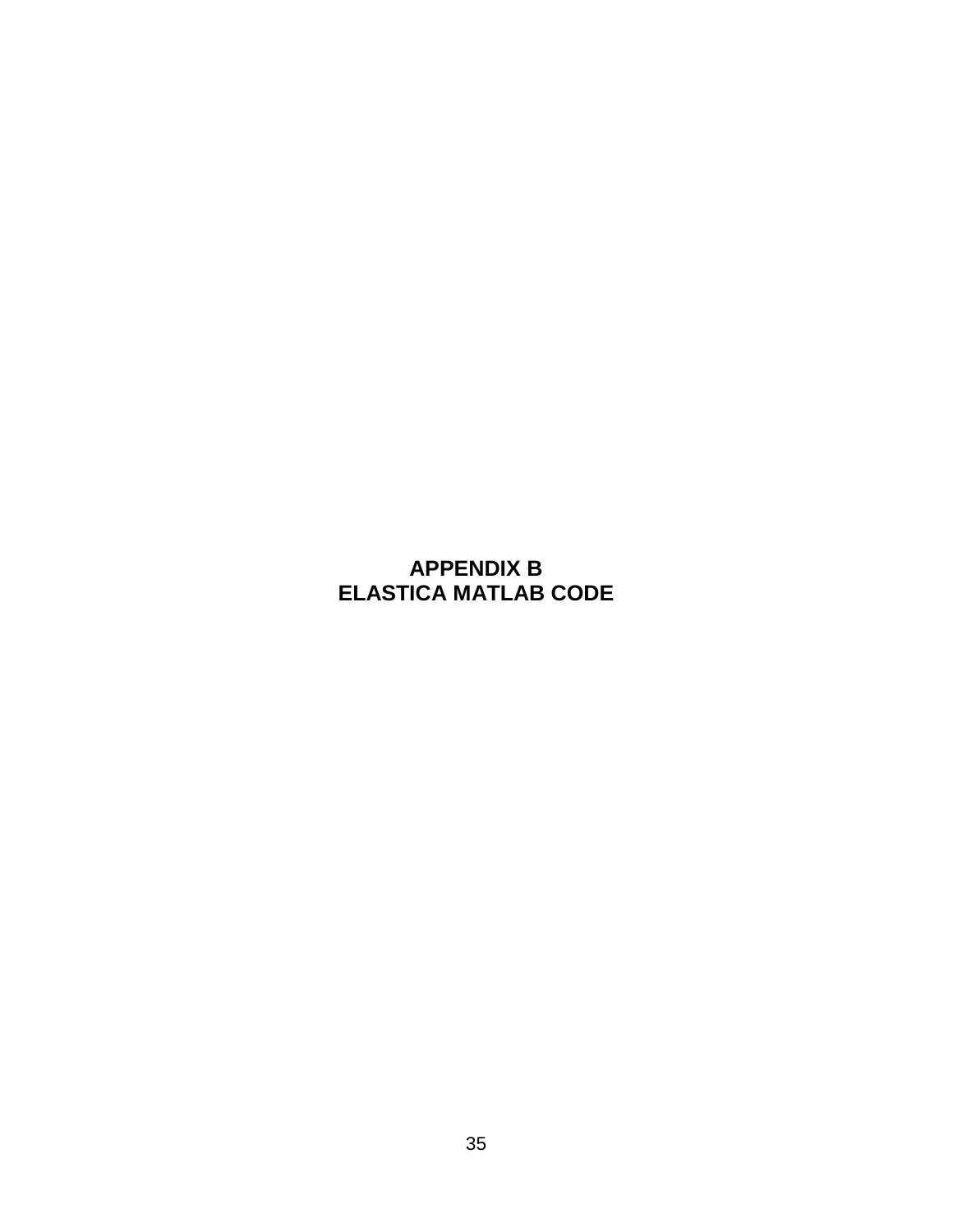```
clear
c1c% PA16NElasticaBVPfin.m
b=.030226 %m (width of actuator)
l=.05408 %m (length of actuator)
tb=8.94e-5%m bonding layer thickness
ta=0.0003302 %m (PA16N thickness)
ts=2.743e-5 %m thickness of substrate (.02743 mm)
telec=ta %m electrode spacing (d31 top electrode to bottom electrode)
d31=179e-12 %m/V
V3 = [200];
Ea=1.7255e10 %Pa
Eb=3.378e9 %Pa Bonding Layer Young's modulus
Es=70e9 %Pa Young's modulus of substrate
EI=2.*Eb.*b.*tb.*((tb.^(2)./12)+(.5.*ts+.5.*tb).^(2))+2.*Ea.*b.*ta*((ta.^(2).
/12)+(.5.*ts+.5.*ta+tb).^(2))+Es.*b.*ts.*(ts.^(2)./12)
M=-Ea*b*d31*(V3./telec)*(ta*ta+ts.*ta+2*tb*ta)
Fax= -[0, 5, 10, 15, 20, 25, 30]; % Nfor i=1:size(Fax,2)
    F=Fix(1,i);ini = bvpoint(linspace(0,1/2,10), [0,0]);
     sol=bvp4c(@elastica,@ElasticaBVPbc,ini);
     x=linspace(0,l/2,100)
     v=deval(sol,x)
    deflection(i,:)=v(1,:)./.0254 % m to inches
    angle(i,:)=v(2,:)*(180/pi)%rads to degrees
end
xin=x.*39.3701;
xmm=x.*1000;
plot(xin,deflection), xlabel('x (in)'), ylabel('y (in)'), title('PA16N 
Displacement at 200 V'), grid on
legend('0 N','5 N','10 N','15 N','20 N','25 N','30 N')
figure
plot(xmm,angle), title('PA16N Deflection Angle at 200 V'), xlabel('s (mm)'), 
ylabel('\delta (degrees)'), grid on
legend('0 N','5 N','10 N','15 N','20 N','25 N','30 N')
figure
defmm=deflection.*.0254.*1000;
plot(xmm,deflection.*.0254.*1000), xlabel('x (\text{mm})'), ylabel('y (\text{mm})'),
title('PA16N Displacement at 200 V'), grid on
legend('0 N','5 N','10 N','15 N','20 N','25 N','30 N')
% elastica.m
function output=elastica(x,z)
M=evalin('base','M');
EI=evalin('base','EI');
F=evalin('base','F');
output=[z(2);((M/EI)+(F/EI)*z(1))*(1+(z(2))^(2))^(1.5)]
```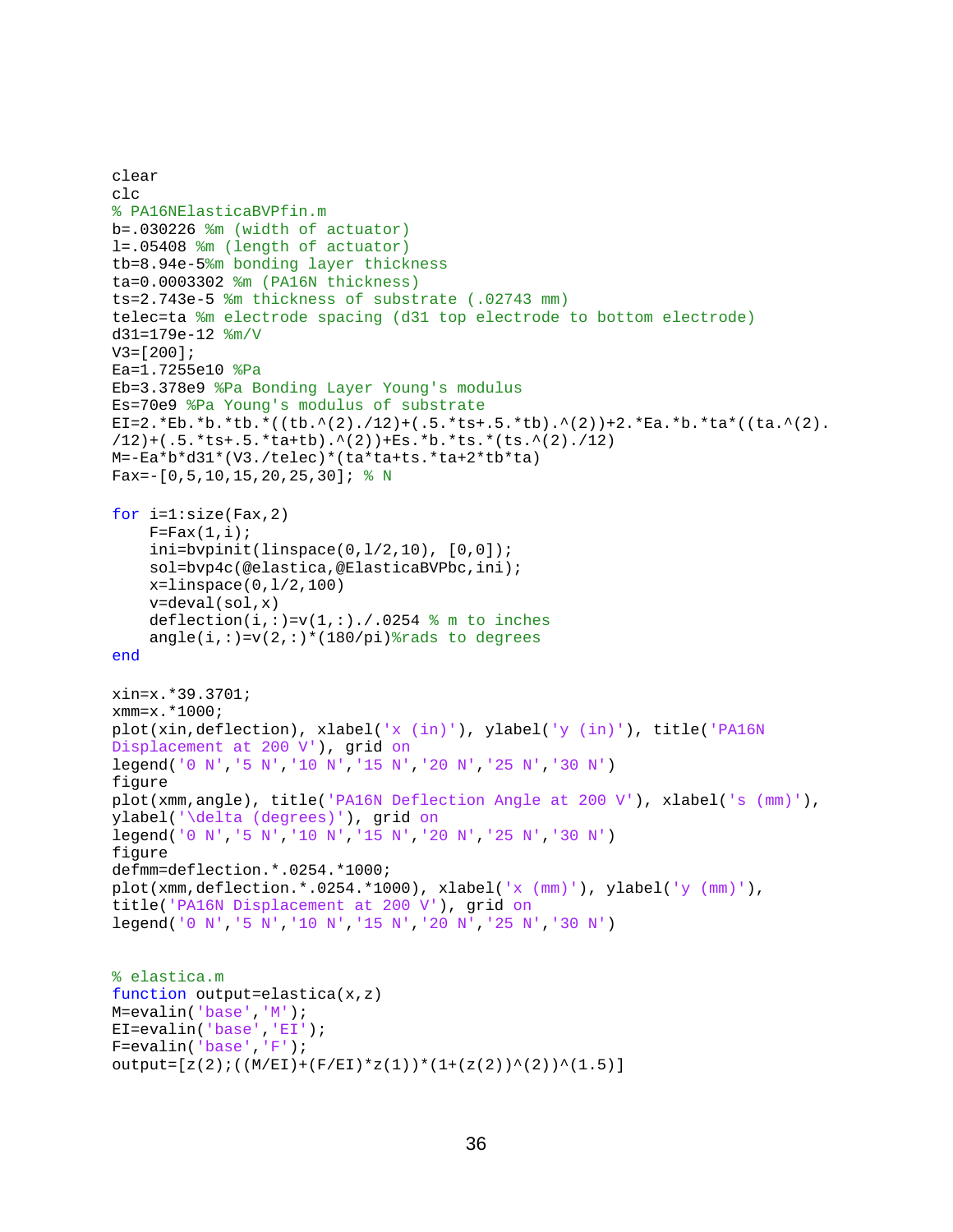```
%ElasticaBVPbc.m
function bc=ElasticaBVPbc(yl,yr)
bc=[y1(1); yr(2)]end
clear
clc
% MFCM8528P1Elastica.m
b=28/1000; \text{Im} (width of actuator)
l=85/1000; %m (length of actuator)
tb=8.94e-5; % m assumed bonding layer thickness
ta=.0003; %m (MFC thickness)
ts=2.743e-5; %m thickness of substrate (.02743 mm) 
tel=0.000508; %m electrode spacing (d31 top electrode to bottom electrode)
d31=4e-10; \frac{1}{2} m/V (d33)
Vm=[1500]; % Max Voltage
Ea=30.336e9; %Pa Actuator Young's Modulus
Eb=3.378e9; %Pa bonding layer Young's modulus
Es=70e9; %Pa Young's modulus of substrate
EI=2.*Eb.*b.*tb.*((tb.^(2)./12)+(.5.*ts+.5.*tb).^(2))+2.*Ea.*b.*ta*((ta.^(2).
/12)+(.5.*ts+.5.*ta+tb).^(2))+Es.*b.*ts.*(ts.^(2)./12);
M=-Ea*b*d31*(Vm./tel)*(ta*ta+ts.*ta+2*tb*ta); % Moment Due to Actuation
Fax=-[0,5,10,15,20,25,30]; %N Axial Compression
for i=1:size(Fax, 2);F=Fix(1,i); ini=bvpinit(linspace(0,l/2,10), [0,0]);
     sol=bvp4c(@elastica,@ElasticaBVPbc,ini);
    x = 1inspace(0,1/2,100);
     v=deval(sol,x);
    deflection(i,:)=v(1,:)./.0254; \text{\$ m to inches}angle(i,:)=v(2,:)*(180/pi); \frac{1}{2} rads to degrees
end
xin=x.*39.3701;
xmm=x.*1000;
plot(xin,deflection), xlabel('x (in)'), ylabel('y (in)'), title('MFC-M8528-P1 
Displacement at 1500 V'), grid on
legend('0 N','5 N','10 N','15 N','20 N','25 N','30 N')
figure
plot(xmm,angle), title('MFC-M8528-P1 Deflection Angle at 1500 V'), xlabel('s 
(mm)'), ylabel('\delta (degrees)'), grid on
legend('0 N','5 N','10 N','15 N','20 N','25 N','30 N')
figure
defmm=deflection.*.0254.*1000;
plot(xmm,deflection.*.0254.*1000), xlabel('x (\text{mm})^{\dagger}), ylabel('y (\text{mm})^{\dagger}),
title('MFC-M8528-P1 Displacement at 1500 V'), grid on
legend('0 N','5 N','10 N','15 N','20 N','25 N','30 N')
```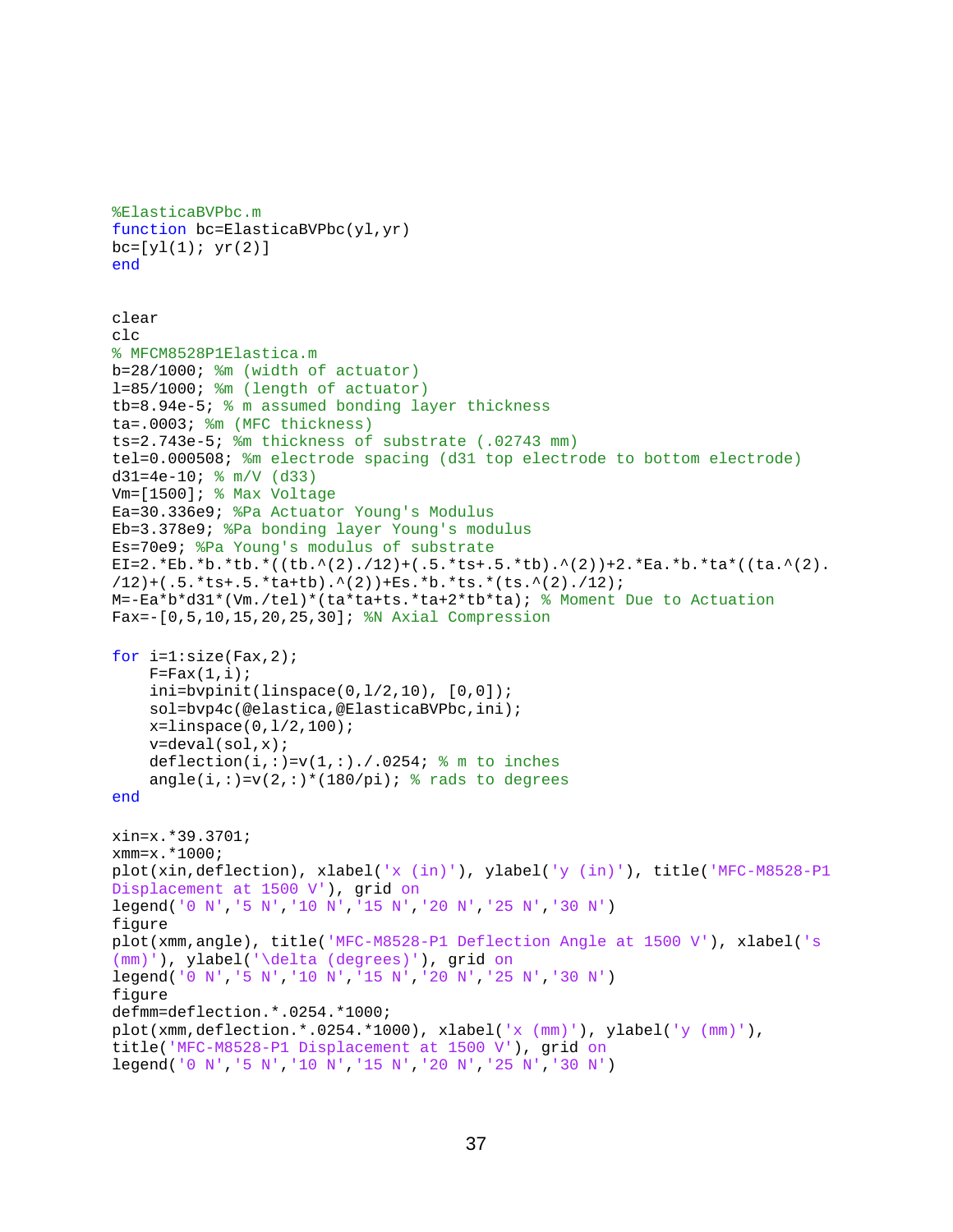#### **REFERENCES**

- <span id="page-46-0"></span>[1] S. Barbarino, O. Bilgen, R. M. Ajaj , M. I. Friswell and D. J. Inman, "A Review of Morphing Aircraft," *Journal of Intelligent Material Systems and Structures,* vol. 22, no. 9, pp. 823-877, June 2011.
- [2] A. K. Jha and J. N. Kudva, "Morphing aircraft concepts, classifications, and challenges," in *Proceedings of Smart Structures and Materials 2004*, San Diego, CA, 2004.
- [3] K. W. Williams, "A Summary of Unmanned Aircraft Accident/Incident Data: Human Factors Implications," FEDERAL AVIATION ADMINISTRATION OKLAHOMA CITY OK CIVIL AEROMEDICAL INST, Oklahoma City, OK, 2004.
- [4] M. Logan, T. Vranas, M. Motter, Q. Shams and D. Pollock, "Technology challenges in small UAV development," in *Proceedings of InfoTech@Aerospace*, Arlington, VA, 2005.
- [5] W. K. Wilkie, R. G. Bryant, J. W. High, R. L. Fox, R. F. Hellbaum, A. Jalink Jr, B. D. Little and P. H. Mirick, "Low-cost piezocomposite actuator for structural control applications," in *Proceedings of Symposium on Smart Structures and Materials*, Newport Beach, CA, 2000.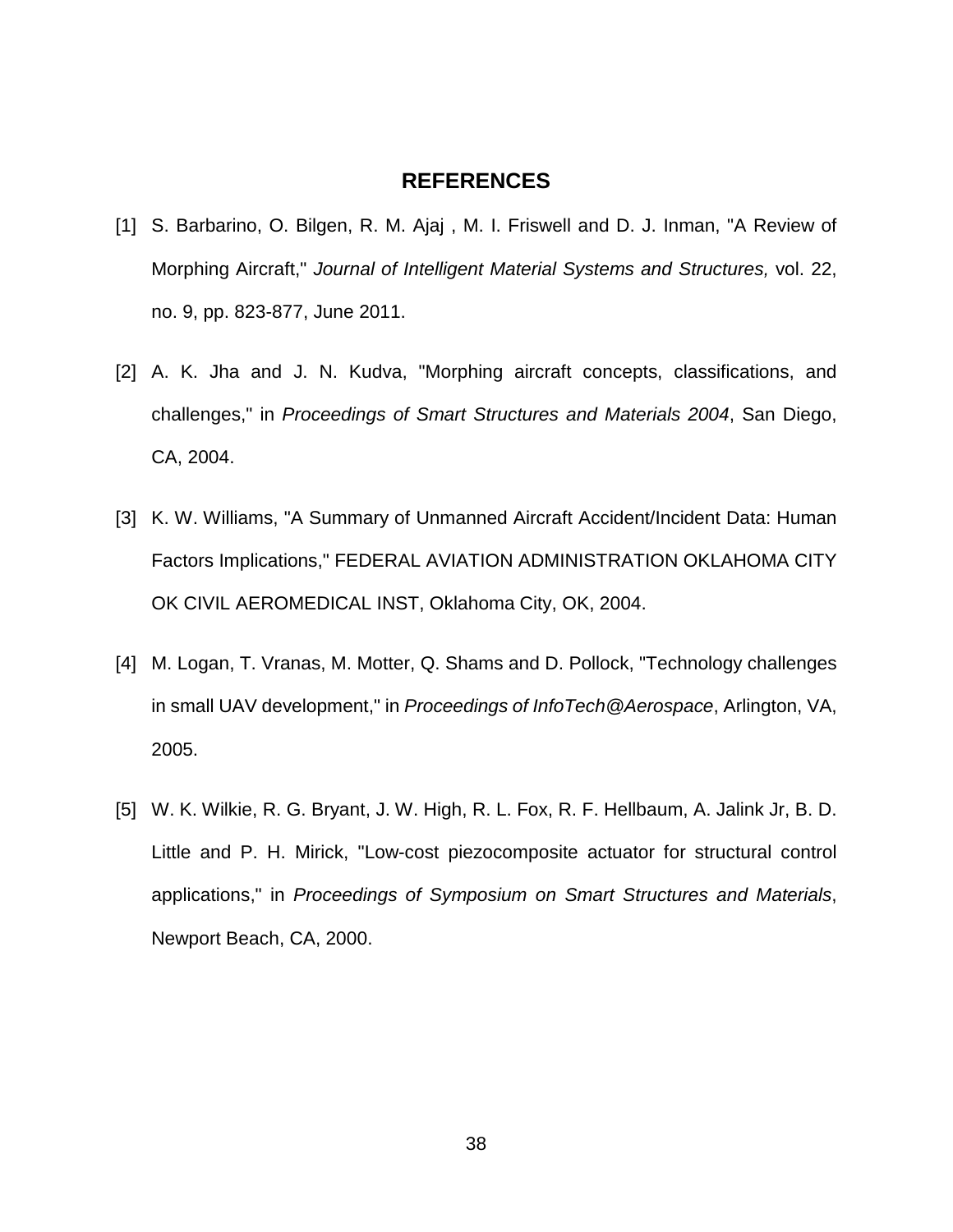- [6] L. Butt, S. Day, J. Weaver, C. Sossi, A. Wolek, O. Bilgen, W. Mason and D. Inman, "Wing morphing design utilizing macro fiber composite," in *Proceedings of Society of Allied Weight Engineers Annual Conference*, Virginia Beach, VA, 2010.
- [7] O. Ohanian, B. David, S. Taylor, K. Kochersberger, T. Probst, P. Gelhausen and J. Climer, "Piezoelectric Morphing versus Servo-Actuated MAV Control Surfaces, Part II: Flight Testing," in *Proceedings of the Aerospace Sciences Meetings*, Grapevine, TX, 2013.
- [8] X. Zhao, C. Zhang, H. Liu, G. Zhang and K. Li, "Analysis of hysteresis-free creep of the stack piezoelectric actuator," *Mathematical Problems in Engineering,* vol. 2013, no. 187262, May 2013.
- [9] O. Bilgen, K. B. Kochersberger, D. J. Inman and O. J. Ohanian III, "Lightweight High Voltage Electronic Circuits for Piezoelectric Composite Actuators," *Journal of Intelligent Material Systems and Structures,* vol. 21, no. 14, pp. 1417-1426, September 2010.
- [10] G. A. Lesieutre and C. L. Davis, "Can a Coupling Coefficient of a Piezoelectric Device be Higher Than Those of Its Active Material?," *Journal of Intelligent Material Systems and Structures,* vol. 8, no. 10, pp. 859-867, October 1997.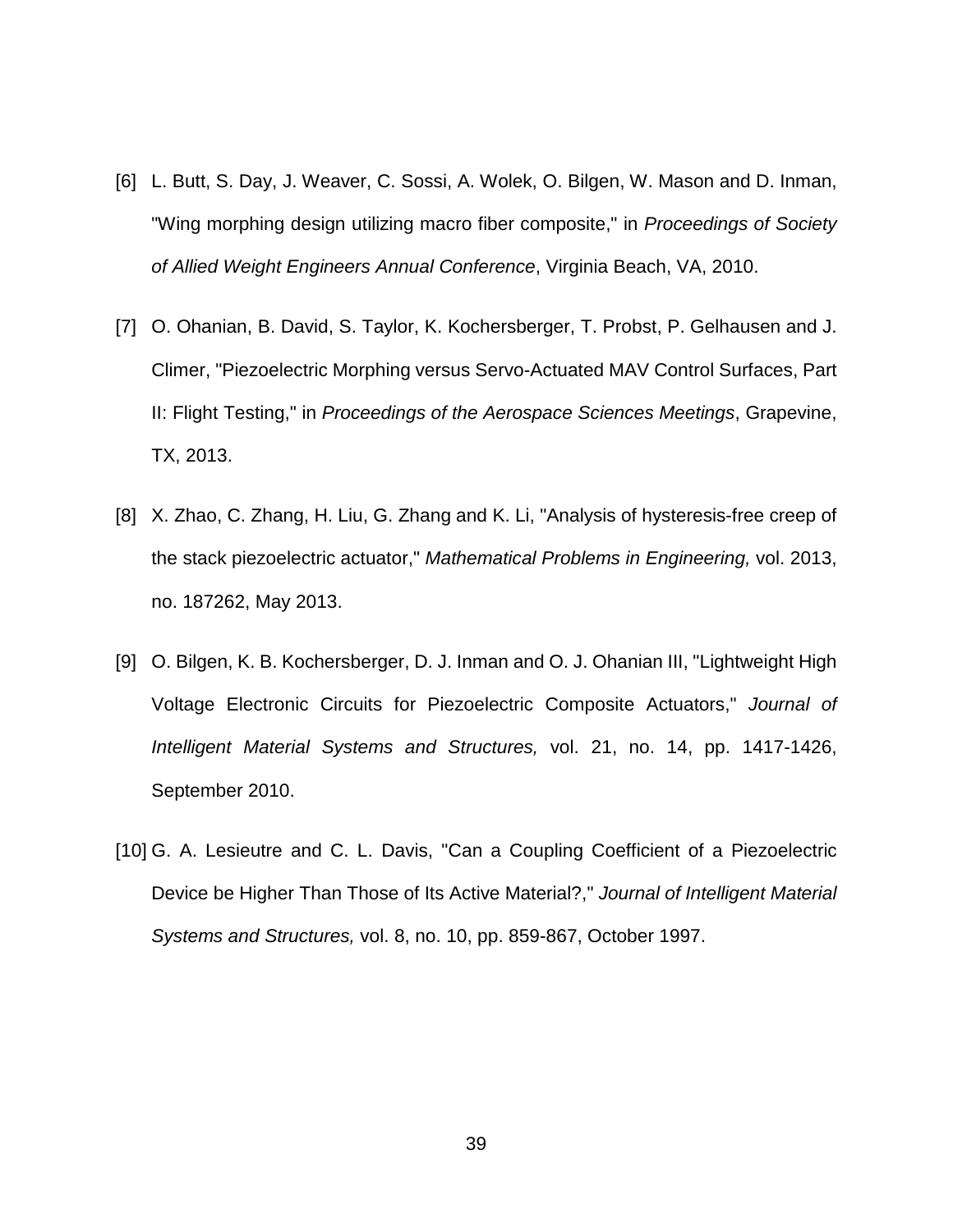- [11] K. J. Yoon, J. Lee, K. Kim, H. C. Park and N. S. Goo, "Design and Manufacturing of IDEAL with Stacked Ceramic Layers and Inter-Digitated Electrodes," *Key Engineering Materials,* Vols. 306-308, pp. 1175-1180, March 2006.
- [12] A. Bolonkin and G. B. Gilyard, "Estimated Benefits of Variable-Geometry Wing Camber Control for Transport Aircraft," NASA Dryden Flight Research Center, Edwards Air Force Base, California, 1999.
- [13] F. H. Gern, D. J. Inman and R. K. Kapania, "Structural and Aeroelastic Modeling of General Planform Wings with Morphing Airfoils," *AIAA Journal,* vol. 40, no. 4, pp. 628-637, April 2002.
- [14] O. Bilgen, L. M. Butt, S. R. Day, G. A. Sossi, J. P. Weaver, A. Wolek, W. H. Mason and D. J. Inman, "A novel unmanned aircraft with solid-state control surfaces: Analysis and flight demonstration," *Journal of Intelligent Material Systems and Structures,* vol. 24, no. 2, pp. 147-167, January 2013.
- [15] T. Probst, B. David, K. Kochersberger and O. Ohanian, "Design and Flight Test of Morphing UAV Flight Control System," in *Proceedings of the Aerospace Sciences Meeting*, Grapevine, TX, 2013.
- [16] O. Ohanian, C. Hickling, B. Stiltner, E. Karni, K. Kochersberger, T. Probst, P. Gelhausen and A. Blain, "Piezoelectric Morphing versus Servo-Actuated MAV